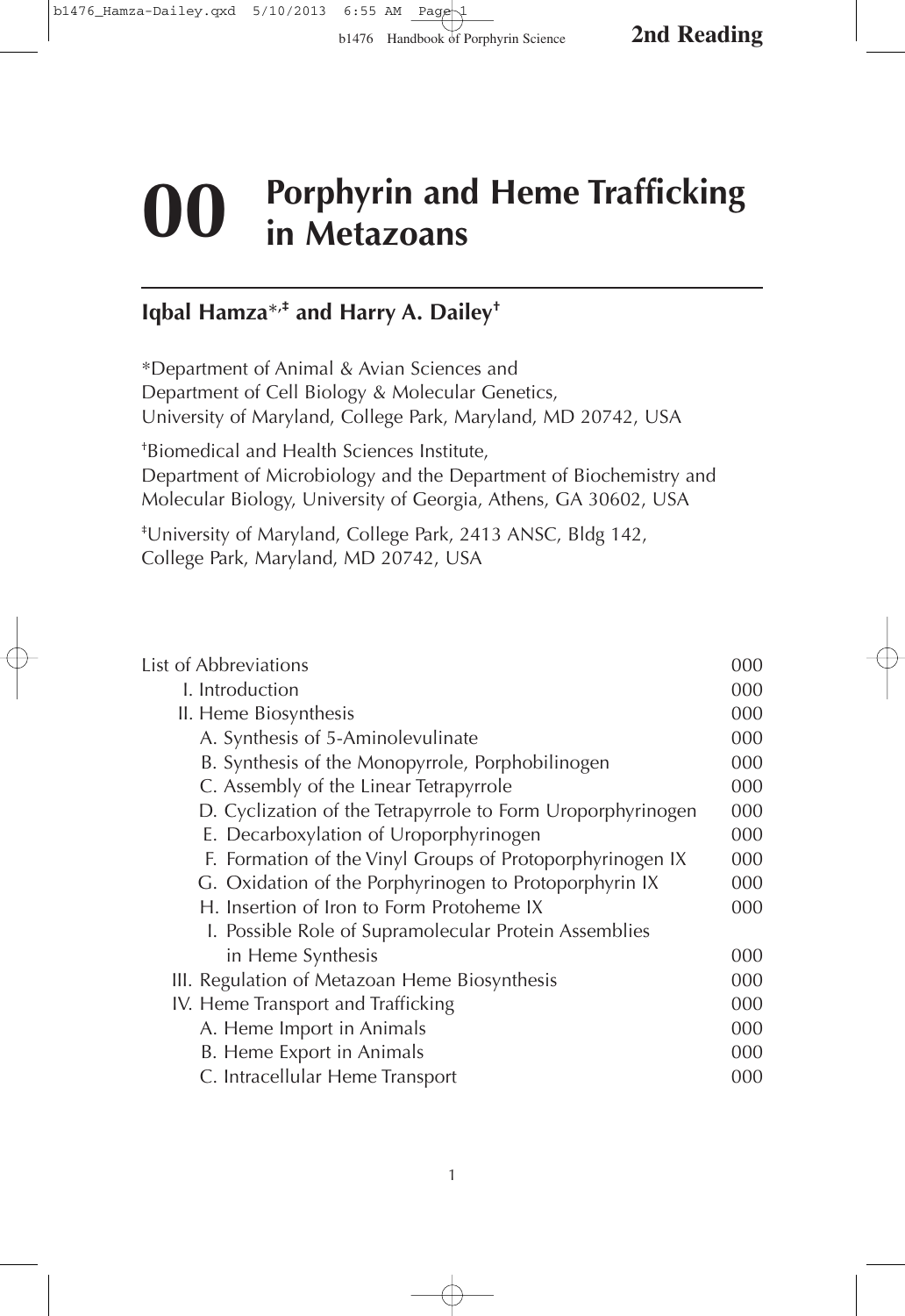2nd Reading **b1476** Handbook of Porphyrin Science

| D. Contradictions                       | 000      |
|-----------------------------------------|----------|
| E. Heme Transfer between Organelles     | $000 \,$ |
| F. Heme Reductases                      | 000      |
| V. Cytoplasmic Heme-binding Proteins    | 000      |
| VI. Extracellular Heme-binding Proteins | 000      |
| VII. Intercellular Heme Transport       | 000      |
| VIII. Parasitic Worms and Heme          | 000      |
| IX. Heme Transport in Insects           | 000      |
| X. Heme Transport in Yeast              | 000      |
| XI. Conclusions and Future Directions   | 000      |
| XII. Acknowledgements                   | 000      |
| XIII. References                        | 000      |

# **List of Abbreviations**

€

| <b>ABC</b>      | ATP-binding cassette                      |
|-----------------|-------------------------------------------|
| AIP             | acute intermittent porphyria              |
| <b>ALA</b>      | 5-aminolevulinic acid                     |
| <b>ALAS</b>     | ALA synthase                              |
| $ALAS-1$        | housekeeping ALAS                         |
| $ALAS-2$        | erythroid ALAS                            |
| BH <sub>3</sub> | Bcl-2 homology 3                          |
| CP              | carrier protein                           |
| <b>CPOX</b>     | coproporphyrinogen oxidase                |
| Dcytb           | duodenal cytochrome b                     |
| <b>DLP</b>      | dynamin-like protein                      |
| eNOS            | endothelial NOS                           |
| <b>EPP</b>      | erythropoietic protoporphyria             |
| <b>ER</b>       | endoplasmic reticulum                     |
| <b>ERMES</b>    | ER-mitochondria encounter structure       |
| FABP            | fatty acid-binding protein                |
| <b>FECH</b>     | ferrochelatase                            |
| <b>FLVCR</b>    | feline leukemia virus subclass-C receptor |
| <b>GAPDH</b>    | glyceraldehyde phosphate dehydrogenase    |
| <b>GPI</b>      | glycosylphosphatidylinositol              |
| <b>GST</b>      | glutathione S-transferase                 |
| H <sub>b</sub>  | hemoglobin                                |
| HCP1            | heme carrier protein                      |
| HeLp            | heme lipoprotein                          |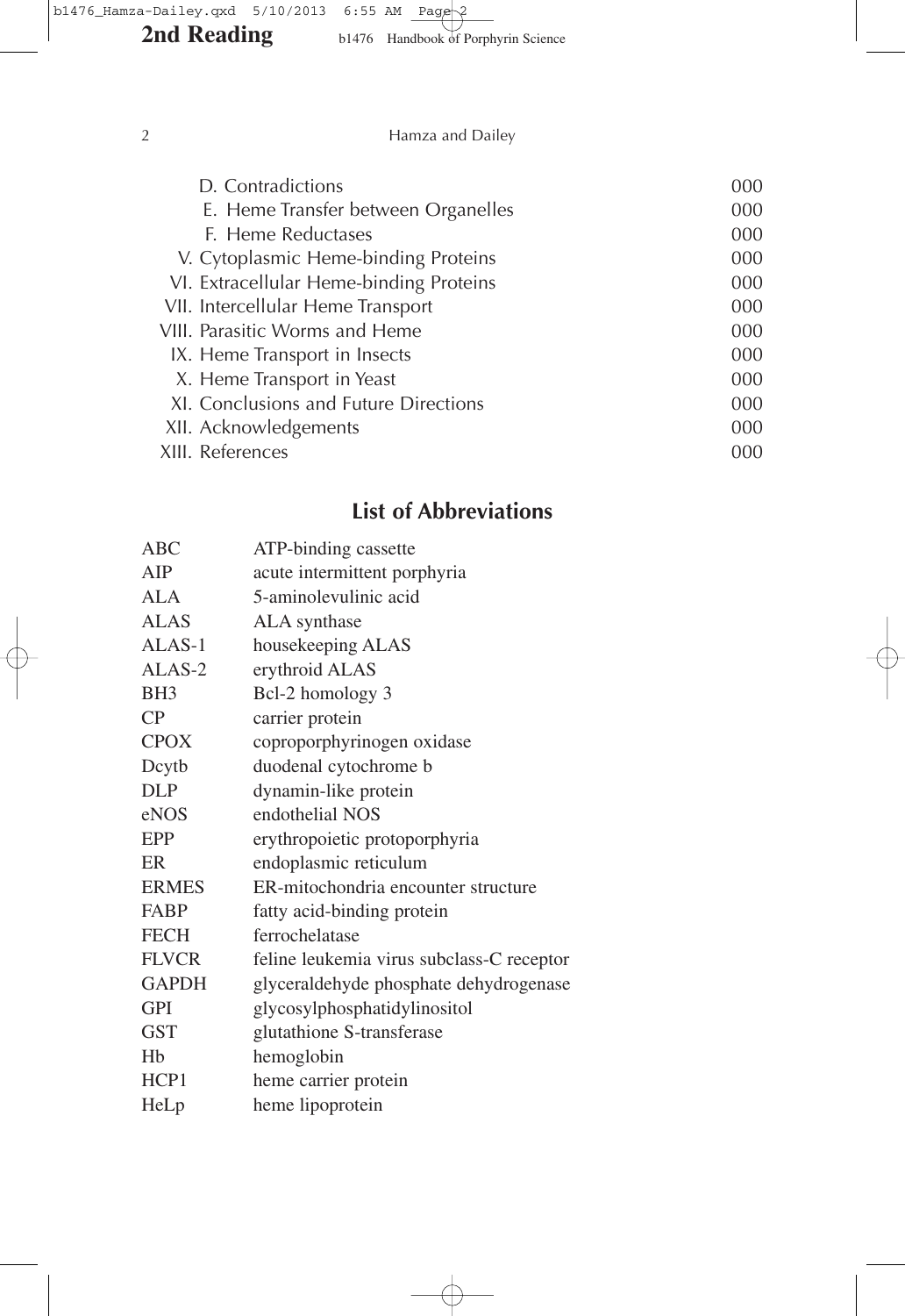# **2nd Reading**

00/Porphyrin and Heme Trafficking in Metazoans 3

| <b>HMB</b>       | hydroxymethylbilane                                    |
|------------------|--------------------------------------------------------|
| <b>HMBS</b>      | hydroxymethylbilane synthase                           |
| HO               | heme oxygenase                                         |
| <b>HRG</b>       | heme-regulated gene                                    |
| <b>HRM</b>       | heme regulatory motif                                  |
| <b>HAS</b>       | human serum albumin                                    |
| <b>IM</b>        | inner membrane                                         |
| <b>IMS</b>       | intermembrane space                                    |
| iNOS             | inducible NOS                                          |
| <b>IRE</b>       | iron regulatory element                                |
| <b>IRP</b>       | iron regulatory protein                                |
| MAPL             | mitochondria-anchored protein ligase                   |
| <b>MARE</b>      | Maf recognition element                                |
| <b>MDV</b>       | mitochondrial-derived vesicle                          |
| MEL.             | murine erythroleukemia                                 |
| mRNA             | messenger ribonucleic acid                             |
| <b>MTF</b>       | mitoferrin                                             |
| <b>NMR</b>       | nuclear magnetic resonance                             |
| nNOS             | neuronal NOS                                           |
| N <sub>O</sub>   | nitric oxide                                           |
| <b>NOS</b>       | nitric oxide synthase                                  |
| OM               | outer membrane                                         |
| OPA <sub>1</sub> | optic atrophy                                          |
| <b>PBG</b>       | porphobilinogen                                        |
| PBGD             | PBG deaminase                                          |
| <b>PBGS</b>      | porphobilinogen synthase                               |
| Pf-GST           | P. falciparum GST                                      |
| <b>PPIX</b>      | protoporphyrin IX                                      |
| <b>PPOX</b>      | protoporphyrinogen oxidase                             |
| PUG1             | protoporphyrin uptake gene 1                           |
| <b>RBC</b>       | red blood cell                                         |
| <b>SLC</b>       | mitochondrial solute transporter                       |
| Steap3           | six transmembrane epithelial antigen of the prostate 3 |
| SUCLG1           | succinyl CoA synthetase                                |
| <b>UROD</b>      | uroporphyrinogen decarboxylase                         |
| <b>UROS</b>      | uroporphyrinogen III synthase                          |
| V-ATPase         | vacuolar proton ATPase                                 |
| <b>XLPP</b>      | X-linked protoporphyria                                |
|                  |                                                        |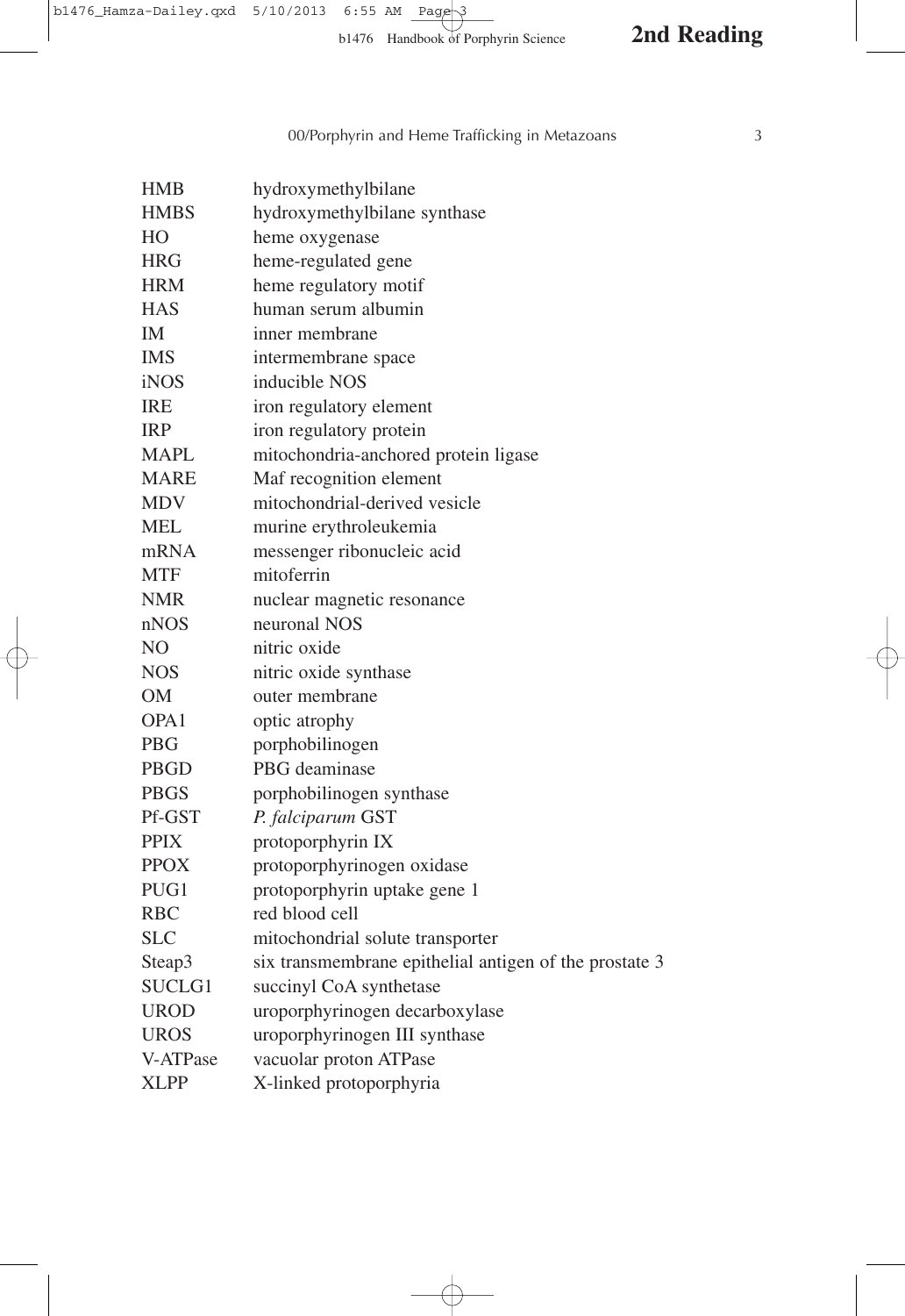b1476 Handbook of Porphyrin Science

4 Hamza and Dailey

### **I. Introduction**

Heme, as a cofactor in a variety of proteins, is widely acknowledged to be essential for gas transport, respiration, xenobiotic detoxification, peroxide production and destruction, fatty acid desaturation, prostaglandin synthesis, and a variety of one-electron transfer reactions.4,5 Over the past decade, the number of roles identified for heme has grown substantially. In addition to heme's role as a cofactor, it is now also recognized as a regulatory ligand. Among the list of biological processes for which higher eukaryotic heme-binding proteins have now been implicated are regulation of circadian rhythm, $6,7$  adipogenesis, $8,9$  glucose homeostasis,<sup>8-10</sup> microRNA processing,<sup>11</sup> intracellular proteolysis<sup>12</sup> and regulation of exocrine peptidases,<sup>13</sup> gas sensing,<sup>6,14</sup> control of ion channels,<sup>15</sup> tRNA charging,<sup>16</sup> and intracellular and intercellular signal transduction. $17,18$ 

Given the number of regulatory networks modulated by heme, it is not surprising that in individuals with significant impairment in the ability to synthesize heme, one finds developmental abnormalities and chronic disease manifestations.19 Even in single-allele mutation acute porphyrias, it could be imagined that some symptoms of the neurological attack may be attributable to dysregulation of heme-requiring regulatory network systems resulting from altered cellular heme levels. Interestingly, dysfunctional circadian rhythm, whose regulation involves heme-binding transcription factors (see Ref. 12), has been suggested to be associated with psychiatric disorders such as bipolar disorder and schizophrenia,<sup>20,21</sup> and human diseases such as breast cancer,<sup>22</sup> non-Hodgkin's lymphoma,<sup>23</sup> metabolic syndrome, $^{24}$  and atherosclerosis.<sup>25</sup> It has even been suggested that heme deficiency may be a factor in the mitochondrial and neuronal decay of aging.<sup>26</sup>

The heme biosynthetic pathway is ancient and, with a few notable exceptions, is highly conserved. The pathway as found in metazoans is depicted in Figure 1. It differs from that found in plants and most bacteria in that the first committed intermediate, 5-aminolevulinic acid (ALA) is synthesized by ALA synthase ( $ALAS$ ) using succinyl-CoA and glycine as substrates.<sup>27</sup> In plants, *Archaea* and most prokaryotes, ALA is formed from glutamyl-tRNA by two enzymes, glutamyl-tRNA reductase and glutamate-1-semialdehyde aminotransferase.28 For organisms that possess hemoproteins, the inability to synthesize or obtain heme is ultimately lethal. Few organisms do not synthesize heme and among eukaryotes, *Caenorhabditis elegans* and other Helminths<sup>29</sup> and the cattle tick *Boophilus microplus*<sup>30</sup> are the only well-characterized heme-requiring organisms. The observation that these organisms possess hemoproteins in all cells, but yet can only acquire heme from their diet demonstrates that a robust intercellular and intracellular heme trafficking network must exist. Over the past 50 years, all of the enzymes of the eukaryotic heme biosynthetic pathway have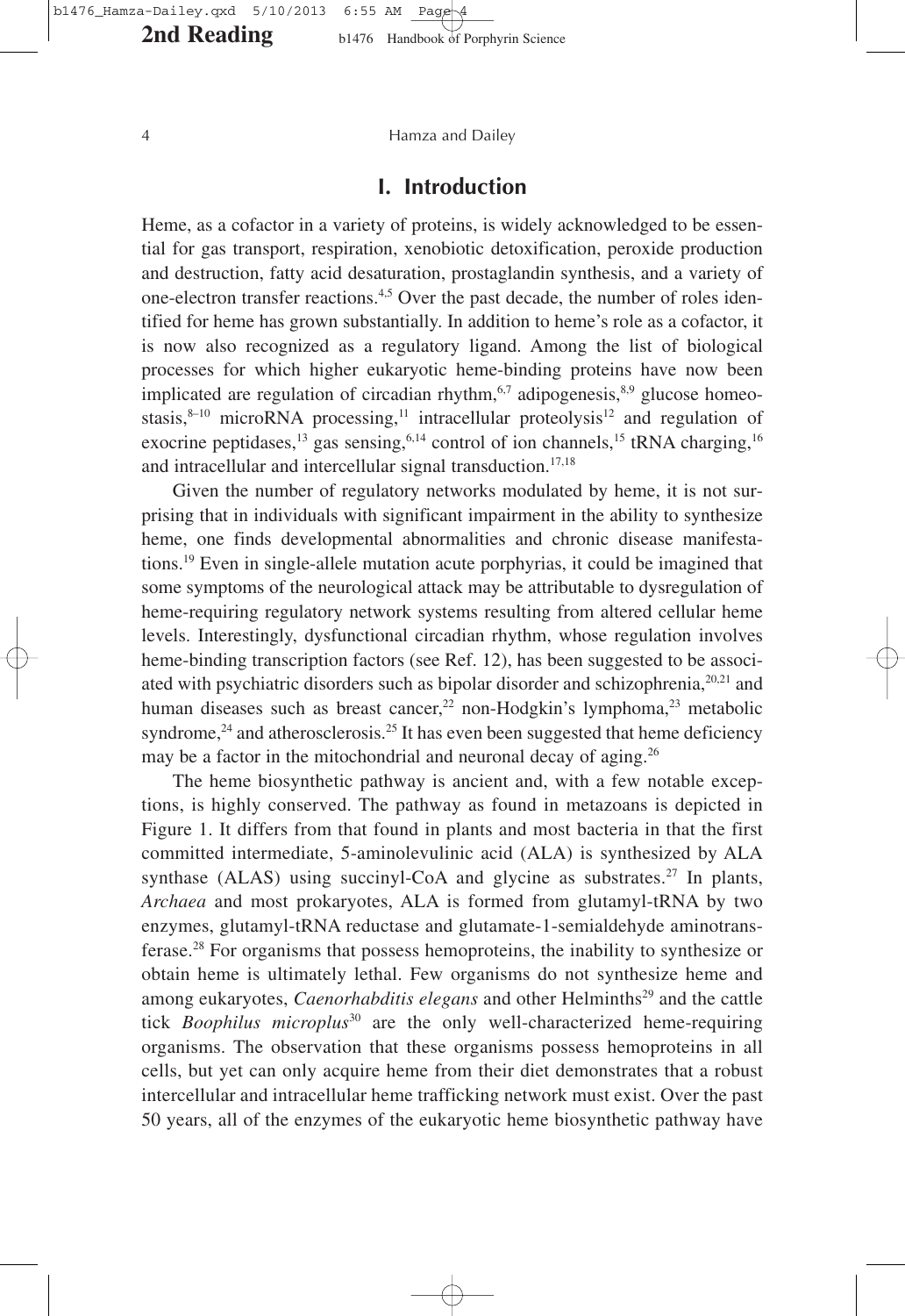# **2nd Reading**





**Figure 1.** The mammalian heme biosynthetic pathway. The diagram presents the enzymatic steps and structures of intermediates in the pathway from ALA to heme. Steps that occur in the mitochondrion are enclosed in the dashed box and those outside the box are present in the cytosol. Regions highlighted in red show the site of chemical change catalyzed by the enzyme listed. Synthesis of ALA from glycine and succinyl-CoA, which is the first committed step and occurs in the mitochondrion, is not shown. Abbreviations are as in the text. Adapted from Ref. 27.

been identified, purified, cloned, and characterized to varying extents. At least one example of each pathway enzyme has now had its crystal structure determined. In spite of the information gleaned on the individual proteins, little is known about the coordinated regulation of gene expression among diverse cell types, the mechanism of enzymatic catalysis for most enzymes, and the essential elements of potential protein–protein interactions. For heme synthesis, both ferrous iron and protoporphyrin IX (PPIX) are required to form protoheme IX (heme) and because all of these are chemically reactive and potentially toxic to the cell, it is essential to maintain tight controls over the synthesis of heme and tetrapyrrole precursors, iron supply, and heme degradation.

Little is known about intracellular heme and tetrapyrrole trafficking. This is of importance since the last step of heme biosynthesis occurs inside the mitochondrial matrix while target hemoproteins such as guanylyl cyclases, catalases, cytochrome P450, and certain transcription factors are present in extramitochondrial compartments, including the cytoplasm, peroxisomes, the secretory pathway, and the nucleus.<sup>5,31–33</sup> As an iron-containing amphipathic porphyrin, free heme can catalyze the production of reactive oxygen species and intercalate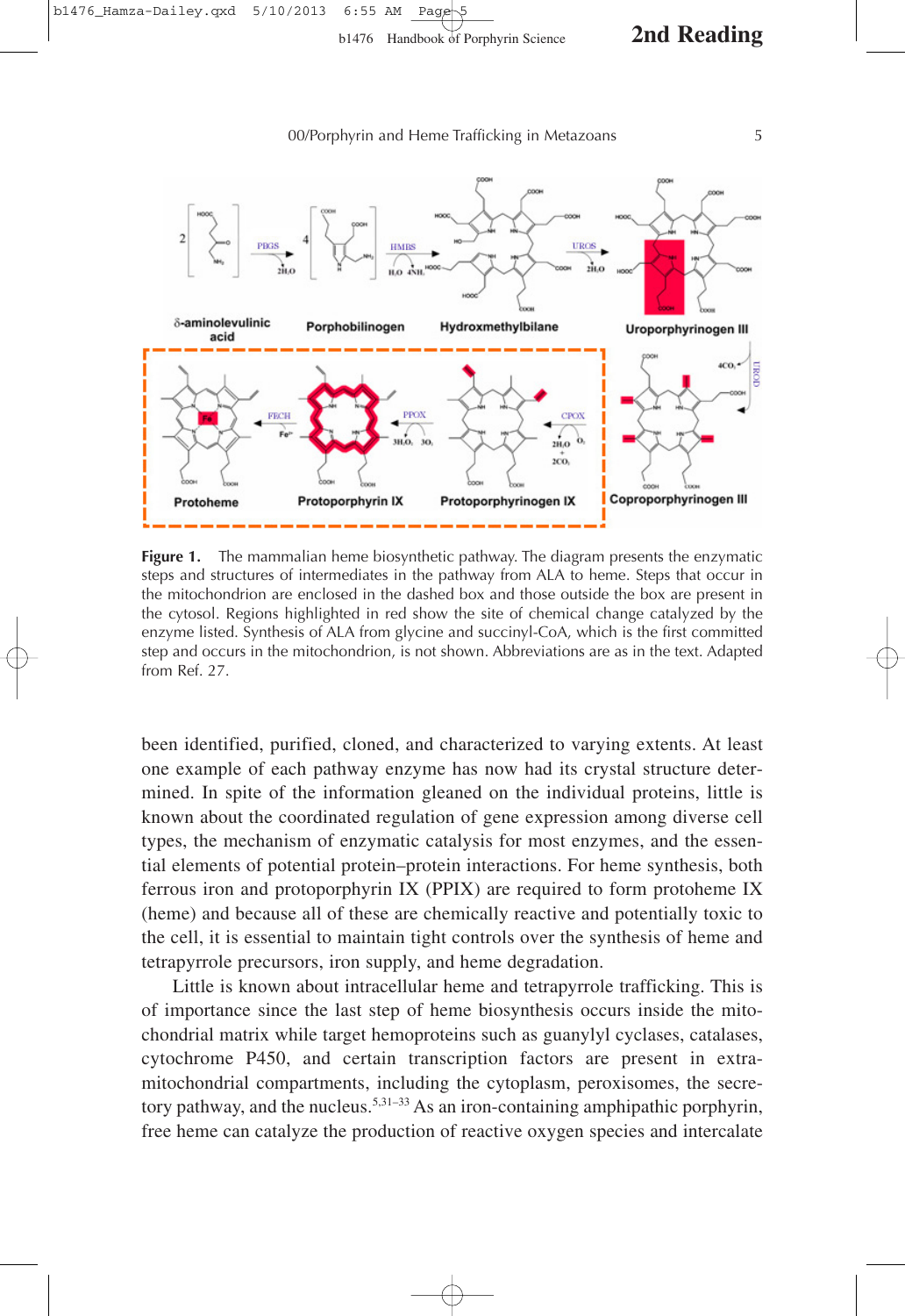b1476 Handbook of Porphyrin Science

#### 6 Hamza and Dailey

into lipid bilayers and is, thus, unlikely to diffuse freely within the cell. $34,35$ Instead, specific molecules and pathways must exist to facilitate heme delivery to distinct cellular destinations. These issues are of significance since dysfunctional substrate/product handling may lead to ineffective heme synthesis, hemoprotein assembly, and/or toxicity to the cell.

### **II. Heme Biosynthesis**

All of the enzymes of heme biosynthesis are nuclear encoded and cytoplasmically synthesized. The overall reaction to synthesize heme in metazoan cells is: 8 glycine + 8 succinyl CoA + 5 O<sub>2</sub> + Fe<sup>2+</sup>  $\rightarrow$  Heme + 8 CoA + 4 NH<sub>4</sub> + 14 CO<sub>2</sub> +  $3 H<sub>2</sub>O<sub>2</sub> + 2 H<sup>+</sup> + 11 H<sub>2</sub>O$ . Of the products, 8 CoA, 8 CO<sub>2</sub>, 2 H<sup>+</sup>, and heme are generated in the mitochondrial matrix and  $2 \text{ CO}_2 + 3 \text{ H}_2\text{O}_2 +$  and  $2 \text{ H}_2\text{O}$  are generated in the mitochondrial inner membrane (IM) space. All remaining products are cytosolic.

### **A. Synthesis of 5-Aminolevulinate**

The first committed step in heme biosynthesis is the formation of 5-aminolevulinate  $(ALA).$ <sup>3,36–38</sup> In the metazoa, the enzyme ALAS (E.C. 2.3.1.37), which is located in the mitochondrial matrix, catalyzes the condensation of glycine with succinyl CoA to form ALA and  $CO<sub>2</sub>$ . ALAS is a homodimeric, pyridoxal phosphatecontaining enzyme that is a member of the large and well-characterized α-oxoamine synthase family. At present, only the crystal structure of ALAS from the bacterium *Rhodobacter capsulatus* has been determined,<sup>39</sup> but it is clear that the mature eukaryotic ALAS is highly similar to the bacterial enzyme except that it possesses an additional carboxyl-terminal sequence of approximately 25 residues. Much is known about the mammalian enzyme from kinetic and site-directed mutagenesis studies.37 In vertebrates, two isozymes of ALAS exist, one specific for differentiating erythroid cells (ALAS-2 or ALAS-E) and the other expressed in all other cell types (ALAS-1 or ALAS-N). The genes for ALAS-1 and -2, as for all heme biosynthetic enzymes, are nuclear and synthesized in the cytosol, although the final destination for both ALAS-1 and -2 is the mitochondrion. Both ALAS-1 and -2 possess mitochondrial targeting sequences that are cleaved as part of the translocation of ALAS into the mitochondrial matrix.<sup>40-42</sup>

### **B. Synthesis of the Monopyrrole, Porphobilinogen**

ALA is exported out of the mitochondrial matrix (see below) to reach the second pathway enzyme, porphobilinogen synthase (PBGS) (E.C. 4.2.1.24) (previously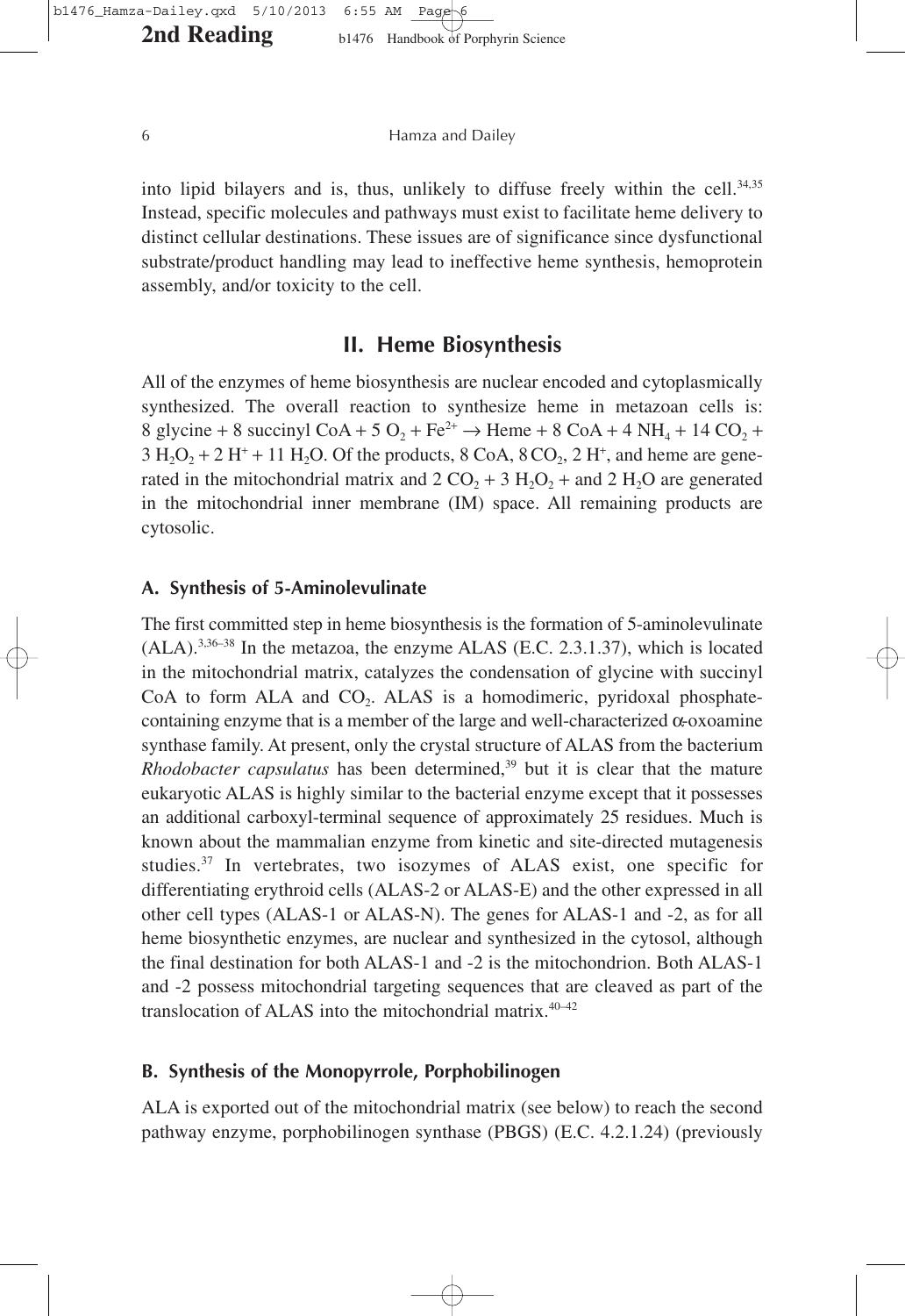# **2nd Reading**

#### 00/Porphyrin and Heme Trafficking in Metazoans 7

named ALA dehydratase).<sup>43</sup> This enzyme catalyzes the condensation of two molecules of ALA to form one molecule of the monopyrrole porphobilinogen (PBG). The cytosolic homo-octomer can best be described as a tetramer of homodimers with one divalent metal atom per subunit.<sup>36,43</sup> In humans and yeast, this metal is zinc, while in bacteria, one may also find magnesium. Four metal atoms are essential for catalysis and four are involved in stabilization of tertiary structure. These zinc ions may be replaced by lead in lead poisoning resulting in an inactive enzyme. The protein has been crystallized from multiple sources and kinetically characterized (see Refs. 38 and 44). Interestingly, PBGS exists in alternate quaternary structures named morpheeins.45 One morpheein is the well-characterized octomer which possesses high activity and another is a hexamer that has lower activity. While this change in quaternary structure is proposed to be the basis of allosteric regulation of PBGS, it is something of an enigma, given that ALAS is considered rate-limiting to heme synthesis.

### **C. Assembly of the Linear Tetrapyrrole**

Four molecules of PBG are linked head to tail by the cytosolic enzyme hydroxymethylbilane synthase (HMBS, previously called PBG deaminase or PBGD) (E.C. 2.5.1.61). The reaction results in the formation of the linear tetrapyrrole hydroxymethylbilane (HMB) and releases four molecules of ammonium.<sup>43</sup> Partly because a decrease in HMBS activity leads to the human disease acute intermittent porphyria  $(AIP)$ ,<sup>46,47</sup> this enzyme became the early focus of much attention by researchers. HMBS has been purified from a variety of sources and the crystal structures of the *Escherichia coli*<sup>48</sup> and human<sup>49</sup> enzymes have been determined. The enzyme is a monomer that is synthesized as an apoprotein. In its first complete catalytic cycle, it synthesizes a covalently bound hexameric linear polypyrrole (E-S6). From this, the distal linear tetrapyrrole HMB is cleaved resulting in formation of the holoenzyme HMBS with a covalently bound dipyrromethane which serves as a cofactor for future turnovers and the product HMB.

### **D. Cyclization of the Tetrapyrrole to Form Uroporphyrinogen**

Conversion of HMB to the physiological uroporphyrinogen III isomer requires the action of uroporphyrinogen III synthase (UROS) (E.C. 4.2.1.75).<sup>43</sup> HMB is chemically reactive and will spontaneously cyclize to form uroporphyrinogen I in the absence of the next pathway enzyme. As uroporphyrinogen I cannot be converted into PPIX, it is essential to produce the III isomer. The reaction catalyzed by UROS is the "flipping" or inversion of the final, or D, ring of HMB followed by cyclization to yield the III isomer of uroporphyrinogen. UROS is a monomeric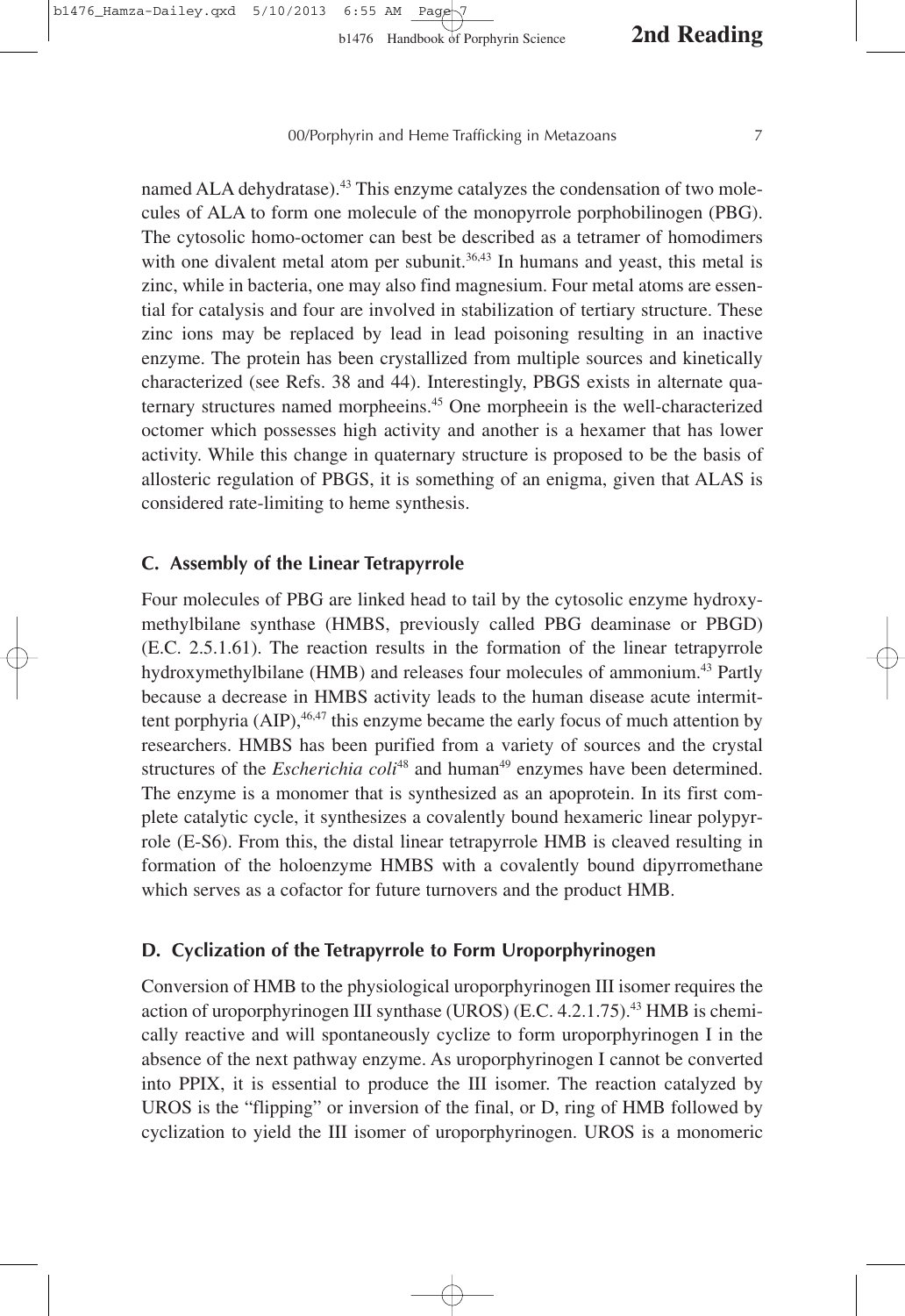b1476 Handbook of Porphyrin Science

8 **Hamza** and Dailey

protein whose structure has been determined for both human<sup>50</sup> and *Thermus thermophilus*. <sup>51</sup> It does not possess a cofactor and has an unusual tertiary structure that is composed of two distinct domains connected by a flexible linker region. Crystal structures have been obtained for a variety of domain orientations suggesting that the molecule is highly flexible in solution.

### **E. Decarboxylation of Uroporphyrinogen**

The final cytosolic enzyme in the pathway is uroporphyrinogen decarboxylase (UROD) (E.C. 4.1.1.37).<sup>28</sup> This homodimeric enzyme has been crystallized<sup>52</sup> and its catalytic mechanism well studied.<sup>53</sup> Each subunit contains an independent active site and the enzyme contains no cofactors or metal ions. UROD catalyzes the decarboxylation of the four pyrrole acetic acid side chains of uroporphyrinogen to yield the four methyl pyrrole side chains of coproporphyrinogen and four molecules of  $CO<sub>2</sub>$ . UROD will utilize both uroporphyrinogen I and III, and in the presence of high concentrations of substrate, UROD will decarboxylate randomly.43 However, it is believed that *in situ* the reaction starts with the decarboxylation of the D ring acetate and proceeds sequentially in a clockwise fashion  $(i.e., D, A, B, C).$ <sup>52,53</sup>

### **F. Formation of the Vinyl Groups of Protoporphyrinogen IX**

Coproporphyrinogen III produced by UROD is transported into the mitochondrial intermembrane space (IMS) where the antepenultimate enzyme coproporphyrinogen oxidase (CPOX) (E.C. 1.3.3.3) is located.<sup>54,55</sup> This protein is synthesized in the cytosol with an unusually long (~120 amino acids) mitochondrial leader sequence that targets it to the IM space.<sup>40</sup> The mature protein is a homodimer without bound cofactor. The structures of both human<sup>56</sup> and yeast (which is a cytosolic protein)<sup>57</sup> CPOX have been solved and were found to possess unique folds. The reaction catalyzed is an unusual oxidative decarboxylation of the A and B ring propionates to yield the vinyl groups of protoporphyrinogen IX. CPOX will utilize only the coproporphyrinogen III isomer and proceeds in a stepwise fashion that requires two molecules of molecular oxygen and generates two molecules of  $CO<sub>2</sub>$ . The reaction catalyzed by CPOX has been extensively studied both experimentally and *in silico*, but at present no definitive mechanism has been identified.<sup>58,59</sup>

### **G. Oxidation of the Porphyrinogen to Protoporphyrin IX**

The penultimate step is the oxidation of protoporphyrinogen IX to PPIX. This is catalyzed by protoporphyrinogen oxidase (PPOX) (E.C. 1.3.3.4) which requires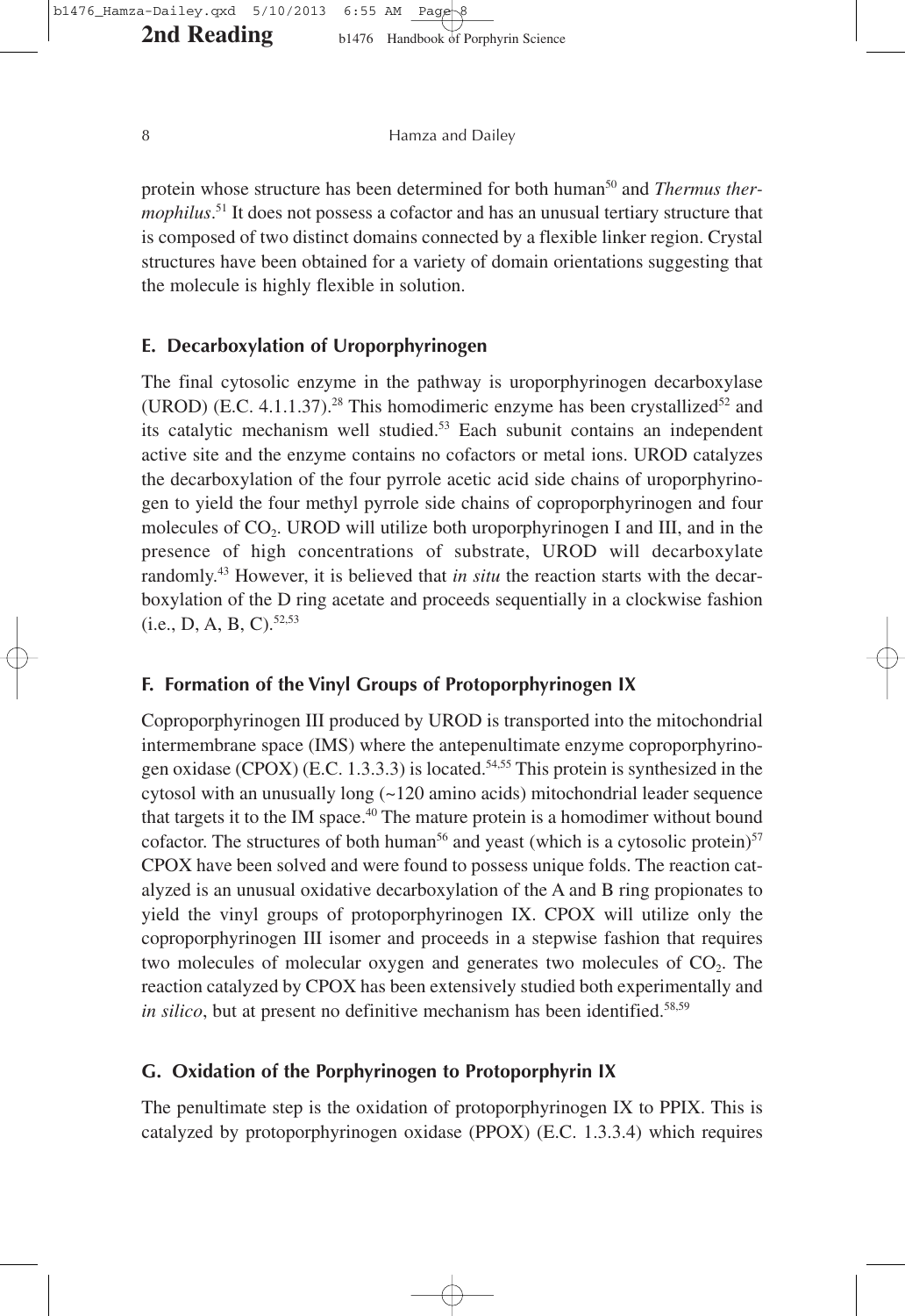# **2nd Reading**

#### 00/Porphyrin and Heme Trafficking in Metazoans 9

three molecules of molecular oxygen and generates three molecules of hydrogen peroxide.<sup>54,55</sup> Crystal structures of the plant,<sup>1</sup> bacterial,<sup>60,61</sup> and human<sup>62</sup> enzymes have been determined and show that the protein is a homodimer with one noncovalently bound FAD per subunit. PPOX is synthesized in the cytosol in its mature size and is translocated to the outer surface of the inner mitochondrial membrane *via* a mechanism that requires an internal mitochondrial targeting sequence.<sup>40,63,64</sup> Interestingly, the active site is proposed to be situated in the middle of a tunnel that passes through the protein.

### **H. Insertion of Iron to Form Protoheme IX**

The terminal step of heme synthesis is the insertion of ferrous iron into the protoporphyrin macrocycle to produce protoheme IX (heme). This is catalyzed by the enzyme ferrochelatase (FECH) (E.C. 4.99.1.1). $^{65}$  In metazoans, this enzyme is synthesized in the cytosol as a preprotein and is translocated to the mitochondrial matrix where it is associated with the inner mitochondrial membrane. The mature, processed protein is a homodimer with each subunit possessing a [2Fe-2S] cluster.66 Similar [2Fe-2S] clusters are not found in plant FECHs but are found in the actinobacterial enzymes and some Gram-negative bacterial FECHs.<sup>65,67</sup> There is no evidence to suggest that the cluster participates directly in catalysis, but in its absence enzyme activity is significantly reduced leading to speculation that it serves a role as a *de facto* iron sensor *in vivo*. Shah *et al*. have presented evidence suggesting that the cluster itself plays a regulatory role during catalysis *in vivo*. 68 The crystal structures of human FECH with and without substrate and product have been determined and it has been shown that the molecule undergoes considerable active site remodeling during its catalytic cycle.<sup>3,69</sup>

### **I. Possible Role of Supramolecular Protein Assemblies in Heme Synthesis**

Of significance to the current review is the intracellular distribution of heme synthesis pathway enzymes and the manner in which pathway intermediates are moved between enzymes. The chemical intermediates in tetrapyrrole synthesis are relatively reactive and can be cytotoxic. The physiological proof of this statement is amply demonstrated by the fact that a deficiency in any one of the pathway enzymes results in a clinically distinct disease in animals, $47,70,71$  and inhibition of some later steps can result in photo-induced death of plants or microorganisms. Other than a defect in ALAS-2 which results in X-linked sideroblastic anemia, the clinical manifestations of these disorders, named porphyrias, are generally not anemia but result from the accumulation of pathway intermediates upstream from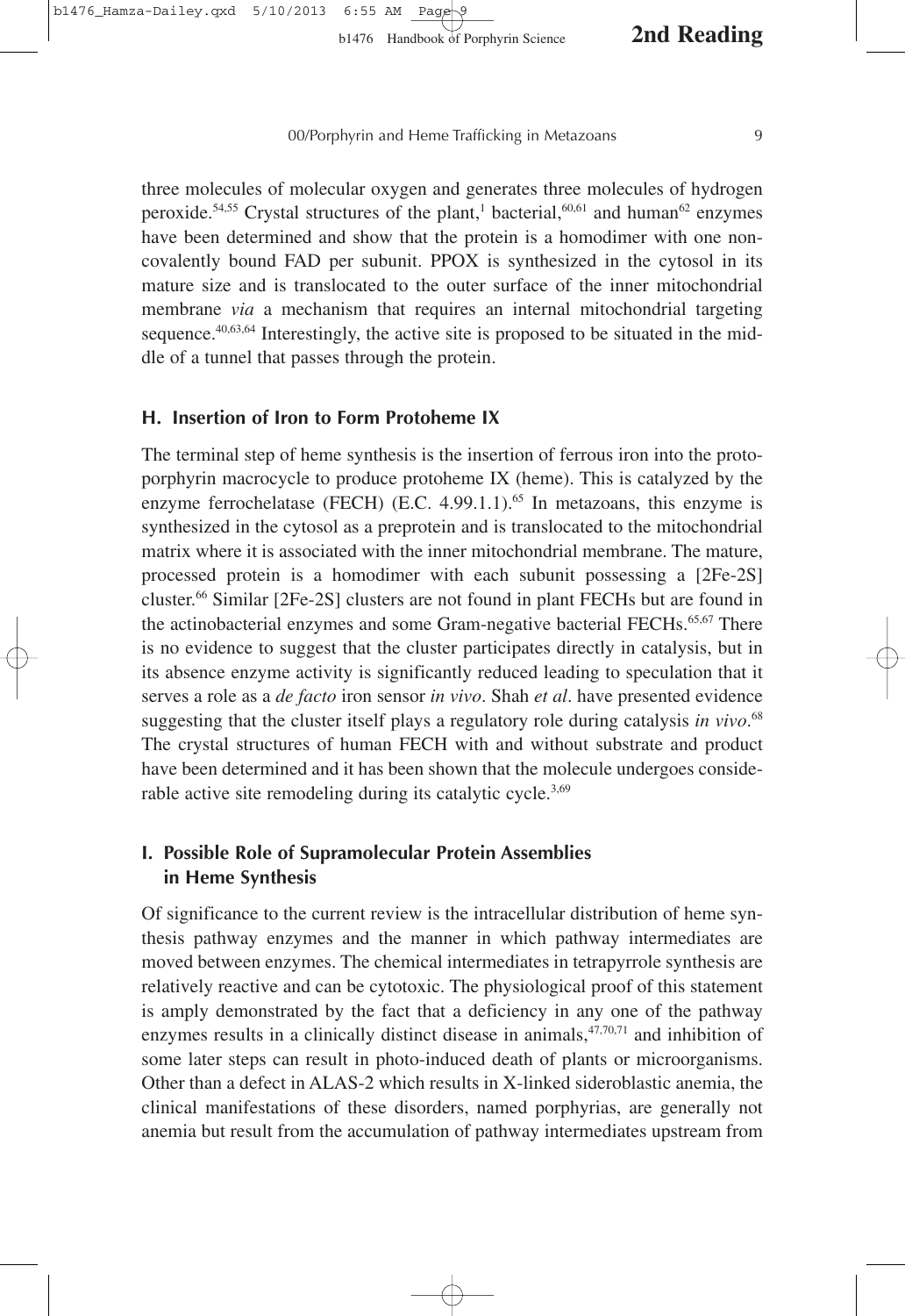b1476 Handbook of Porphyrin Science

10 **Hamza** and Dailey

the genetic block. These diseases and their molecular basis have been well studied and frequently reviewed by others (see Refs. 46, 47, 70, and 71).

Given the reactivity of the pathway intermediates, it is highly unlikely that the intracellular concentrations of substrate or products attain the µM concentrations of the measured enzyme  $K<sub>m</sub>$ s. Thus, it is reasonable to assume that "free intermediates" do not exist in the cell although various porphyrin intermediates are routinely found in the extracellular medium of mammals. This suggested that the pathway was somehow compartmentalized so as to allow direct transfer of product/ substrate between enzymes. This topic was first approached experimentally in the 1980s when data were presented in support of the hypothesis that the terminal three pathway enzymes, which are all mitochondrial membrane-associated, form at least a transient complex to facilitate the transfer of intermediates.55,72,73 Biochemical data clearly demonstrated that while obligate, tight substrate channeling such as occurs in tryptophan synthesis does not exist, under normal circumstances equilibration of products/substrates with the bulk medium does not occur. Data gleaned from PPOX and FECH crystal structures provide good support for possible interactions. $54,69$ 

Other than data for the terminal, membrane-associated enzymes, there exists little experimental evidence to support multienzyme complexes of earlier pathway enzymes. For the first step, an interaction of ALAS-2 with succinyl-CoA synthetase (SUCLG1) on the inner mitochondrial membrane has been demonstrated by two groups.<sup>74,75</sup> With the identification of mitochondrial solute transporter-25A38 (SLC25A38) as the putative glycine/ALA transporter,<sup>76</sup> it is reasonable to anticipate the existence of at least transient complexes among ALAS, SUCLG1, and SLC25A38 on the mitochondrial IM (Figure 2). The possibility for a stable,



**Figure 2.** Proposed model for components involved in heme synthesis. Details are discussed in the text and where specific data exist for a particular component, its name is shown. Components that are currently unidentified experimentally are denoted with "?". Abbreviations and conventions are given in the text. Adapted from Ref. 27.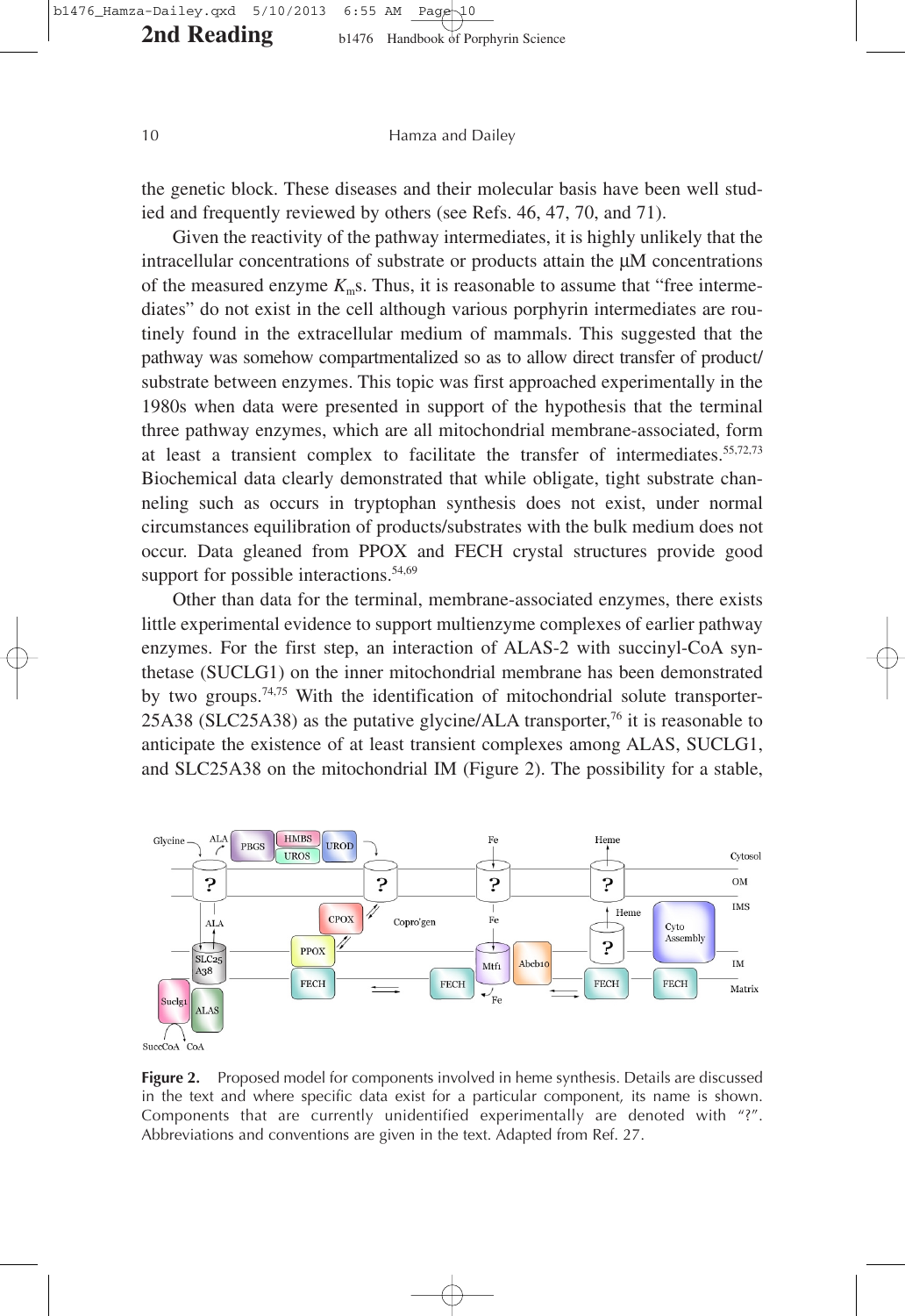#### 00/Porphyrin and Heme Trafficking in Metazoans 11

rigid complex for these and most other heme synthesis enzymes seems unlikely given that they possess active site pockets with a single entrance/exit (see Ref. 38). The necessity for substrate(s) and product(s) to enter and exit *via* a single route would require movement of one enzyme between donor and acceptor molecules in the complex, much as cytochrome c physically cycles between electron donors and acceptors. The only enzyme for which this may not be the case is PPOX which appears to have a channel through the protein with the active site located within this feature.<sup>1,60,62</sup>

For the synthesis of uroporphyrinogen III from PBG, it has long been thought that close proximity of HMBS and UROS would be probable, given the chemical reactivity of the linear tetrapyrrolic intermediate, HMB. However, no published data exist to support the presence of a multienzyme complex involving PBGS and HMBS. The possibility that a HMB-binding chaperone exists to move HMB from HMBS to UROS, while possible, also has no supporting data either *in vitro* or *in vivo*. Since ALA must be exported out and coproporphyrinogen imported into the mitochondria, it is reasonable to anticipate that PBGS, HMBS, UROS, and UROD exist in a supramolecular complex that is spatially close to the mitochondrion (Figure 2). To date, high-resolution microscopic studies identifying the intracellular distribution of these enzymes is lacking. Approaches that rely upon cell disruption and physical isolation of complexes or *in vitro* reconstitution of complexes from isolated components requires the strength of protein–protein interaction in solution that may not exist and may not be necessary in the highly concentrated cytosolic milieu. One intriguing possibility is that PBGS, which exists as either an octomer or hexamer, could, because of its size, serve as a scaffold for a multienzyme complex. The observation that PBGS can assume multiple morpheein forms<sup>38,45</sup> may hint at its plastic role as a supramolecular assembly nucleation site. Resolution of these issues will require masterful research, but the results will be illuminating.

The presence and nature of multienzyme complexes involving the terminal three membrane-associated enzymes is considerably advanced over what is known, or not known, about the earlier pathway enzymes but is still extremely rudimentary. Little is known about possible interactions between CPOX and PPOX other than substrate channeling experiments.<sup>73</sup> Radiolabeling experiments employing isolated mitochondrial fragments clearly support transient interactions *in situ*, although reconstitution of this process with purified components was not accomplished, which suggests that additional participants other than just CPOX, PPOX, and FECH are required. *In silico* structural studies show that an interaction across the inner mitochondrial membrane to transport protoporphyrin from PPOX to FECH is feasible and highly likely<sup>1</sup> (Figure 3). Interestingly, in the docked PPOX–FECH complex, the opening of the active site tunnels of the

b1476\_Hamza-Dailey.qxd 5/10/2013

b1476 Handbook of Porphyrin Science

**2nd Reading**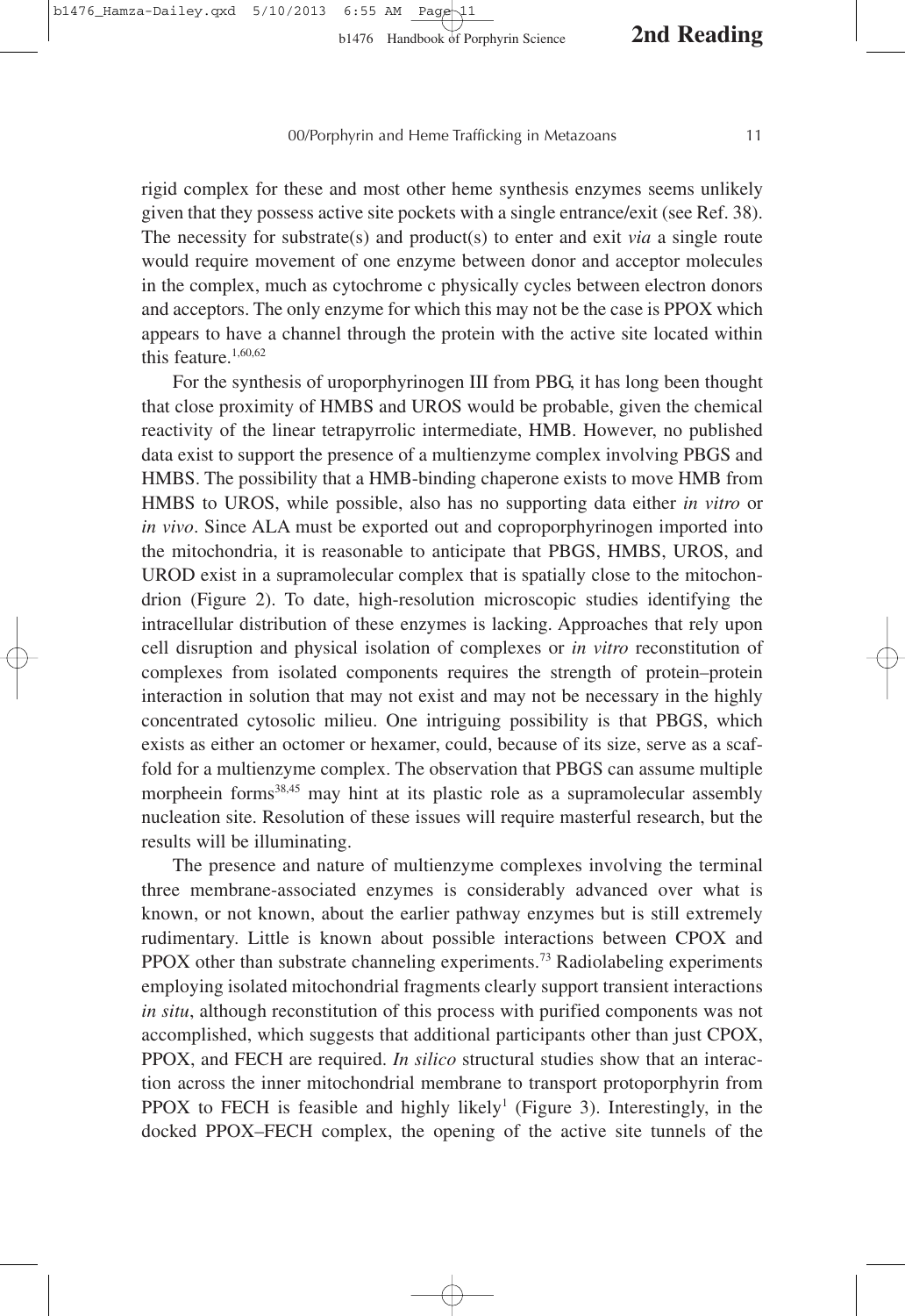b1476 Handbook of Porphyrin Science

12 **Hamza** and Dailey



**Figure 3.** Cartoon of proposed interaction between PPOX and FECH across the inner mitochondrial membrane. The initial PPOX–FECH docking model was published by Koch *et al*. 1 for plant PPOX and human FECH. The current model was derived from PDB files, 3NKS (PPOX) and 2QD1 (FECH). FECH is colored green and PPOX is colored violet. Porphyrin atoms are depicted as red colored solid spheres and the PPOX inhibitor is shown in solid black. Phospholipids are presented as sticks that are colored wheat. Of note is that the crystal structures of FECH with bound porphyrin possess one protoporphyrin bound in the active site and a second one associated with the outer edge of the active site lip. This is proposed to be the entry route of porphyrin into the active site pocket.<sup>2,3</sup> It is proposed that FECH and PPOX interact transiently across the membrane to facilitate transfer of protoporphyrin to FECH. Following this transfer FECH undergoes spatial alterations that are proposed to lower the affinity between FECH and PPOX so that their interaction ceases, thereby, allowing FECH to interact with MTF1 and later a heme-accepting protein. Adapted from Ref. 27.

PPOX dimer not only coincided with the position of the openings to the active site pockets of the dimeric FECH but is also spatially juxtaposed to surfacebound porphyrin molecules observed in some FECH crystal structures. The observation that binding of substrate and product induces changes in the surface contour and charge distribution around the active site pocket opening of FECH<sup>3,69</sup> provide an explanation for how PPOX and heme-accepting proteins recognize the appropriate form of FECH with which to interact. Given the need to acquire coproporphyrinogen from the cytosol and movement of at least some heme out of the mitochondrion, the existence of a complex of an outer membrane (OM) coproporphyrinogen transporter, CPOX, PPOX, the IM iron transporter mitoferrin  $(MTF1)$ ,<sup>77</sup> FECH, and a heme chaperone/OM heme transporter at a mitofilinmediated junction between outer and inner mitochondrial membranes<sup>64</sup> is an intriguing possibility.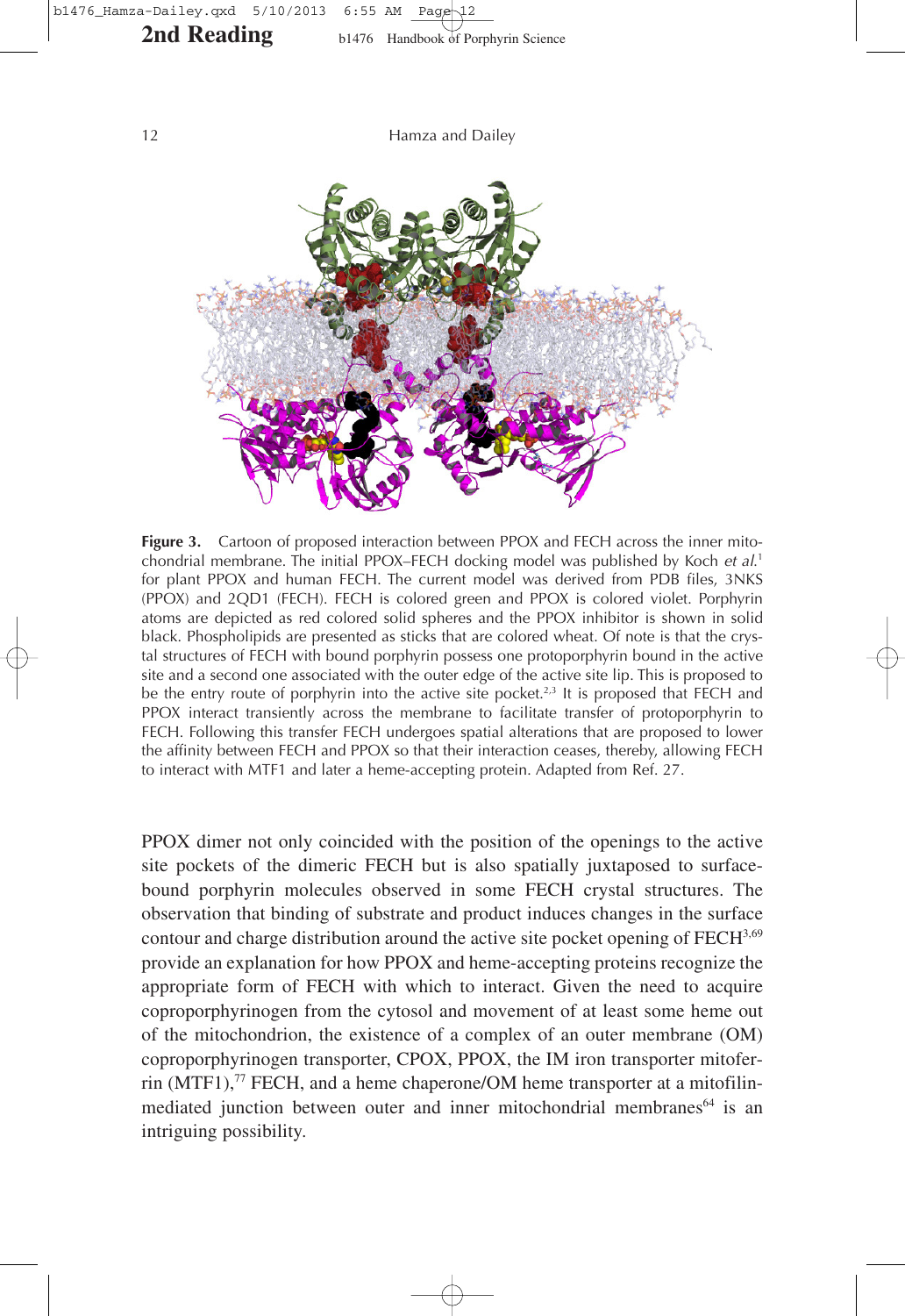### **2nd Reading**

#### 00/Porphyrin and Heme Trafficking in Metazoans 13

Three significant issues remain unanswered: (i) transport of coproporphyrinogen into the mitochondrion, (ii) mitochondrial supply of iron for heme synthesis, and (iii) transport of heme away from its site of synthesis. A series of studies proposed that ABCB6, a putative mitochondrial OM ATP-dependent transporter, is responsible for coproporphyrinogen transport (see below).<sup>78,79</sup> At present, however, this claim must be viewed with skepticism since only the transport of the fully conjugated, planar macrocycle coproporphyrin, not the physiologically relevant non-planar coproporphyrinogen, has ever been experimentally demonstrated. In addition, and as described below, ABCB6 has been localized to multiple membranes and identified as being involved in non-heme synthesis-related disorders. However, given that ABCB6 has been observed to be one of a relatively few genes induced at high levels during erythropoiesis,<sup>80</sup> it seems likely that it plays some role in erythropoiesis. Given the size of coproporphyrinogen, the possibility that it transits the OM *via* a porin rather than a specific transporter cannot be ruled out by current data.

Although the coordinate regulation of tetrapyrrole synthesis and iron metabolism must exist to prevent their inappropriate accumulation, there have been limited studies that address this issue at either the genetic or molecular level. The role of the iron-responsive element system<sup>62</sup> and the cellular machinery for iron sulfur cluster assembly has garnered significant interest, $81$  and our knowledge of whole body iron trafficking is relatively mature.<sup>82</sup> However, there has been significant advancement in identifying participants essential to the iron supply for heme synthesis. This came with the identification of MTF1 as the mitochondrial IM iron transporter that supplies iron to FECH for heme synthesis.77 MTF1 is responsible for iron transport for heme synthesis during erythropoiesis, but the presence of another IM transport protein, Abcb10, is required to stabilize MTF1. $^{83}$  The exact role that Abcb10 plays has yet to be elucidated. MTF1 has been found to form a complex with FECH which might make possible a direct transfer of transported ferrous iron for heme synthesis to  $FECH<sub>33</sub>$  but the actual site of iron entry for FECH remains undefined experimentally. One model proposes that mammalian FECH acquires iron from MTF1 or frataxin *via* the extended  $\pi$ -helix of FECH<sup>84</sup> and enters the active site *via* the main "mouth".<sup>85,86</sup> However, this model is based upon the structure of a single monomer of FECH, not the physiologically significant homodimer, and the putative membrane binding surface of the model is, in fact, the dimer interface. The crystal structures of dimeric human FECH are consistent with a spatial orientation where the  $\pi$ -helix unwinds into the membrane and not back up into the matrix. All available data suggest that the helix extension is related to heme release and in the absence of product there is nothing to stabilize the extended helix. Additionally, the simultaneous exit of heme and entrance of iron *via* the same path is not supported by structural or kinetic studies.<sup>87,88</sup>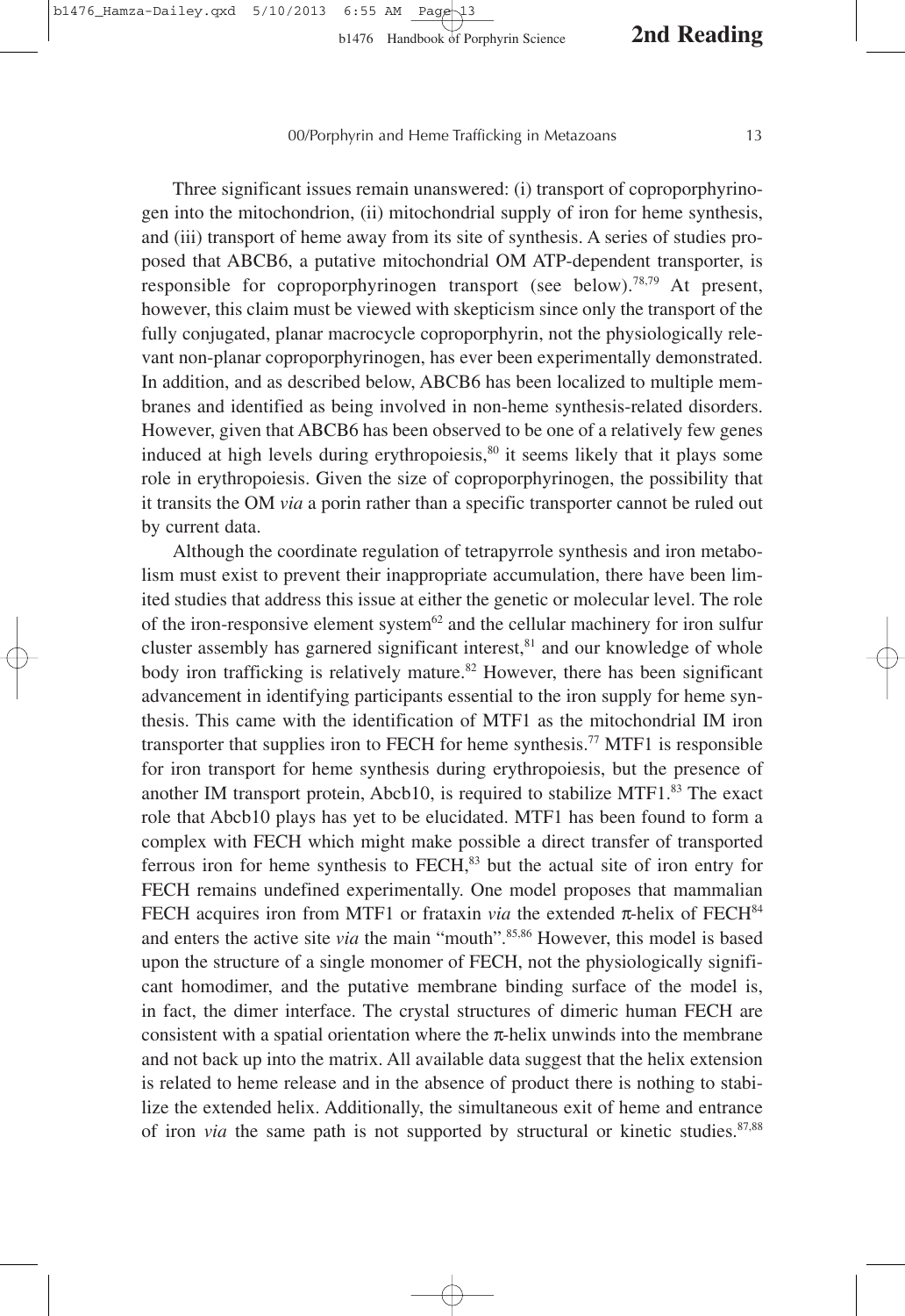b1476 Handbook of Porphyrin Science

#### 14 **Hamza** and Dailey

Alternatively, structural and site-directed mutagenesis data obtained for human FECH along with its orientation relative to the IM are all consistent with iron entering the active site of FECH *via* a solvent-filled channel whose entrance is on the rear of the enzyme (Medlock *et al*., unpublished data). It will be of interest to learn the molecular details of this process and how it is regulated.

Transit of heme away from its site of synthesis remains an unexplored territory. *In vitro*, the release of heme from the enzyme post-metalation is the ratelimiting step.<sup>88</sup> This probably reflects the absence of the native heme acceptor a cell-free assay. Given that heme is utilized throughout the cell in a variety of compartments, it is clear that multiple and specific heme chaperones may exist. For transit from the mitochondrion to other membranous compartments, it appears possible that transfer occurs at direct contact points rather than by diffusion through the cytoplasm, $31,89$  but even that requires first moving heme from FECH to the site of transfer between membranes. As yet unknown is what molecule first accepts heme from FECH and whether there is a single unique protein that interacts with FECH or multiple pathway-specific proteins. Given its location on the IM, it would seem that for respiratory cytochrome maturation direct transfer from FECH to cytochrome assembly machinery is possible, although definitive data are still lacking. For cytoplasmic hemoproteins, including hemoglobin (Hb) and myoglobin, there are no identified players. Putative heme/porphyrin binding/carrier proteins (CPs) have been suggested and even biochemically characterized,90,91 but none of these is supported by data as *in vivo* participants in heme trafficking (see Sections IV and V).

### **III. Regulation of Metazoan Heme Biosynthesis**

As noted, five pathway proteins possess either organic cofactors or essential metals. To date, no pathway enzymes has been shown to be glycosylated and only mouse liver FECH has been reported to be phosphorylated,<sup>92</sup> albeit on residues that appear to be on inaccessible sites within the protein. Interestingly these investigators also reported that phosphorylated FECH is located on the mitochondrial OM, something never reported by any other group previously.

Regulation of the pathway is tissue- and cell-specific, subject to modulation by a myriad of developmental and environmental pressures through diverse transcriptional factors and is beyond the scope of the current review.<sup>3,71,93</sup> In general, however, synthesis of the first committed intermediate, ALA, is considered ratelimiting. Among red blood cell (RBC)-producing metazoans, there are clear distinctions between regulation of heme synthesis in non-erythroid cells (so-called housekeeping heme synthesis) and in differentiating erythroid precursor cells. The housekeeping ALAS-1 gene is regulated by diverse factors frequently associated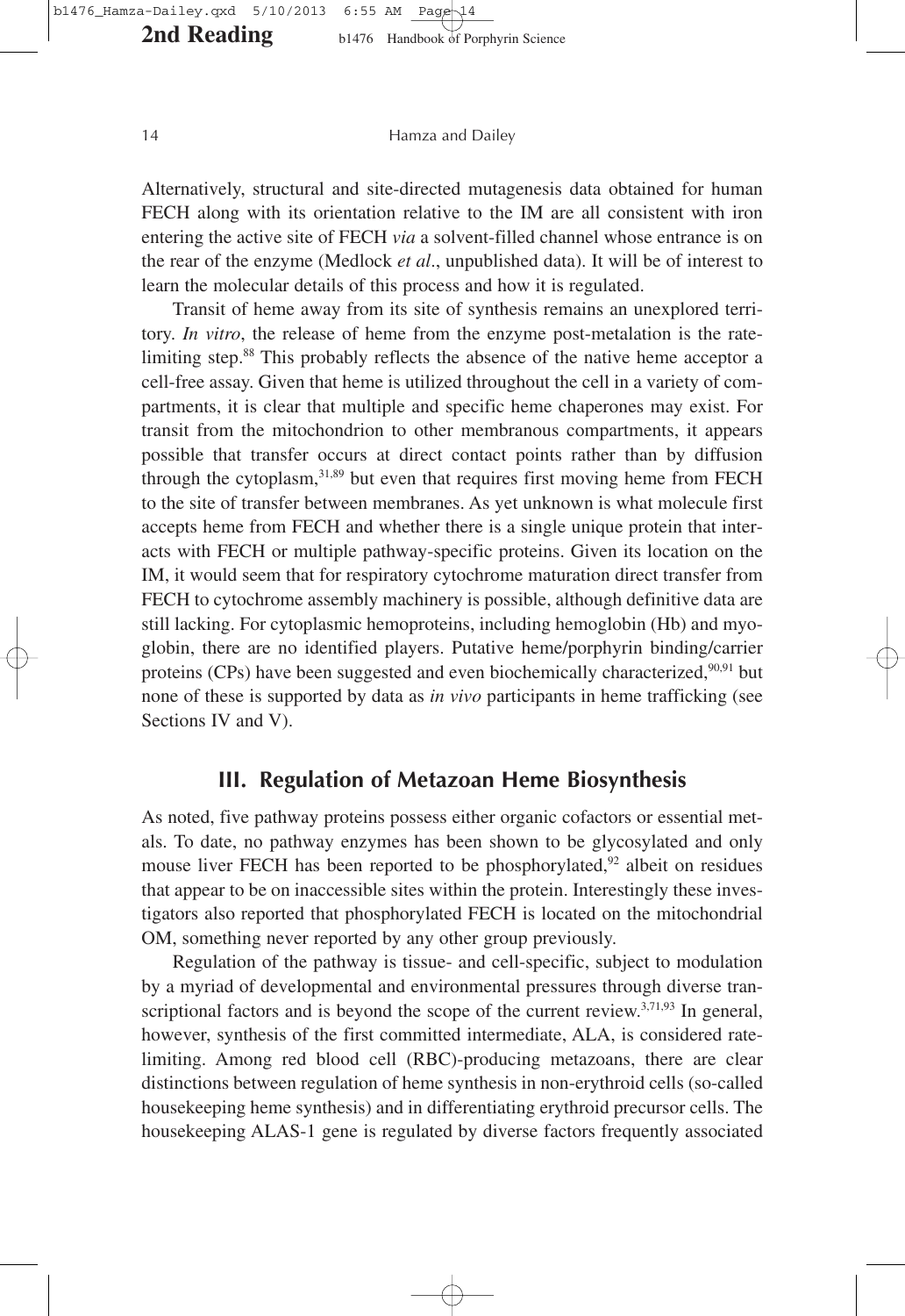with xenobiotic, hormone and drug metabolism and is subject to tissue-specific regulation.71,94 ALAS-1 has an estimated half-life of only a few hours and may be significantly induced in some cells.<sup>95,96</sup> ALAS-1 is present in erythroid precursor cells before they begin erythroid differentiation, but the gene is turned off when ALAS-2 is turned on as these cells begin to synthesize heme for Hb. Thus, ALAS-1 cannot substitute for a deficiency of ALAS-2.97,98

ALAS-2 is transcriptionally regulated by erythroid-specific factors such as GATA-1 and possesses an iron regulatory element (IRE) located in the messenger ribonucleic acid (mRNA) 5′ untranslated region that allows for translational regulation by cellular "free" iron. $94,99,100$  As with similarly regulated systems, such as for ferritin synthesis, the IRE binds the iron-free form of the iron regulatory protein (IRP), thereby, preventing translation of the ALAS-2 message when cellular iron concentrations are insufficient for optimal heme synthesis. Thus, maximal ALAS-2 activity requires gene induction by erythroid-specific transcription factors as well as sufficient cellular iron levels to support heme synthesis. Studies by Schranzhofer et al.<sup>101</sup> with differentiating erythroblasts demonstrated that ALAS-2 translational regulation becomes "uncoupled" from that of other IRE-regulated proteins such as transferrin receptors (which are increased, not decreased during erythropoiesis) and ferritin (whose protein levels do not increase). This is reasonable during the later accelerated hemoglobinization phase of erythropoiesis, since under "standard" IRE-IRP regulation, elevated iron would diminish transferrin receptor expression and increase ferritin synthesis, both of which would limit iron availability for heme synthesis. Additionally, it was postulated that during maximal hemoglobinization, ALAS-2 mRNA increases disproportionately to IRP synthesis, thus, circumventing the IRE-IRP regulatory mechanism. The "kiss and run" hypothesis, $102$  which proposes direct vesicle-mediated transfer of iron to mitochondria, may offer another possible explanation to this. In this hypothesis, during terminal erythropoiesis, vesicular iron acquired by receptor-mediated endocytosis is targeted directly to the mitochondrion, thereby, bypassing the cytosolic iron pool and the IRE-IRP system.

Multiple studies and reviews have presented data suggesting that pathway enzymes after ALAS are in excess, although relative enzyme amounts vary considerably.4,47,71 However, these calculations are based on *in vitro* assays of individual enzymes under what are considered optimal conditions for each enzyme and then extrapolated back to intact cell conditions. There are no comprehensive studies that examine the induction of biosynthetic pathway enzymes other than ALAS-1 in non-transformed non-erythroid cells, but the fact that all of the pathway genes possess diverse transcription factor-binding sites is compatible with regulation at multiple sites.90,97,103–110 Indeed, in cancer cells, it is clear that at least CPOX and FECH are upregulated and downregulated, respectively, and this is the

# **2nd Reading**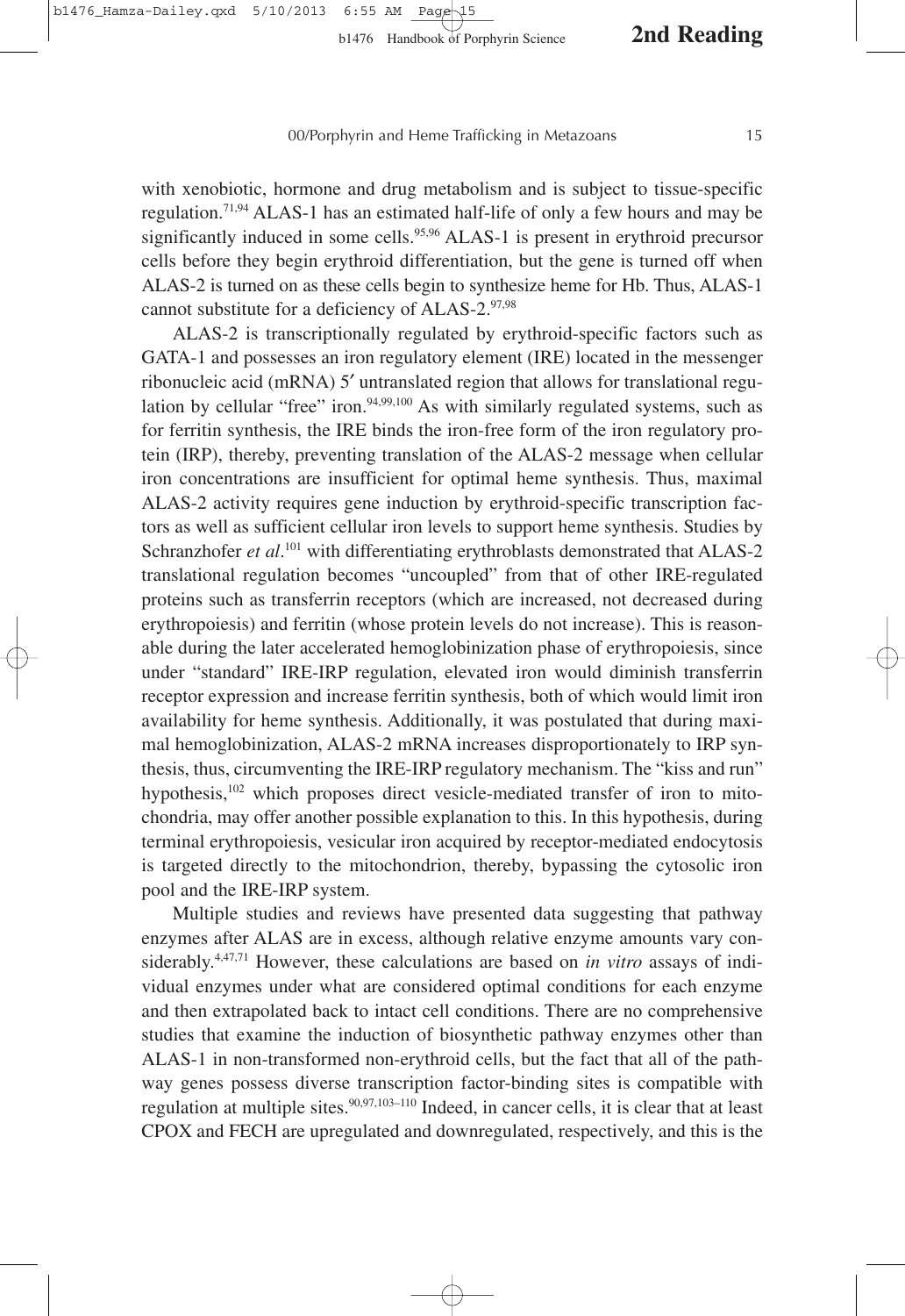b1476 Handbook of Porphyrin Science

#### 16 **Hamza** and Dailey

basis for the effectiveness of photodynamic therapy.<sup>111,112</sup> It has been demonstrated that there is upregulation of all pathway enzymes during erythroid differentiation (see Ref. 111). Even so, current dogma relegates pathway regulation during erythropoiesis to ALAS-2 alone.<sup>3,93</sup> Re-evaluation of this model may be in order with the discovery that some mutations in the carboxyl-terminus of ALAS-2 result in a hyperactive enzyme and this, in turn, causes an accumulation of free protoporphyrin as is found in the disease erythropoietic protoporphyria (EPP),<sup>113</sup> as well as high concentrations of zinc protoporphyrin. The name currently given to this disorder is X-linked protoporphyria (XLPP) to reflect the X chromosome location of ALAS-2. This disorder is, thus, similar, but not identical, to that found when ALAS-2 is overproduced in *Irp2<sup>-/−</sup>* mice.<sup>114</sup> The observation of protoporphyrin accumulation in XLPP is particularly interesting since levels of FECH are generally assumed to be present in considerable excess in the cell. Indeed, normal EPP occurs only when FECH levels drop to approximately one-fourth of normal.<sup>70</sup> This suggests that either the erythroid pathway is designed so that the amount of FECH and/or iron transport mechanisms for heme synthesis are closely linked to normal, maximal amounts of ALAS-2 activity or that additional regulatory steps or limiting mechanisms exist at the end of the pathway that we currently do not recognize or understand.

For both ALAS-1 and ALAS-2, one finds alternative mRNA splice variants. For ALAS-1 two known splice variants occur in the untranslated region of exon 1.115 These variants possess altered sensitivity to heme-mediated decay of the message. For human ALAS-2, one splice variant has been described in which exon 4 is absent.<sup>74</sup> This variant represents 35–45% of total ALAS-2 mRNA in the cell and encodes a protein with slightly reduced activity. This variant ALAS-2 is translocated into the mitochondrial matrix where it was shown to interact with SUCLG1, just as the full length enzyme does and contributes to erythroid heme synthesis.

Interestingly, both ALAS-1 and -2 possess three heme regulatory motifs (HRMs) composed of a canonical Cys-Pro sequence.102 Two HRMs are found in the targeting leader sequence and the third is near the amino terminus of the mature processed ALAS.<sup>40</sup> While such motifs have been shown to serve as a redox sensitive switch for heme oxygenase  $(HO)-2$ ,<sup>69</sup> there is no evidence to suggest such a role for these motifs in ALAS. Indeed, evidence from multiple groups has shown that heme binds to the ALAS HRMs *in vitro*<sup>41</sup> and *in vivo*, <sup>40,42</sup> and a series of mutagenesis experiments clearly demonstrated the significance of all three ALAS HRMs in the heme responsive translocation of the protein into mitochondria *in vivo*. <sup>40</sup> While such heme regulation of apoprotein translocation into the mitochondria of non-erythroid cells can easily be rationalized, a similar occurrence in differentiating erythroid cells where massive quantities of heme are being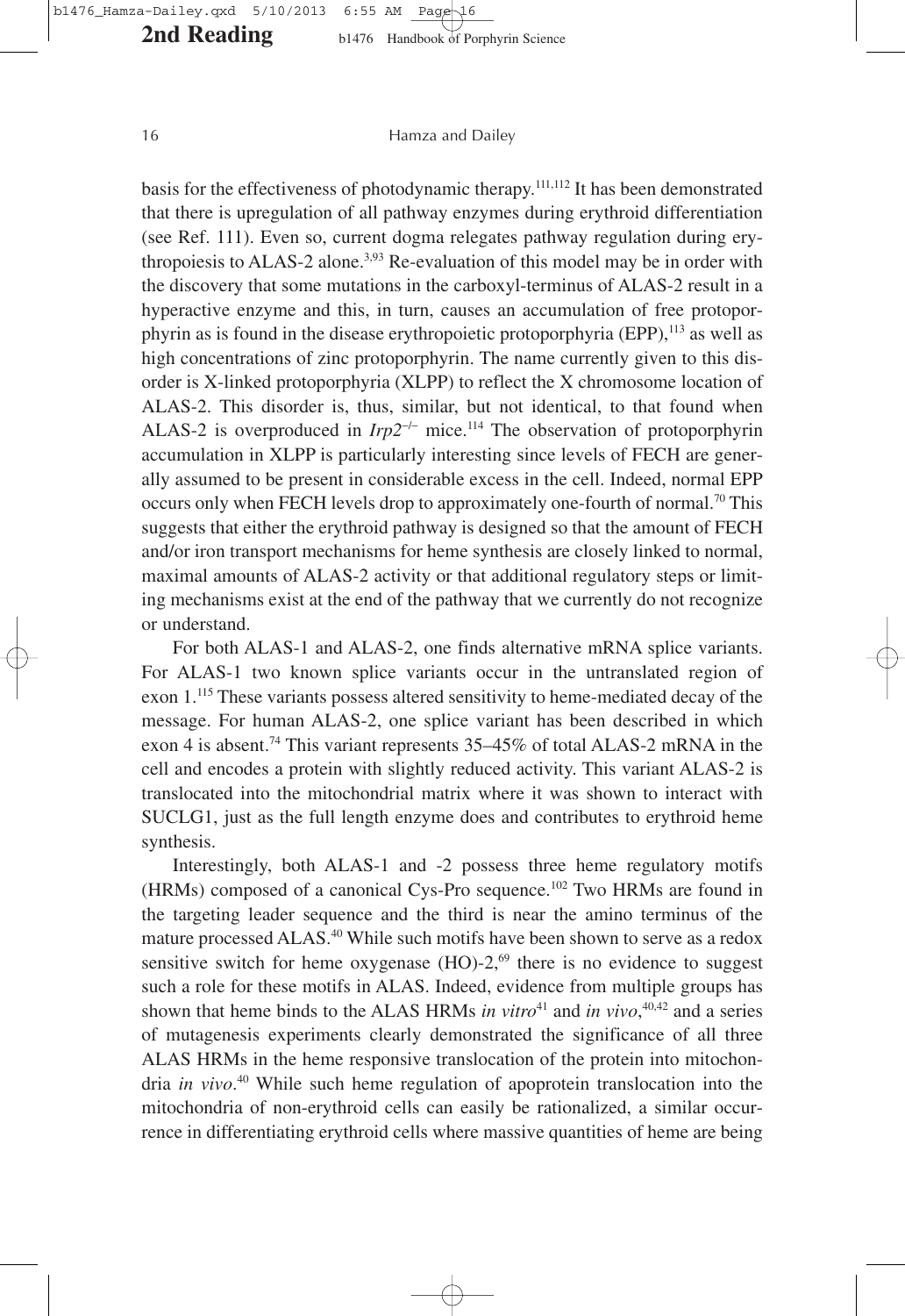#### 00/Porphyrin and Heme Trafficking in Metazoans 17

synthesized in a relatively short period of time is less easily justified. Several significant pieces of information that would address this issue are lacking. Among these is an identification of the fate of both cytoplasmic ALAS precursor apoprotein and any heme bound to the HRMs. The possibility that the HRM-containing leader peptide or apoprotein HRM serves as a heme chaperone for globin assembly is intriguing, but no data exist to support or rule out this proposition.

While two distinct genes on separate chromosomes exist for ALAS-1 and -2, only single genes exist for the remaining pathway enzymes. However, for PBGS, HMBS, UROS, and FECH, housekeeping *versus* erythroid-specific promoter regions drive expression that leads to tissue-specific alternate mRNA splicing. Only the HMBS alternate splice variants, however, give rise to isoenzymes of HMBS with alternative amino-terminal segments.<sup>104</sup> Here, the mRNA of the erythroid form of HMBS skips exon 1 and starts with the non-coding exon 2. The translation start site employed for the erythroid HMBS is in exon 3. The housekeeping HMBS mRNA starts with exon 1, which contains an internal start site and coding region and skips the non-coding exon 2. The result is that the housekeeping HMBS has an additional 17 amino acid residues at the amino terminus that are lacking in the erythroid form.

Human PBGS possesses two non-coding exons, 1A and 1B.<sup>105</sup> The translational start site for housekeeping PBGS mRNA is exon 1A, while erythroid PBGS mRNA starts in exon 1B. Thus, an additional 5′ untranslated region is present in the mRNA for the housekeeping variant that is lacking in the erythroid splice variant. Since these variants are in the non-coding region, the housekeeping and erythroid forms of the PBGS enzyme are identical. Splice variants also exist for UROS.103

The gene for UROS possesses spatially distinct erythroid and housekeeping promoters with the erythroid promoter elements located in the intron between exons 1 and 2. This promoter drives transcription from an initiation site in exon 2. The housekeeping promoter region is present upstream of exon 1 and drives transcription from an initiation site in exon 1. However, since exon 1 is non-coding, both housekeeping and erythroid UROS proteins are identical. For mouse FECH, there appears to be an alternate splice site that gives rise to additional 3′ untranslated nucleotides.<sup>116</sup>

While the existence of splice variants is not a new observation, any experimentally supported rationale for a physiological role for these variants is lacking. However, studies on the role of RNA in the spatial regulation of protein synthe $sis<sup>117</sup>$  and/or in stabilization of multiprotein complexes<sup>118</sup> raise the intriguing possibility that the alternative splicing for mammalian housekeeping *versus* erythroid forms of PBGS, HMBS, and UROS are not random but may serve for sequestration of mRNA primed for function.

b1476 Handbook of Porphyrin Science

### **2nd Reading**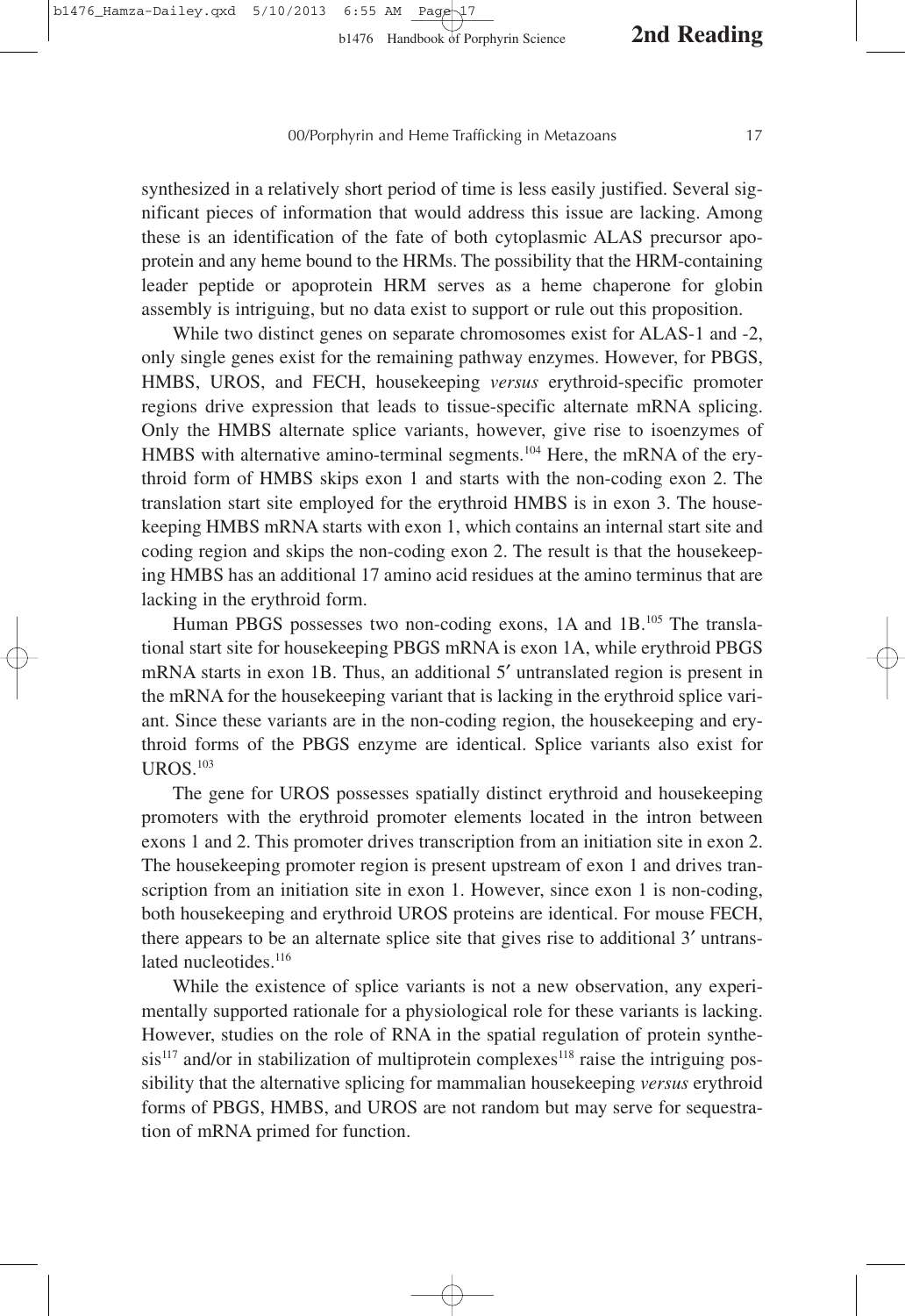b1476 Handbook of Porphyrin Science

#### 18 **Hamza** and Dailey

It has been proposed that during the course of normal erythropoiesis, heme synthesis in developing erythroid cells overproduces heme to an extent that it is toxic to the cell unless it is exported by the plasma membrane heme transporter feline leukemia virus subtype-C receptor (FLVCR) (see Section IV.D.).<sup>119</sup> While it is clear that disabling mutations in FLVCR result in cell death, presumably due to the toxic effects of excessive heme, it seems counterintuitive that evolution would have designed such intricate regulatory mechanisms for erythroid heme synthesis (i.e., IRE-IRP, erythroid-specific transcription factors, and complex iron supply regulatory schemes) that would permit excessive synthesis of heme necessitating heme export. Indeed, given the "cost" of heme synthesis, it seems more likely that the "excessive" heme produced is a planned synthesis of heme by erythroid cells (which must be considered the ultimate heme synthesizing factories in the body) for orderly export and transit to other organs and cells whose heme synthesizing capabilities may be physiologically limited. The presence of specific heme carriers, such as hemopexin,<sup>120</sup> and the observation that exogenous administration of heme to human porphyria patients downregulates heme synthesis, and is subsequently utilized for hemoproteins by the patient receiving the infusion, $46$  provide support for this hypothesis.

# **IV. Heme Transport and Trafficking**

### **A. Heme Import in Animals**

The existence of a receptor-mediated endocytic pathway for heme uptake in duodenal enterocytes has long been suspected. Studies have hinted at the existence of such heme receptors and uptake proteins in the microvilli of the upper small intestine, as well as in culture enterocytes and non-intestinal cells.<sup>121,122</sup> HRG-1 (hemeresponsive gene-1; systematically named solute carrier 48A1, SLC48A1) was identified in *Caenorhabditis elegans* in a screen for genes that are transcriptionally regulated by heme (Table 1).123 *C. elegans* requires heme for growth and reproduction; however, it is unique among metazoans for being a heme auxotroph.<sup>29</sup> This nutritional requirement for heme, coupled with the inability of *C. elegans* to synthesize its own heme, negates several of the confounding variables that have prevented the previous identification of heme transporters, including transport of non-heme porphyrins and feedback regulation in heme biosynthesis. In worms, *hrg-1* and its paralog *hrg-4* are both intestinal transmembrane permeases. Depletion of either of these molecules results in disrupted heme sensing and aberrant responses to heme analogs.123

HRG-1 function appears to be conserved across phyla. Transient knockdown of the zebrafish homolog, *hrg-1*, results in erythropoietic defects; ectopic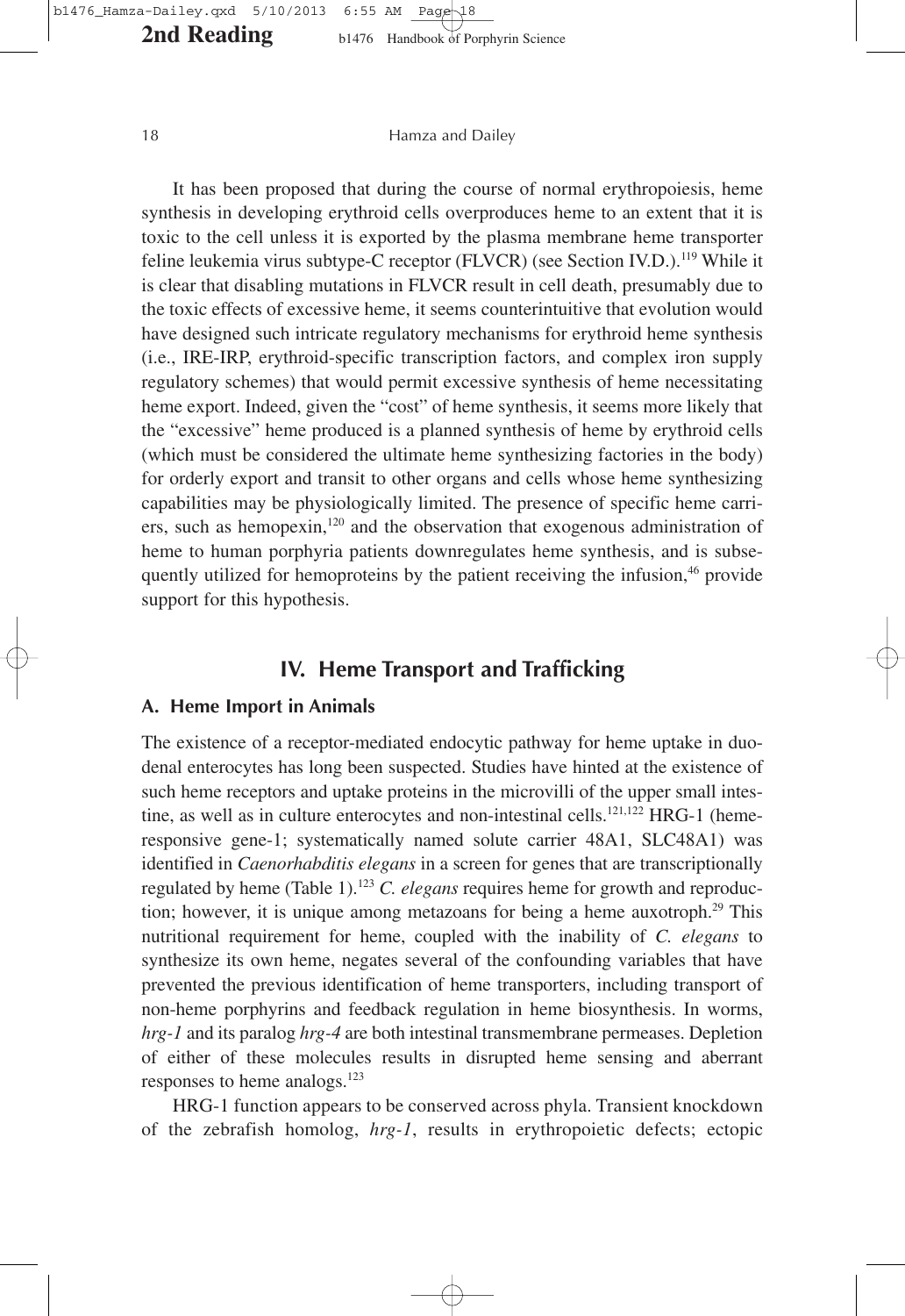# **2nd Reading**

#### 00/Porphyrin and Heme Trafficking in Metazoans 19

Table 1. Heme/porphyrin transporters.

| Protein name               | Proposed function                         | Location of function                       | Reference |
|----------------------------|-------------------------------------------|--------------------------------------------|-----------|
| HRG-1 (SLC48A1)            | Transport heme                            | Vesicles                                   | 123       |
| FLVCR (MFSD7B)             | Export heme                               | RBC plasma membrane                        | 131       |
| PCFT (formerly HCP1)       | Import heme?                              | Plasma membrane                            | 137,138   |
| ABCG2 (BCRP)               | Export heme                               | RBC plasma membrane                        | 268       |
| ABCB6                      | Transport<br>coproporphyrinogen III       | Plasma membrane,<br>Mitochondria OM, Golgi | 79        |
| ABC-me (M-ABC2/<br>ABCB10) | Transport heme<br>intermediates           | ΙM                                         | 269,270   |
| <b>SLC25A38</b>            | Transport glycine and ALA                 | IM.                                        | 76        |
| PUG1p                      | Exports heme and imports<br>PPIX in yeast | Yeast PM                                   | 267       |

expression of human *hrg-1* in murine erythroleukemia (MEL) cells led to increased accumulation of heme analogs. When expressed in *Xenopus* oocytes, both human and worm *hrg-1* result in heme-dependent transport across the plasma membrane.123 While only a single copy of the *hrg-1* gene is present in humans, the *C. elegans* genome encodes *hrg-1* as well as three additional paralogs.124 These redundant heme acquisition pathways likely evolved to compensate for the worm's inability to synthesize heme.

Human HRG-1 mRNA is highly expressed in the brain, kidney, heart, and skeletal muscle and moderately expressed in the liver, lung, placenta, and small intestine.123 When expressed in human embryonic kidney cells, HRG-1 localizes to endolysosomes. Furthermore, the interaction between HRG-1 and heme requires low pH conditions, biochemical evidence that *in vivo* HRG-1 may function in the acidic lysosomal microenvironment.<sup>123</sup> HRG-1 has been shown to interact with the c subunit of the vacuolar proton ATPase (V-ATPase) pump and enhance endosomal acidification.<sup>125</sup> It is very important to note that the directionality of heme import across the plasma membrane is topologically identical to heme import from a membrane-bound cellular compartment; in both cases, the substrate is being carried from the exoplasmic space in the cytoplasm. Mechanistic studies using a yeast system have identified conserved amino acids on the exoplasmic, cytoplasmic, and membrane-spanning regions of HRG-1 that are required for heme transport across membranes.<sup>124</sup>

Also reinforcing the role of HRG-1 in heme metabolism are microarray and ChIP-Seq studies showing that HRG-1 is a target of BACH1.<sup>126</sup> BACH1, a basic leucine zipper transcription factor, heterodimerizes with Maf to bind to Maf recognition elements (MAREs) in the promoters of target genes such a globins and HO-1. The BACH1–Maf complex represses transcription of these genes until heme binding to BACH1 relieves the repression.<sup>127-129</sup> In summary, HRG-1 is (1) capable of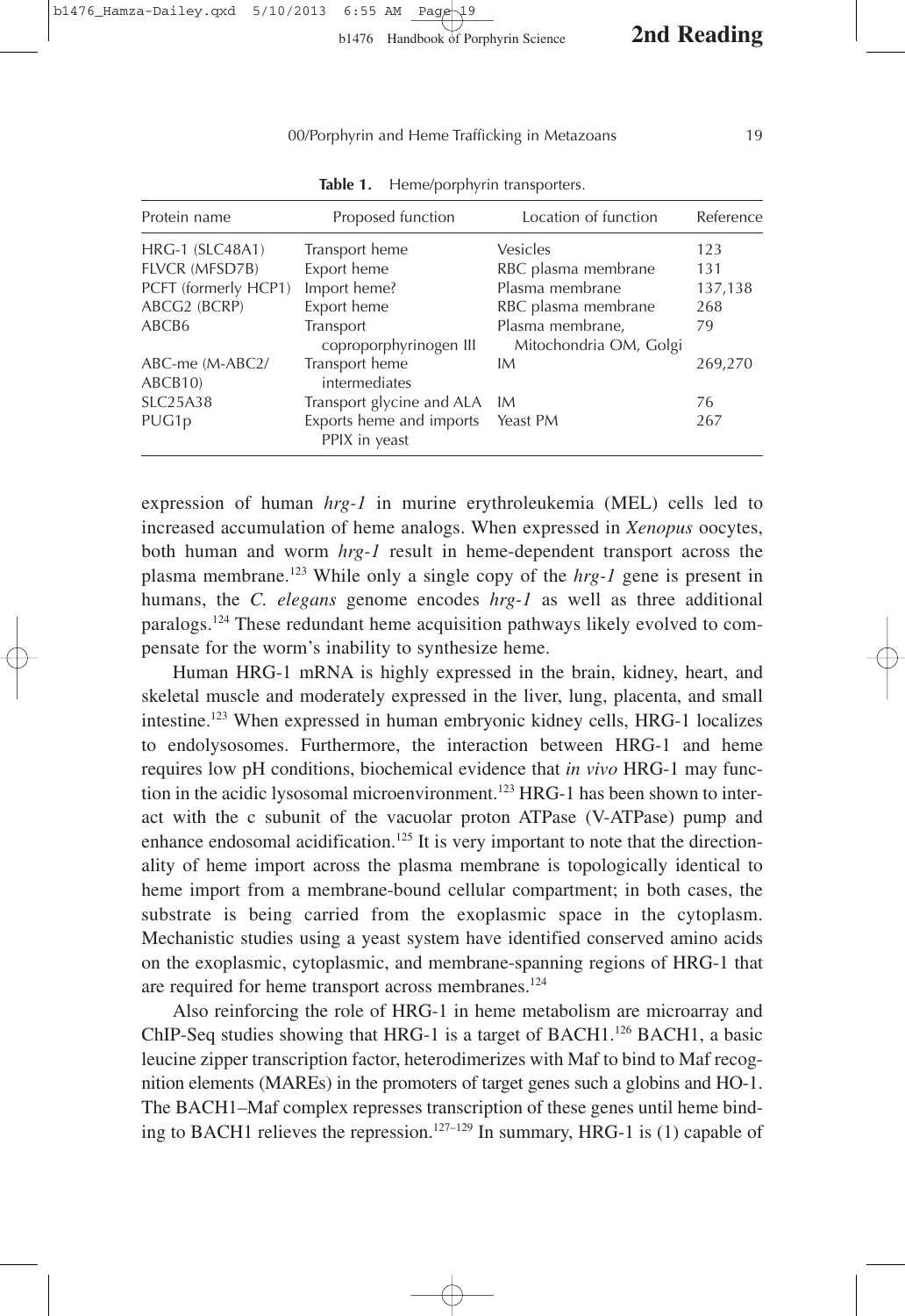b1476 Handbook of Porphyrin Science

#### 20 **Hamza** and Dailey

transporting heme in a variety of systems, (2) transcriptionally regulated by heme in worms and mammalian cells, (3) distributed in cell types relevant to heme and iron metabolism, (4) localized to endolysosomes, and (5) required for hematopoiesis in zebrafish. Given these results, HRG-1 is a compelling candidate heme transporter relevant to heme metabolism in intestinal cells, RBCs, and macrophages.

#### **B. Heme Export in Animals**

There are two main reasons for conjecture over the existence of a heme exporter: (1) heme efflux is a simple solution to the problem of heme detoxification; (2) cellular heme export would facilitate recycling and intercellular transfer of heme. In support of this, studies in macrophages have indicated that, following the phagocytosis of senescent RBCs and degradation of Hb, a portion of the resulting iron in indeed exported *in toto*. 130

One transporter implicated in heme efflux is the major facilitator superfamily protein, FLVCR1. Cats infected with feline leukemia virus, subgroup-C (FeLV-C) develop pure red cell aplasia in which erythroid progenitor cells fail to mature from burst-forming units into the colony-forming units of erythroid cells. Suppression of FLVCR expression by the virus in embryonic fibroblasts resulted in significantly increased cellular heme content, while ectopic expression of FLVCR in renal epithelial cells reduced intracellular heme levels.<sup>131</sup> These results were further confirmed by heme export assays using a fluorescent heme analog and 55Fe-heme in renal epithelial and K562 cells. In mammals, FLVCR is highly expressed in hematopoietic cells, and heme efflux mediated by FLVCR is essential for erythroid differentiation.<sup>131,132</sup> Knockout mice died at mid-gestation, with no erythropoiesis observed.133 Deletion of FLVCR also perturbed the heme efflux from macrophages, blocking the recycling of heme iron from senescent RBCs.<sup>133</sup> Heme export by FLVCR is facilitated by hemopexin which binds to a 69 amino acid peptide (residues 132–201) residing between two exoplasmic loops and two transmembrane domains.<sup>61</sup>

It has been reported that FLVCR2, a homolog of FLVCR1, is capable of importing heme in mammalian cells and that the basis for the vascular defect in Fowler Syndrome may result from defective FLCVR2 function.<sup>134</sup> In yeast assays, alongside HRG proteins, FLVCR2 was not observed to import heme.<sup>124</sup> However, given the high level of homology between FLVCR1 and FLVCR1 (including similar membrane topology and several conserved heme-binding ligands in cytoplasmic and exoplasmic loops), it is possible that these proteins have conserved functional mechanisms. It is also possible that FLVCR2 may be exporting heme *via* intracellular compartments or require a cofactor for optimal function.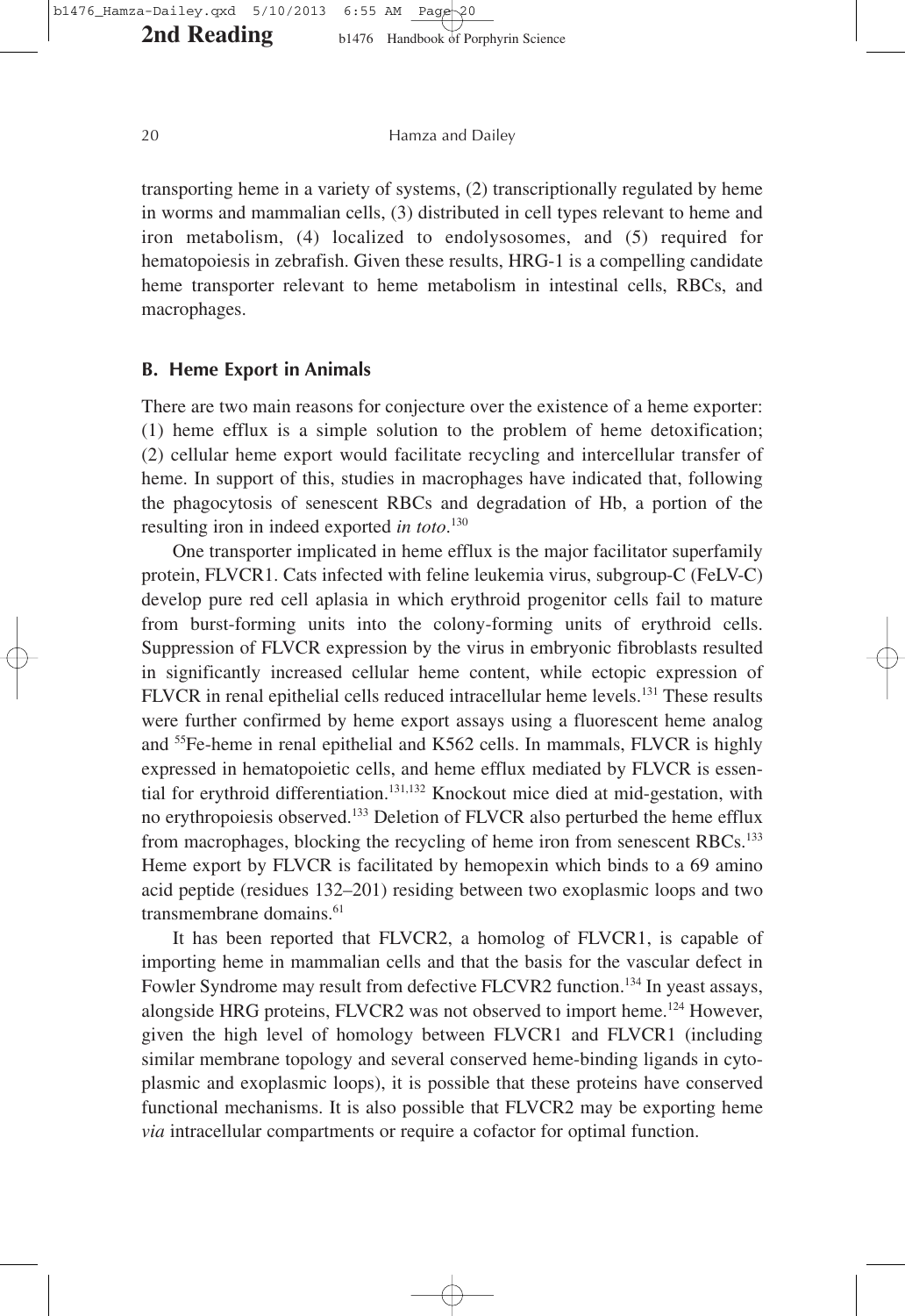00/Porphyrin and Heme Trafficking in Metazoans 21

### **C. Intracellular Heme Transport**

b1476\_Hamza-Dailey.qxd 5/10/2013 6:55

Whether heme is synthesized within a cell or imported from outside the cell, heme must be transported across membrane for storage, sequestration, or insertion into hemoproteins. This aspect of heme metabolism still remains poorly understood. The ATP-binding cassette (ABC) transporter ABCB6 has been proposed to play a role in heme movement between the cytoplasm and mitochondria. ABCB6 was initially identified as a mammalian ortholog for yeast ATM1, a mitochondrial iron transporter important for Fe-S cluster biogenesis.<sup>135</sup> However, in ABCB6-expressing cells, <sup>55</sup>Fe-heme was transported into the mitochondria in an energy-dependent manner. Another tetrapyrrole compound, coproporphyrin III, competed with ABCB6 for heme binding and inhibited heme uptake into mitochondria. These results lead Krishnamurthy *et al*. to propose that ABCB6 was more likely involved in porphyrin/heme transport into mitochondria, than in Fe-S cluster biogenesis.79 This hypothesis raises a number of questions. First, it is puzzling that an ABCB6 homolog is present in the *C. elegans* genome, given that worms do not synthesize heme. Second and most importantly, if mitochondria are the terminal site of heme biosynthesis, what is the physiological relevance of a mitochondrial heme importer? Given the broad substrate specificity of ABC transporters, the true physiological substrate for ABCB6 remains unclear.

Notably, two distinct molecular weight forms of ABCB6 have been identified.136 Using specific ABCB6 antibodies, it was shown that while the light form (79 kDa) localized to the mitochondrial OM, the heavy form (104 kDa) predominantly resided on the plasma membrane. Overexpression of the plasma membrane form of ABCB6 reduced the cellular accumulation of another tetrapyrrolic compound (pheophorbide A), but did not affect heme levels. It is possible that the two ABCB6 forms have distinct functions at different subcellular locations, but further studies are required to pinpoint their precise physiological roles in the cell.

### **D. Contradictions**

Taking advantage of the gradient of heme absorption along the intestine, suppression substractive hybridization between ileal and duodenal cDNA samples was used to initially identify heme carrier protein (HCP1).<sup>137</sup> Expression of this membrane-bound protein in *Xenopus* oocytes resulted in a two- to three-fold increase in heme uptake with an apparent  $K_m$  of 125  $\mu$ M.<sup>137</sup> Further studies, however, demonstrated that HCP1 was mutated in patients with congenital folate deficiency. This genetic evidence, coupled with direct measurements indicating that HCP1 transports folate with high affinity  $(K_m \sim 1.3 \mu M)$  at pH 5.5), points to folate, rather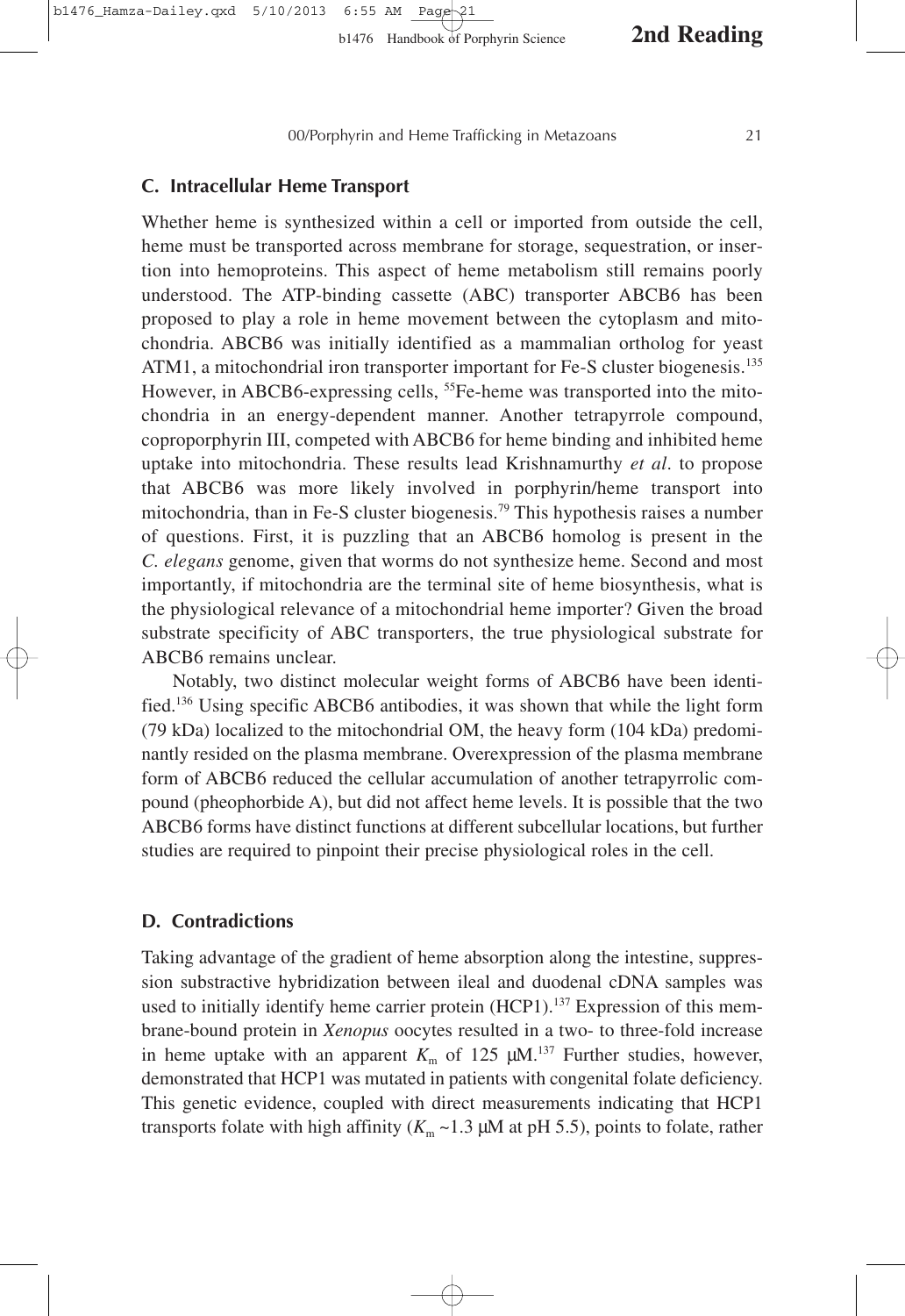b1476 Handbook of Porphyrin Science

#### 22 **Hamza** and Dailey

than heme, as the primary endogenous substrate for HCP1.<sup>138</sup> Whether HCP1 also contributes to the absorption of heme in the intestine is uncertain at this time.<sup>139</sup>

The ABC transporter, ABCG2 (also known as BCRP), was originally identified as a drug resistance protein in breast cancer cells, but evidence pointed to a role for ABCG2 in heme biology. ABCG2-null mice had 10 times higher levels of PPIX in erythrocytes than did wild-type mice.<sup>140</sup> This suggested that ABCG2 may be involved in exporting porphyrins compounds. Krishnamurthy *et al.*<sup>268</sup> used hemin–agarose pull-down assays to demonstrate that ABCG2 interacts with heme; however, no direct evidence has confirmed that heme is a physiological substrate for ABCG2. ABCG2 has been also identified as the mutated gene resulting in the Junior blood system group.<sup>141</sup> Members of this blood group (i.e., ABCG2-null humans) have no apparent clinical phenotype, aside from transfusion incompatibility.

Likewise, humans with null mutations in ABCB6, the putative mitochondrial heme importer, have no readily apparent defects in erythropoiesis or heme metabolism, but instead constitute a distinct blood group system named Langereis.<sup>141</sup> While this suggests that, at minimum, a portion of ABCB6 resides on the plasma membrane of RBCs, the lack of erythropoietic defects in these people contradicts the hypothesis that ABCB6 plays a significant role in human heme biology. The only known human genetic defect associated with ABCB6 is the L811V allele, which causes ocular coloboma, a defect in the closure of the optic fissure.<sup>142</sup>

Genetic experiments in mice, indeed, reveal a hematological defect consistent with a role for FLVCR1 as a heme transporter. A mitochondrial isoform of FLVCR1 (termed FLVCRb) has been identified that may mediate heme export from the mitochondria into the cytoplasm. The original FLVCR knockout mouse generated by Keel *et al.* resulted in the deletion of both isoforms.<sup>133</sup> Knockout mice which lacked FLVCR1, yet retained expression of FLVCRb, died as embryos, showing impaired skeletal development and vasculature formation.<sup>143</sup> Surprisingly, these mice did not show defects in erythropoiesis. This suggested that the FLVCR null phenotype may be due in part to cytosolic heme deficiency rather than increased cellular heme levels and that FLVCRb may function to export heme from the mitochondria.

### **E. Heme Transfer between Organelles**

Long thought to be static organelles, a growing body of work has shown that mitochondria are dynamic, capable of changing morphology, and joining with and splitting from other mitochondria.<sup>144-146</sup> One of the many proteins involved in fusion and fission of mitochondria is mitofusin 2, a large dynamin-like GTPase that spans the mitochondrial OM.<sup>147</sup> Mitofusin 2 has been shown to be involved in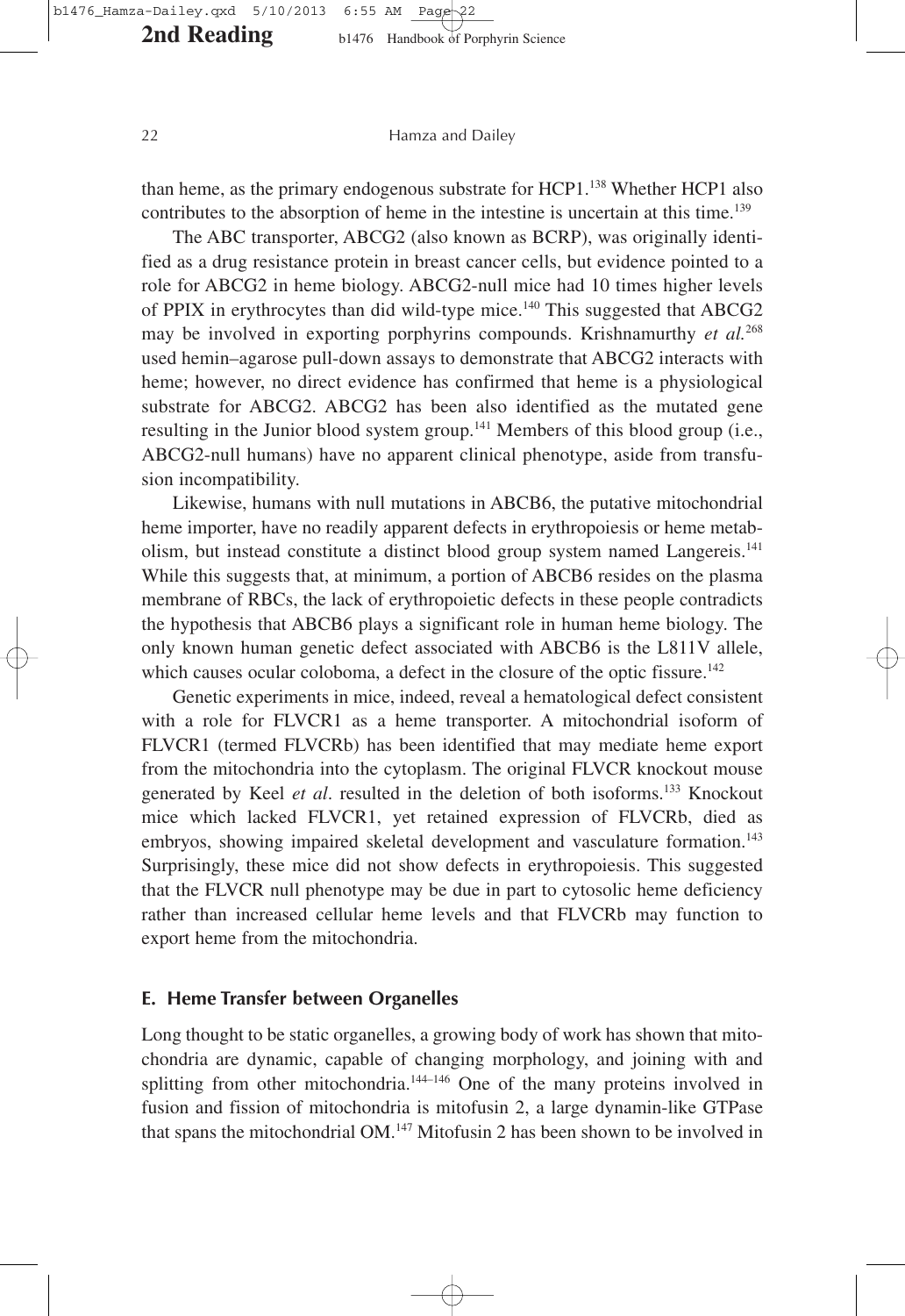#### 00/Porphyrin and Heme Trafficking in Metazoans 23

b1476 Handbook of Porphyrin Science

fusing the ER membrane with the mitochondria.<sup>148,149</sup> Although the authors of the studies were interested in this interorganellar connection because of the ramifications in  $Ca^{2+}$  transfer and signaling, this melding of membranes was intriguing because of its implication for heme transfer. It is feasible for heme to be passed directly from the mitochondria to the ER much like  $Ca^{+2}$  is transferred during IP<sub>3</sub>mediated signaling. Since mitofusin 2 is on the mitochondrial OM, heme would still need to cross the mitochondrial IM.

Other data have brought to light that the dynamin-like protein (DLP) mitofilin/optic atrophy 1 (OPA1) is essential for the maintenance of the proper morphology of the cristae — folds of the inner mitochondrial membrane.<sup>150</sup> The concerted action of an OM protein, an IMS protein,<sup>151</sup> and an IM protein could be able to control the flow of heme from the matrix to the endoplasmic reticulum (ER). Conversely, if DLPs tether the IM and OM at specific points in the mitochondria, similar to OPA1 tethering cristae to form intracristae region for storage of cytochrome c, then CPOX, PPOX, and FECH could be placed in close proximity to each other for rapid transfer of porphyrin intermediates for heme synthesis.

It is possible that cytosolic heme chaperones are not required for delivery of newly synthesized heme from a mitochondrial exporter to cytosolic target proteins. Using RBCs, endosome-mediated transfer of iron-loaded transferrin to the mitochondria has been demonstrated.152 If part of the OM of the mitochondria were contiguous with the secretory pathway, it is easy to envisage that many types of mitochondrial components could be transported by cargo vesicles between compartments. Transfer of heme *via* such an intermediate compartment (e.g., vesicle) would not only minimize release of cytotoxic heme-iron but also facilitate highly regulated movement of sequestered heme required for specific cellular processes.

In *Saccharomyces cerevisiae*, Mmm1, Mdm10, Mdm12, and Mdm34 have been identified as the components of a protein complex that forms a molecular tether between ER and mitochondria.<sup>153</sup> It was demonstrated that this complex, referred to as the ER-mitochondria encounter structure (ERMES), functions as a molecular zipper between the ER and the mitochondria and that mutation of a single component disrupts normal assembly of the complex. A synthetic biology screen was conducted by analyzing the interaction patterns of 1493 genes in over 700,000 double mutants. These studies resulted in the identification of two unknown genes, *GEM1* and *PSD1*, which showed strong correlation to every ERMES gene. Based on this work and others,<sup>154</sup> the ERMES complex is proposed to be part of a large macromolecular assembly responsible for recruiting other proteins that facilitate the exchange of phospholipids and other materials (e.g., heme) between the ER and the mitochondria.

**2nd Reading**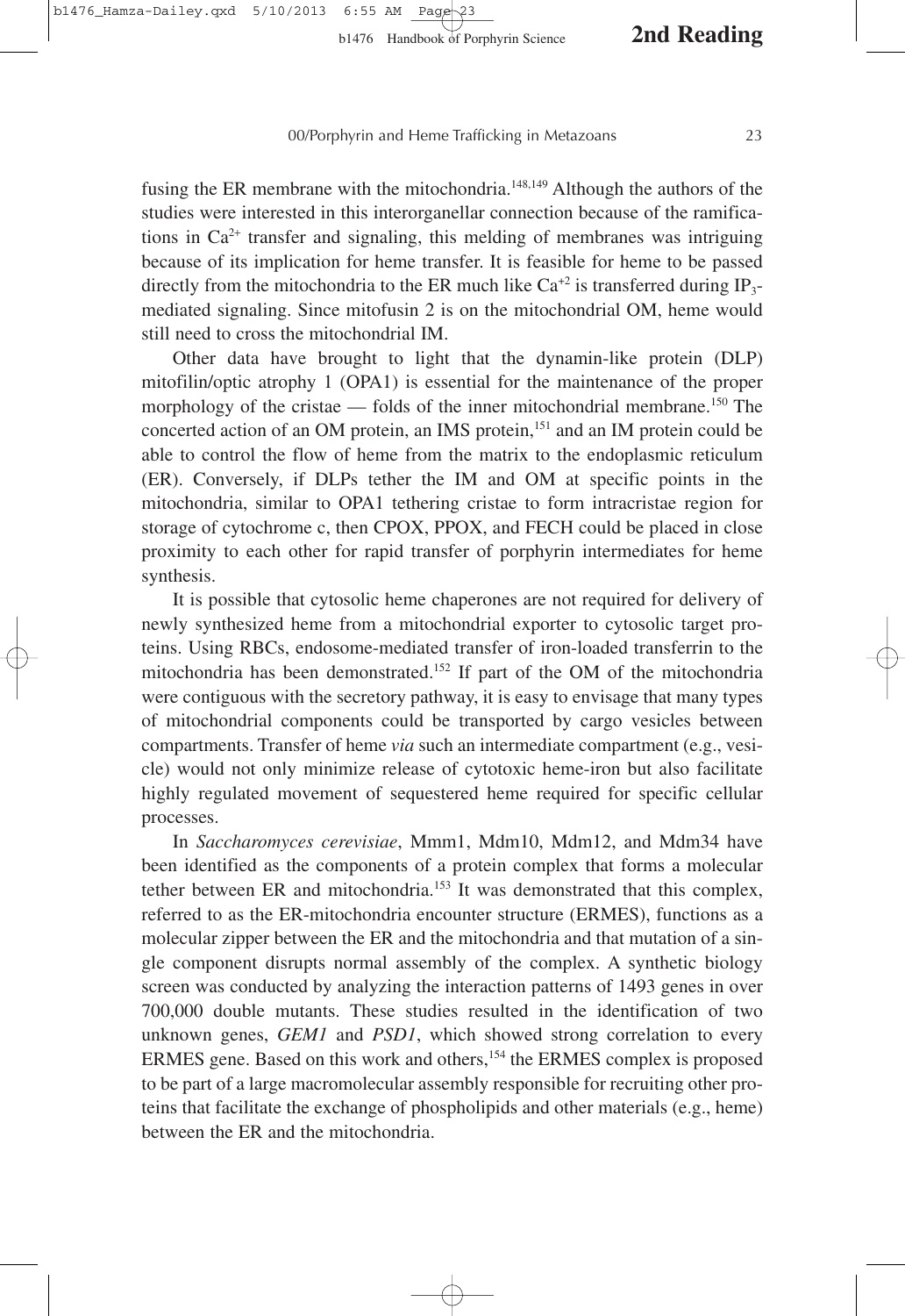b1476 Handbook of Porphyrin Science

#### 24 **Hamza** and Dailey

Additionally, the mitochondria have been shown to give rise to singlemembrane- and double-membrane-bound mitochondrial-derived vesicles (MDVs) that are 70–100 nm in diameter and often contain mitochondria-anchored protein ligase (MAPL). MDVs can also fuse with peroxisomes, and a subset of peroxisomes also possess MDV markers.<sup>155,156</sup> Interestingly, MDVs that contain MAPL lack the outer mitochondrial membrane protein TOM20, while MDVs that contain TOM20 lack MAPL. The observations suggest that MDVs are able to discriminate the cargo loaded within.<sup>155,157</sup> Indeed, steady-state MDVs were shown to carry selected cargos to the lysosomes as an early response to oxidative stress but distinct from mitophagy.<sup>158</sup>

In the early 1960s, several papers from Wildman *et al.* and Spencer and Wildman demonstrated that the chloroplasts of wild-type plants can develop tubular structures and protrusions.<sup>159–161</sup> These findings were largely forgotten until Kohler *et al.* "rediscovered" these structures and named them stromules, for stroma-filled tubules.<sup>162,163</sup> Stromules can form between and connect plastids, and both fluorescently tagged chloroplast protein complexes and green fluorescent protein have been observed to move through stromules from one plastid to another.164 In the stroma, proteins traffic by diffusion as well as by an active process of directional travel, whose mechanism remains unknown. It is thought that, besides functioning to aid in the exchange of materials between plastids, stromules play a role in facilitating exchange of materials between plastids and other organelles.165–167

#### **F. Heme Reductases**

Metalloreductases have been demonstrated to play a critical role in the transport of metals. Six transmembrane epithelial antigen of the prostate 3 (Steap3) and duodenal cytochrome b (Dcytb), for example, are ferric reductases required for efficient iron import into cells. $168-170$  Dcytb and other Steap family proteins have also been shown to serve cupric reductases.<sup>171,172</sup>

Studies have indicated that before it is covalently linked to apocytochrome c, hemin (heme with an oxidized iron atom) must be reduced.<sup>173,174</sup> Evidence indicates that the protein Cyc2p can perform this function in yeast. Using NAD(P)H as cofactor, Cyc2p reduces hemin to heme in the IMS of the yeast mitochondria.<sup>175,176</sup> Cyc2p functions in concert with cytochrome heme lyases for covalent attachment of heme to apocytochromes c and  $c_1$ . Given that heme synthesis occurs within the mitochondrial matrix and FECH produces reduced heme, the model for heme reduction in the IMS by Cyc2p implies that heme is oxidized in that compartment by an unknown mechanism. Other proposed heme reductases include the cytochrome c synthetase, CcmF, of Gram-negative bacteria, which may function as a quinol:heme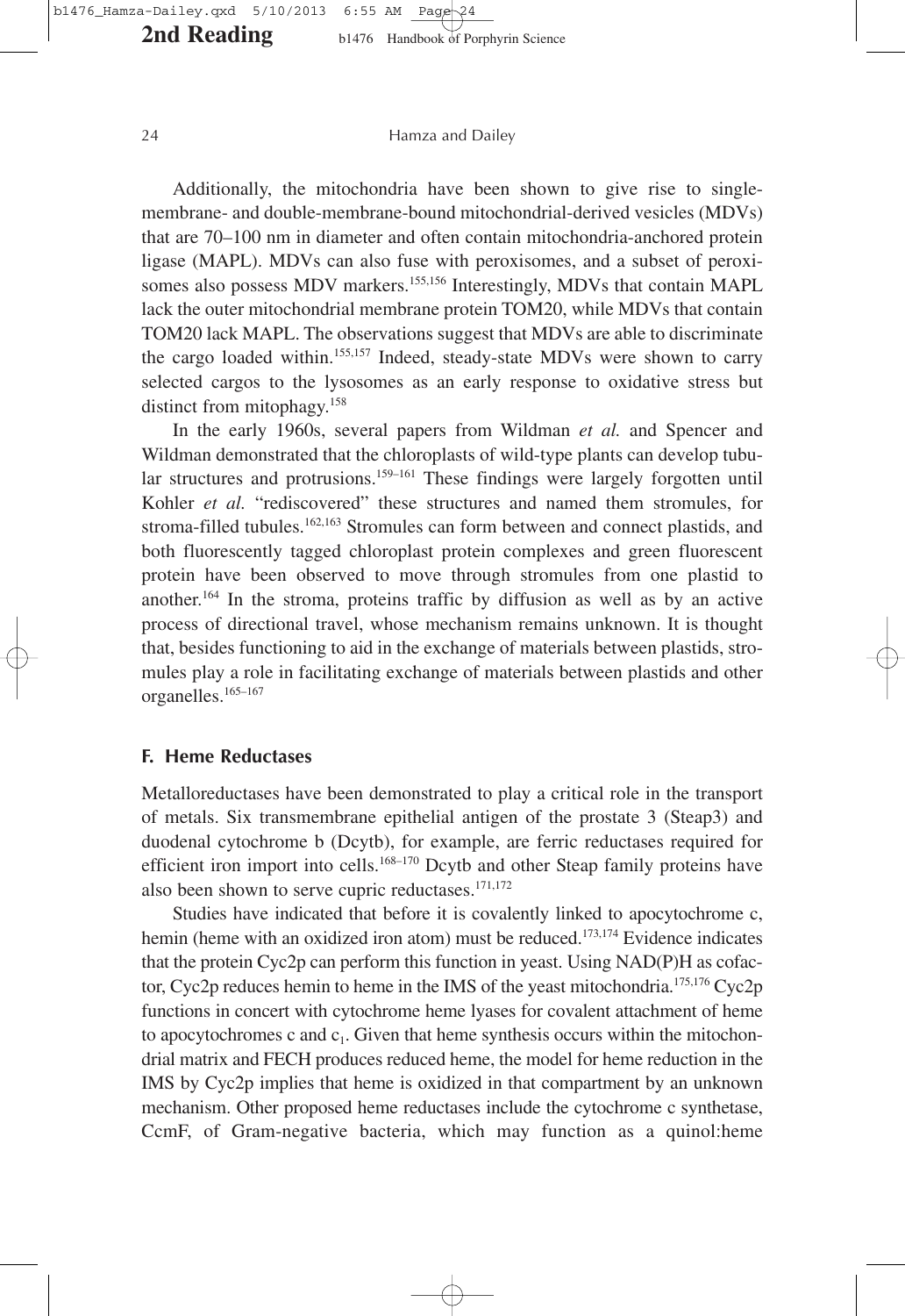# **2nd Reading**

#### 00/Porphyrin and Heme Trafficking in Metazoans 25

| Protein name       | Proposed function                   | Location of function                                            | Reference   |
|--------------------|-------------------------------------|-----------------------------------------------------------------|-------------|
| HRG-3              | <b>Bind heme</b>                    | Extracellular in C. elegans                                     | 225         |
| $HRG-2$            | <b>Bind heme</b>                    | Hypodermis in C. elegans                                        | 177         |
| FABP               | Bind heme/tetrapyrroles             | Cytosol                                                         | 205         |
| <b>GST</b>         | Bind heme/tetrapyrroles             | Cytosol                                                         | 181         |
| HBP23              | Bind heme/tetrapyrroles             | Cytosol                                                         | 194         |
| SOUL/p22HBP family | Bind heme/tetrapyrroles             | Cytosol                                                         | 192,271     |
| Haptoglobin        | Bind extracellular Hb               | Blood                                                           | 209         |
| Hemopexin          | Bind extracellular heme             | <b>Blood</b>                                                    | 217         |
| HDL and LDL        | Bind extracellular heme             | <b>Blood</b>                                                    | 224         |
| HeLp               | Bind extracellular heme             | Hemolymph in insects                                            | 251,252     |
| Vitellogenin       | Bind heme for heme<br>transfer      | Extracellular in insects                                        | 246,254,258 |
| <b>GAPDH</b>       | Heme insertion into iNOS            | Cytosol                                                         | 200         |
| HSP90              | Heme insertion into<br>iNOS/nNOS    | Cytosol                                                         | 202,203     |
| Cyc <sub>2</sub> p | Heme reductase                      | Mitochondria IMS                                                | 175,176     |
| Dap1p/PGRMC1       | Heme transfer to<br>Cytochrome P450 | ER but also detected in<br>cytosol, PM and<br>secretory pathway | 178,179,272 |
| Dcytb              | Ferric reductase                    | Enterocytes                                                     | 169         |
| HSA                | Bind extracellular heme             | <b>Blood</b>                                                    | 221         |
|                    |                                     |                                                                 |             |

**Table 2.** Heme-binding proteins.

oxidoreductase, and the lipocalin α1-microglobulin, which can reduce hemin in cytochrome c and methemoglobin.174 However, a plasma membrane-associated hemin reductase that plays a role in heme transport has yet to be found.

Another possible candidate heme reductase is HRG-2, a type Ia membrane protein, which localizes to the ER in the *C. elegans* hypodermis (Table 2).177 Worms deficient in HRG-2 show abnormal distribution of soluble hemoproteins and altered expression of several cytochrome genes. Direct evidence for a reductase activity was not demonstrated because of the inability to isolate purified protein. Nevertheless, the topology of HRG-2 is identical to that of microsomal cytochrome P450s and is reminiscent of the heme-binding protein Dap1p in yeast and its human ortholog PGRMC1 which can interact with cytochrome P450s and increase their activities by an uncharacterized heme delivery system.<sup>178,179</sup> This conserved topology, along with the presence of a thioredoxin-like fold, implies that HRG-2 may function as a reductase necessary for efficient utilization of heme.

# **V. Cytoplasmic Heme-binding Proteins**

Glutathione S-transferases (GSTs) are a class of enzymes that conjugate glutathione to a variety of electrophilic substrates during the process of xenobiotic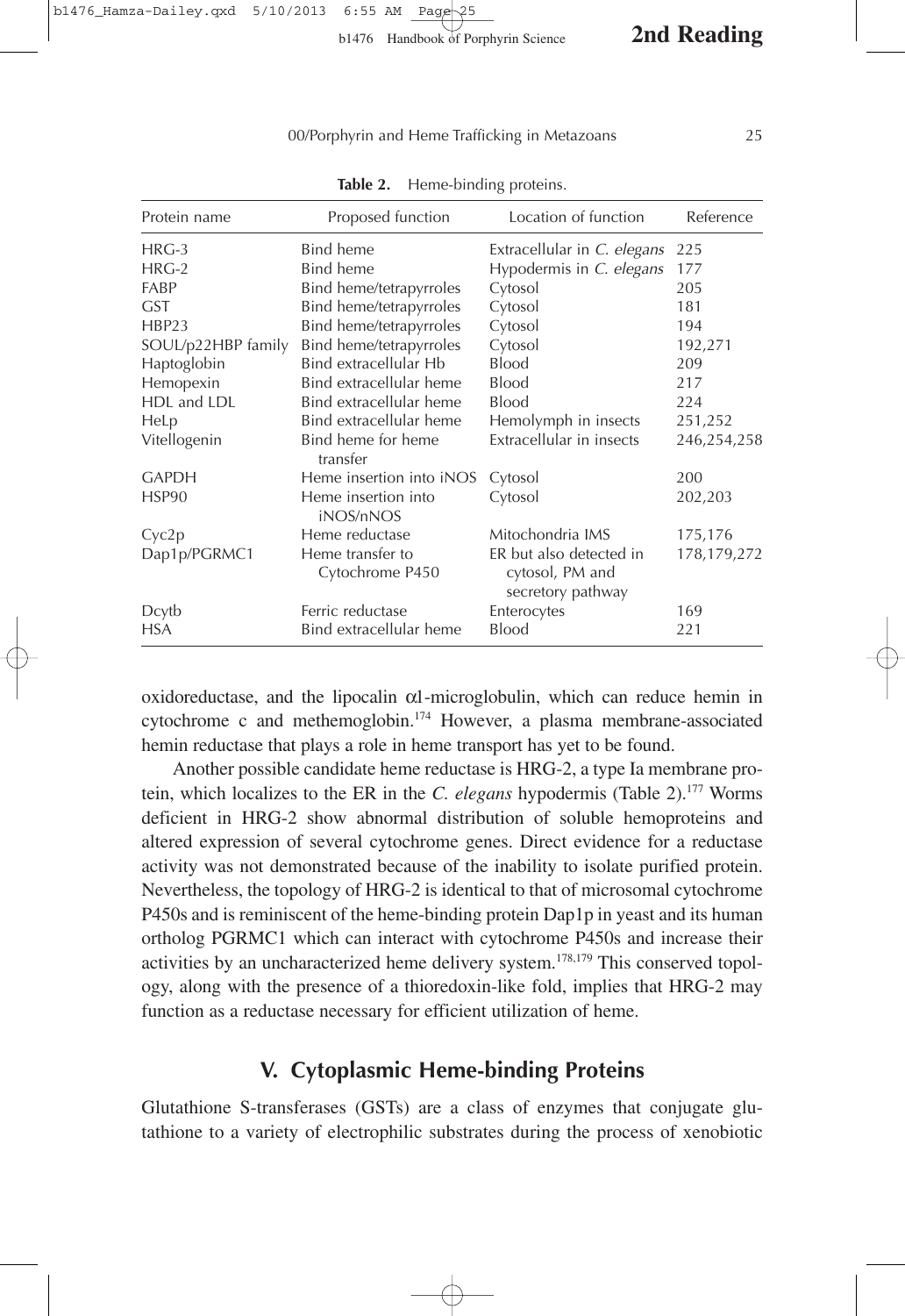b1476 Handbook of Porphyrin Science

#### 26 **Hamza** and Dailey

detoxification. GSTs have long been known for their ability to bind a wide variety of ligands in the cytoplasm; GSTs were first identified in rate liver as ligandins that selectively bind bilirubin, steroids, and organic anions.180 Subsequent studies showed that GSTs can interact with heme and porphyrins.<sup>181–183</sup> GSTs are highly abundant in the cytoplasm of malaria parasites and helminthes. A *P. falciparum* GST (Pf-GST) interacts with heme and was later shown to contain both high- and low-affinity heme binding sites.<sup>184,185</sup> Heme but no PPIX can inhibit GST function in the rodent malaria parasite, *Plasmodium berghei*, and an inverse correlation between heme levels and GST activities has been shown both *in vitro* and in *P. berghei*. 186,187 Both a novel *Haemonchus contortus* GST (Hc-GST-1) and a homologous protein in *Ancylostoma caninum*, AC-GST-1, have been shown to interact with heme.188,189 GSTs have been postulated to play a critical role in the transport and sequestering of heme in these organisms.<sup>184,188,190</sup>

The ubiquitously expressed murine protein, p22HBP, was identified as a cytosolic heme-binding protein.<sup>90</sup> This protein is highly expressed in the liver and is induced during erythroid differentiation in MEL cells; knockdown of p22HBP in MEL cells reduced heme content of these cells. Mouse and human forms of p22HBP bind heme and other porphyrins, including PPIX, *via* a hydrophobic cleft.<sup>90,91,109</sup> Another murine protein, SOUL, has 27% sequence identity to p22HBP and early studies indicated that it binds heme, forming a hexamer in the presence of heme and a dimer in the absence of heme.<sup>191,192</sup> However, evidence from surface plasmon resonance, crystal structure, and NMR studies clearly demonstrates that SOUL is a monomer that does not bind heme. SOUL also possesses a Bcl-2 homology 3 (BH3) domain and likely functions in apoptosis and/or oxidative stress rather than heme trafficking. The *Arabidopsis thaliana* encodes two p22HBP homologs, cHBP1 and cHBP2, which also bind tetrapyrroles reversibly *in vitro*. <sup>193</sup> While cHBP1 is highly expressed in leaves, cHBPs is expressed in roots, suggesting that these two HBPs may have similar functions in different plant tissues.193

HBP23, also known as mouse stress-inducible 23 kDa protein or proliferationassociated gene product, was originally purified on hemin–agarose using chromatography. HBP23 belongs to the peroxiredoxin family of peroxidases and was shown to have a high binding affinity for heme.<sup>194</sup> HBP23 is highly expressed in the cytosol of the liver, and is also present in the kidney, spleen, small intestine, and heart.<sup>195</sup> Its expression is upregulated by heme and other metalloporphyrins in primary rat hepatocytes; furthermore, incubation of rat liver HBP23 with heme inhibited its antioxidant activity.<sup>196</sup> Two hydrophobic regions, both containing histidine residues, on the surface of HBP23 may be responsible for heme binding.<sup>197</sup>

Another class of soluble hemoproteins includes the nitric oxide synthases (NOS), which play a role in cellular signaling by enzymatically converting the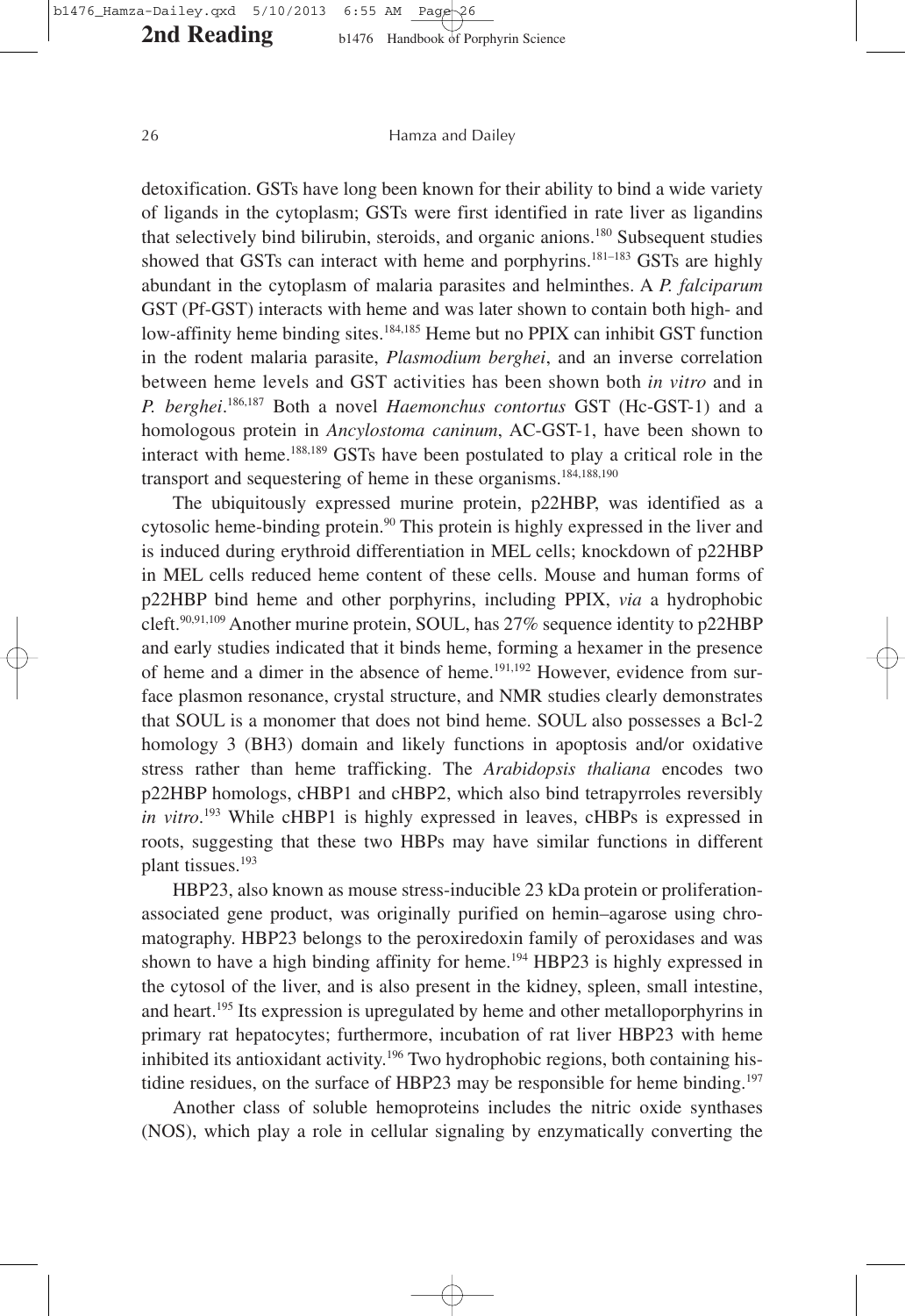# **2nd Reading**

#### 00/Porphyrin and Heme Trafficking in Metazoans 27

amino acid L-arginine to citrulline and nitric oxide (NO). Mammals have three forms of NOS — endothelial (eNOS), inducible (iNOS), and neuronal (nNOS) and NOS function depends on heme insertion into the active homodimeric form of the protein. Studies from the Stuehr group have found that, in an intriguing feedback mechanism, NO blocks heme insertion into extramitochondrial hemoproteins (including NOS) without changes in intracellular heme levels.198,199

Interestingly, the glycolytic enzyme glyceraldehyde phosphate dehydrogenase (GAPDH) has been implicated in mediating heme insertion into iNOS.<sup>200</sup> Though traditionally viewed as a cytoplasmic housekeeping protein, potential new roles have emerged for GAPDH in DNA repair, membrane fusion, cytoskeletal remodeling, and cell survival.<sup>201</sup> A role for GAPDH in heme biology is, thus, less surprising. Alternatively, it has been reported that heme insertion into NOS is facilitated by the stress response protein, HSP90; HSP90 ATPase activity in the presence of a currently unidentified heme chaperone (postulated to be GAPDH) is required for insertion of heme into iNOS and nNOS.<sup>202,203</sup> It must be cautioned, however, that HSP90 is a highly abundance protein localized to many cellular compartments (nucleus, mitochondria, and extracellular matrix) and is known to associate with a host proteins with exposed hydrophobic surfaces or low stability.204

One other class of cytosolic proteins known to be capable of binding heme are fatty acid-binding proteins (FABPs).205,206 However, the *in vivo* function of hemebinding proteins remains unclear.

# **VI. Extracellular Heme-binding Proteins**

During physiological events, including the destruction of senescent RBCs and the enucleation of erythroblasts, free heme and Hb can be released into the plasma. More severe hemolysis is also induced during pathological conditions such as hemoglobinopathies, physical trauma, and infection. In order to protect tissues from the toxicity associated with free heme, to prevent heme iron from being utilized by pathogenic microorganisms, and to enable the recycling of heme iron, a variety of heme- and Hb-binding proteins are secreted into the circulation.

Haptoglobin (from the Greek *hapto* — "bind to") is a plasma glycoprotein secreted primarily from hepatocyte that is capable of binding Hb. There are three major subtypes of haptoglobin, which can all form soluble complexes with Hb dimers ( $K_d \sim 10^{-12}$  M) in an equimolar ratio.<sup>207–209</sup> The CD163 receptor on the surface of monocytes and macrophages recognizes the haptoglobin–Hb complex, which is subsequently endocytosed.<sup>210</sup> Receptors for the haptoglobin–Hb complex also exist on the membrane of hepatocytes and hepatoma cell lines. $211,212$  Upon endocytosis, the protein complex is degraded in lysosomes, and the unbound heme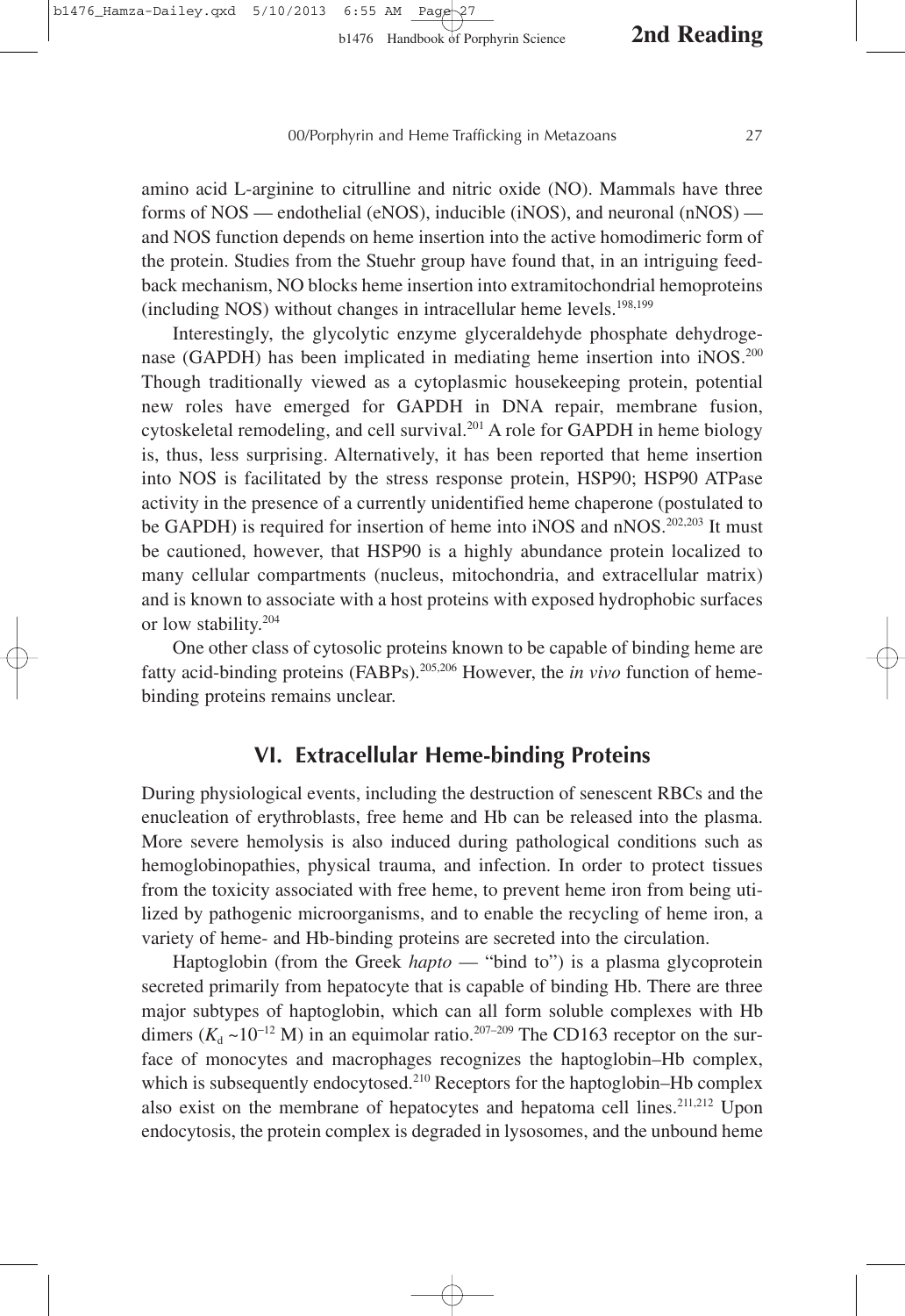b1476 Handbook of Porphyrin Science

28 **Hamza** and Dailey

is degraded to free iron.<sup>213-215</sup> Thus, haptoglobin-binding serves a physiological role which results in the conservation and recycling of Hb and heme iron.<sup>215,216</sup>

Another plasma protein involved in heme scavenging and recycling is hemopexin, which directly binds heme with high affinity  $(K_d \sim 10^{-13} \text{ M})$ .<sup>217</sup> Hemopexin– heme complexes are recognized by LRP/CD91 (LDL receptor-related protein, also termed CD91) on the surface a variety of cells, including hepatocytes, macrophages, and syncytiotrophoblasts.<sup>218</sup> Following recognition and binding, the hemopexin–heme complex is endocytosed. Heme is subsequently released in the lysosome for degradation or possibly recycling, while hemopexin (unlike haptoglobin) may be recycled back to the circulation.<sup>218,219</sup> In hemopexin-null mice, increased oxidative stress and altered regulation of ferritin and HO-1 is observed, supporting a vital role for hemopexin in heme detoxification.<sup>220</sup>

Human serum albumin (HSA), the most abundant protein in human plasma, is a 66 kDa protein that is known to bind an assortment of proteins, including heme  $(K_d \sim 10^{-8}$  M).<sup>221,222</sup> The crystal structure, as determined by Zunszain *et al.*<sup>223</sup> reveals how heme is coordinated by HSA. Three basic residues at the entrance to a hydrophobic cleft form charge pair interactions with the propionate side chains of heme. Inside the cleft, the iron atom within the heme molecule is coordinated by a tyrosine residue.<sup>223</sup> Two other serum proteins known to bind heme are highand low-density lipoproteins (HDL and LDL). Both HDL and LDL bind heme faster than hemopexin or HSA, with an affinity that is higher than even that of HSA ( $K_d \sim 10^{-11}$  M).<sup>221,224</sup> It is thought that this rapid binding is critical to prevent damage by heme during the initial release of heme and provides a buffer period for hemopexin and HSA to steadily but tightly bind heme. Eventually, hemopexin and HSA remove all but a residual amount of heme from the lipoproteins.<sup>224</sup>

# **VII. Intercellular Heme Transport**

Microarrays in *C. elegans* identified over 200 HRGs. As mentioned, the membrane-bound permeases HRG-1 and HRG-4 are responsible for importing dietary heme into the cytosol of the worm intestine.123,124 However, as *C. elegans* cannot synthesize heme, there remains a need for transporters and chaperones to deliver heme to extraintestinal tissues, including neurons, muscle, hypodermal cells, and to develop germ cells and fertilized embryos. HRG-3, an 8 kDa peptide secreted from the maternal intestine, delivers heme to developing oocytes, ensuring that sufficient heme is available to support embryonic development.<sup>225</sup> HRG-3 mutant worms die during embryogenesis or developmentally arrest post-hatching — phenotypes that can be rescued by maternal but not zygotic *hrg-3* expression, as well as by supplementation with dietary heme. HRG-3 was shown to bind both ferrous and ferric heme with a stoichiometry of two HRG-3 monomers to a single heme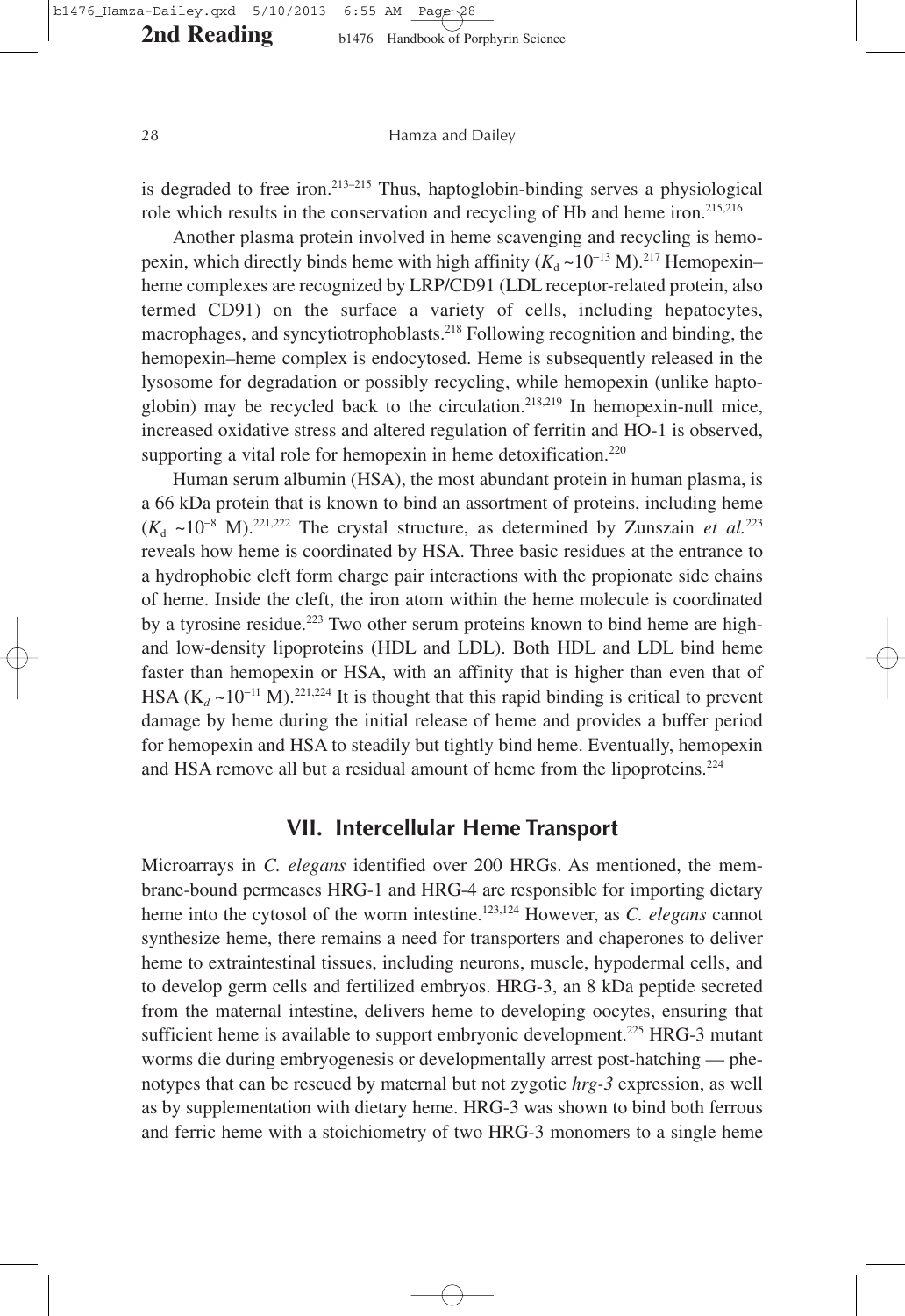# **2nd Reading**

#### 00/Porphyrin and Heme Trafficking in Metazoans 29

molecule.<sup>225</sup> While these data suggest that HRG-3 functions as an intercellular heme chaperone, a number of questions persist: (1) How is heme loaded into the complex before secretion? (2) What is the nature of recognition and internalization of the HRG-3–heme complex into oocytes and other extraintestinal tissues? (3) How is heme released from the complex when it reaches its target tissue?

While a system for intercellular heme transport is required in an animal unable to synthesize heme, experimental evidence suggests that such pathways might also exist in vertebrates. First, studies in human colon-derived Caco-2 cells and mouse macrophage suggest that a portion of heme derived from dietary sources or senescent RBCs is released into the blood as an intact metalloporphyrin.130,226 Second, when human patients with acute attacks of porphyrias are treated therapeutically with intravenously administered heme, heme-dependent enzyme activities in liver increase, indicating that heme infused into the bloodstream can be redistributed and used *in to* by peripheral tissues.<sup>47,227</sup> Third, loss of function mutations in heme synthesis is embryonically lethal in mice; however, null embryos survive at least until E3.5. This hints at the existence of heme stores that can support embryonic development for a short period of time.228,229 Similarly, deletion of heme synthesis is lethal to zebrafish, but mutant embryos can survive from 10 to 25 days post-fertilization. These embryos may either contain maternal-derived mRNA for heme synthesis enzymes or, intriguingly, stores of deposited maternal heme.<sup>13,230</sup> Consistent with this notion, FLVCR1 and HRG-1 may function to redistribute heme during organogenesis and development. Indeed, FLVCR1 is expressed substantially in the yolk sac and placenta, perhaps to mobilize maternal heme for fetal development.<sup>133,231</sup> Together, these results lead us to propose the existence of a functional intercellular pathway to facilitate the targeted delivery and redistribution of heme during vertebrate development. We deem it worthwhile to look at trafficking and redistribution of metals such as iron or copper as heuristic models of micronutrient homeostasis.

### **VIII. Parasitic Worms and Heme**

Parasitic worms a major cause of chronic infections in humans, livestock, and crops. More than one-fourth of the world's population is infected with one or more of 20 common parasites, including *Ascaris*, *Ancylostoma*, *Trichuris*, *Onchocerca*, and *Schistosome*. 232,233 In addition, animal parasites and plant parasites cause enormous economic damage due to loss of agricultural production each year. As traditional anthelmintics become less effective due to a rise in drug-resistant worms, new drug targets will become increasingly important.<sup>234,235</sup>

The growth, reproduction, and pathogenicity of parasitic worms are all dependent on heme and iron. Iron supplementation stimulates the growth of the fluke *Schistosoma mansoni in vitro*, and in its animal hosts, *S. mansoni* ingests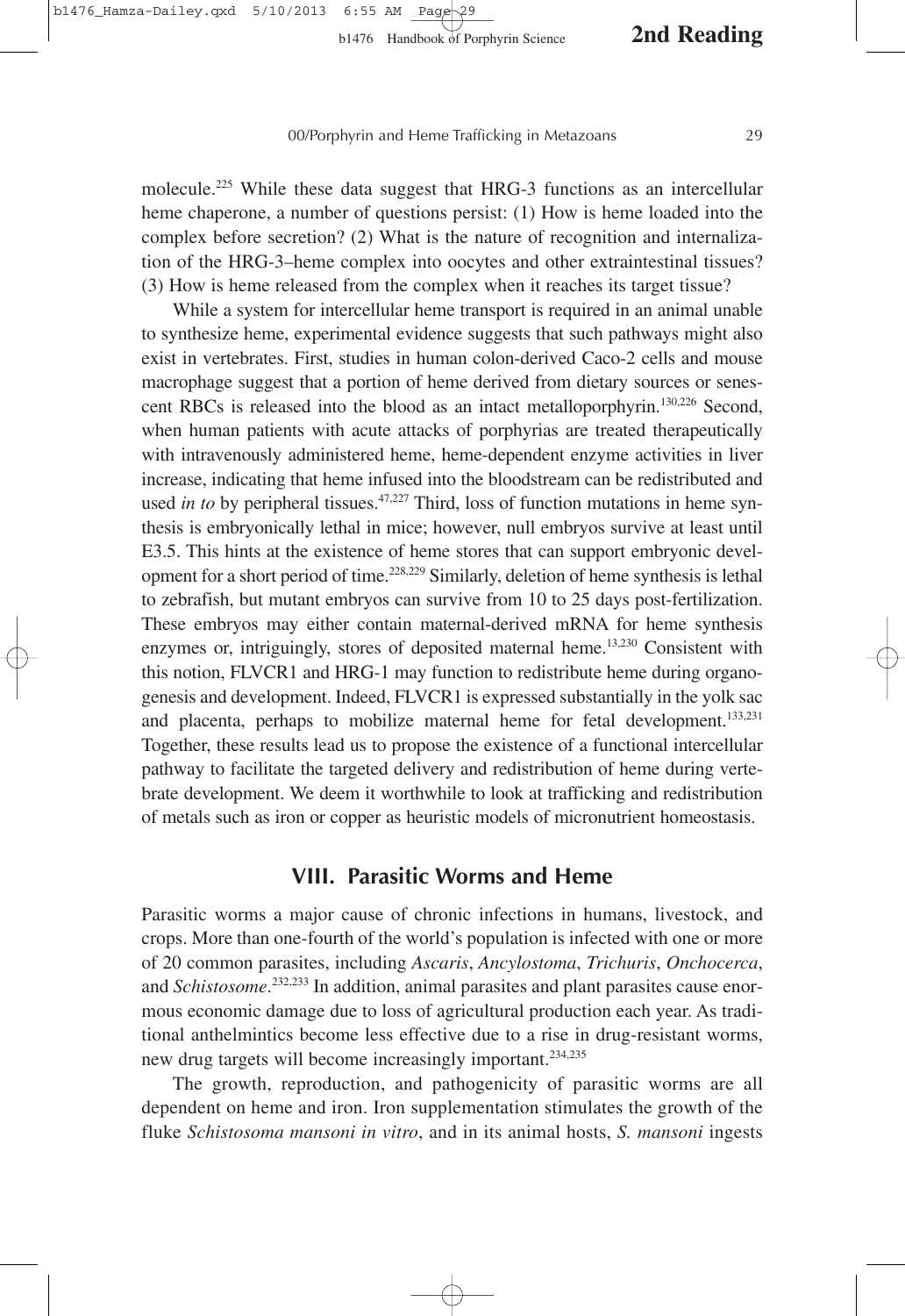b1476 Handbook of Porphyrin Science

#### 30 Hamza and Dailey

large quantities of blood.<sup>236</sup> Because the availability of iron in the host's circulation is highly regulated, it is possible that *S. mansoni* acquires the bulk of its nutritional iron in the form of heme.<sup>237</sup> Similarly, host iron status has been shown to mediate pathogenicity in the hookworm, *Ancylostoma ceylanicum.* Animals fed with an iron-restricted diet and then challenged with this hookworm showed a significant reduction in intestinal worm load compared to control animals.<sup>238</sup>

Mechanisms used by parasitic worms to release heme or iron from ingested blood would be appropriate targets for anthelmintic drugs. The canine hookworm, *A. caninum*, breaks down Hb *via* a cascade of degradation reactions involving aspartic proteases, cysteine proteases, and metalloproteases.<sup>239</sup> Vaccination of dogs with APR-1, an *A. caninum* aspartic protease, resulted in the generation of neutralizing antibodies which actively reduced hookworm loads, fecal egg counts, and host blood loss in response to challenge with *A. caninum* larvae.<sup>189</sup>

A number of parasitic worms, including *Strongyloides*, *Ancylostoma*, *Haemonchus*, *Trichuris*, and *Ascaris*, have been shown to lack the heme biosynthetic pathway.29 The genomes of these worms encode a number of hemoproteins (including globins, cytochrome P450s, catalases, and guanylate cyclases) and thus likely require heme for survival. Like *C. elegans*, these worms must, therefore, have evolved an efficient system for intestinal absorption of nutritional heme, as well as storage and distribution of this heme to extraintestinal tissues. Thus, worm-specific molecules involved in heme homeostasis, especially in heme uptake, could be potential drug targets for helminthic control.

### **IX. Heme Transport in Insects**

Hematophagous insects ingest massive amounts of blood in a single meal.<sup>240</sup> In the mosquito *Aedes aegypti*, heme is the source of over 98% of iron in the insect body and eggs.241 Accordingly, Hb is undoubtedly the major source of iron for bloodfeeding arthropods. To minimize the toxicity of free heme released by Hb digestion, these insects have evolved efficient strategies to excrete, transport, and sequester heme.

Insects' first line of defense occurs at the level of heme absorption in the gut. First, insects have unique mechanisms to sequester and detoxify heme in the intestinal lumen. Ferrous heme can be oxidized to ferric heme, which aggregates into an insoluble crystal compound called hemozoin.<sup>242</sup> Hemozoin has been detected in the malaria parasite *Plasmodium falciparum*, the parasitic worm *Schistosoma mansoni*, the parasitic protozoan *Haemoproteus columbae*, and the kissing bug *Rhodnius prolixus*. 242–244 Inhibition of hemozoin formation by chloroquine leads to increased levels of free heme and increased lipid peroxidation.245 *In vitro* studies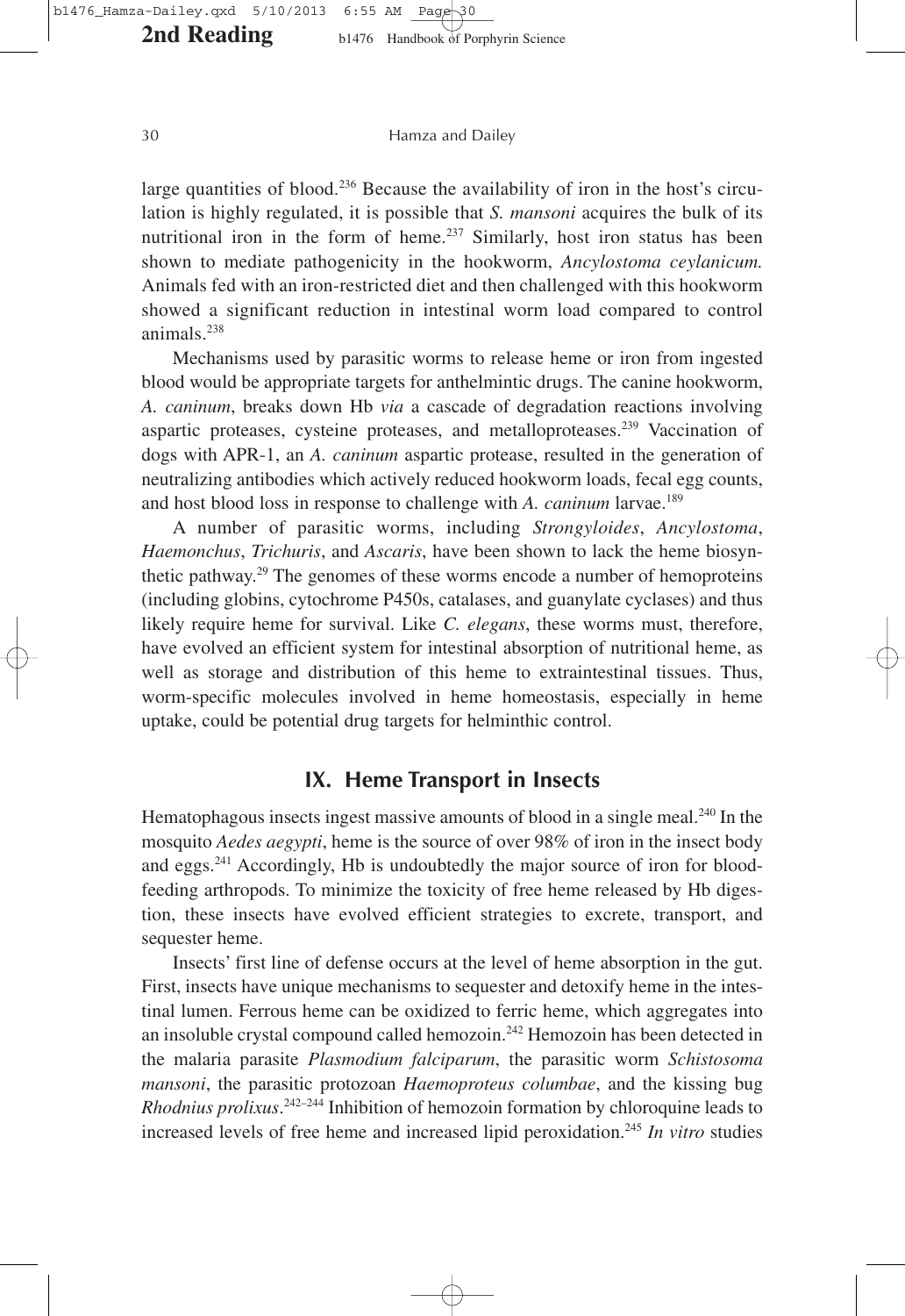b1476\_Hamza-Dailey.qxd 5/10/2013 6:55

further confirmed that, compared with free heme, hemozoin generated fewer free radicals, caused less lipid peroxidation, and did not lead to the lysis of RBCs.<sup>246,247</sup>

The mosquito *A. aegypti* does not form hemozoin and relies on alternate mechanism for protection from heme toxicity. A study in *A. aegypti* showed that 87% of total ingested heme was excreted before the end of the first gonotrophic cycle, indicating that only a small percentage of ingested heme is actually absorbed in the intestine.<sup>248</sup> A. *aegypti* has a layer of peritrophic matrix covering the intestinal epithelium that separates intestinal cells from the food. This matrix has been shown to be associated with high levels of heme after feeding and contains a heme-binding protein, *A. aegypti* intestinal mucin 1, that is likely a major heme sequestration molecule.<sup>249</sup>

The pathways of heme uptake have been well characterized using heme analogs and fluorescently labeled Hb in the cattle tick *Boophilus microplus.* While most eukaryotes synthesize their own heme, *B. microplus* has been shown to lack the heme biosynthetic pathway.30 Hb is absorbed *via* receptor-mediated endocytosis into specialized digestive cells and transported to primary lysosomes, where it is degraded<sup>250</sup> The released heme is sequestered in specialized intracellular organelles called hemosomes, where it is sequestered and prevented from forming free radicals.<sup>240,250</sup>

Heme is transported from the intestine to target organs *via* the hemolymphfilled open circulatory system — the hemocoel. Contained in the hemolymph are a variety of heme-binding proteins involved in sequestration and delivery of heme. Heme lipoprotein (HeLp) is a major component of *B. microplus* hemolymph that is expressed in male and female insects after host-attachment and blood feeding.<sup>251</sup> HeLp is likely to play a role in delivering heme to tissues. It has been shown to be bound to two heme moieties, and is capable of binding six more. Additionally, injection of HeLp labeled with 55Fe-heme resulted in a decrease of radioactivity in the hemolymph and a concomitant increase of radioactivity within oocytes, indicating that heme bound to HeLp can ultimately be transported to a target tissue.<sup>252</sup> The HeLp homolog, hemolymph CP, has also been characterized as a major hemolymph protein involved in heme sequestration in the American dog tick, *Dermacentor variabilis*. 251,253,254 *In vitro* assays indicated that phospholipids incurred less oxidative damage in the presence of HeLp/CP-bound heme when compared to free heme, further implicating a role for these proteins in minimizing heme toxicity.<sup>255</sup>

Besides HeLp/CP, other proteins, such as *Rhodnius* heme-binding protein, may bind heme and decrease toxicity of free heme in insect hemolymph.<sup>256,257</sup> Similarly, in ticks and other insects, the major yolk protein, vitellogenin, is capable of binding heme. The binding of heme by vitellogenin strongly inhibited lipid peroxidation induced by free heme.<sup>246</sup> Insect vitellogenin also likely plays a role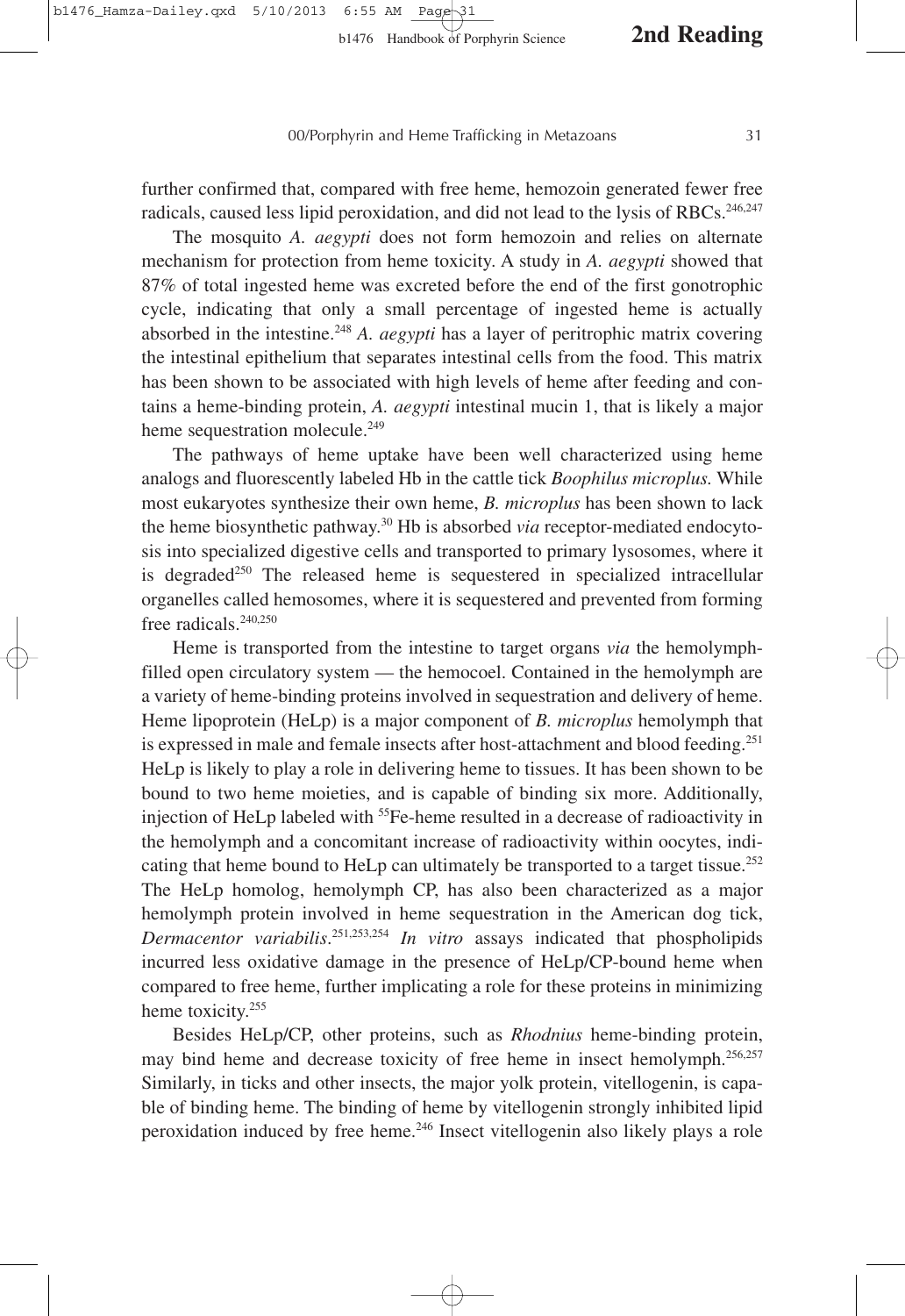b1476 Handbook of Porphyrin Science

#### 32 Hamza and Dailey

in transferring heme to eggs. Its expression is induced in the fat body and midgut of female ticks after blood feeding, after which it transferred to developing oocytes.254,258 To this end, an important role has been found for endopeptidases such as vitellin-degrading cysteine endopeptidase, *Boophilus* yolk cathepsin, and tick heme-binding aspartic proteinase, which are all involved in releasing bound heme in the developing eggs.<sup>259,260</sup>

# **X. Heme Transport in Yeast**

Pathogenic fungi must extract a number of nutrients from their hosts and have been shown to be adept at utilizing both nutritional iron and heme. Weissman *et al.* first revealed that *Candida albicans* can use a pathway distinct from iron uptake pathways to utilize nutritional heme and  $Hb$ <sup>261</sup> Studies of heme uptake kinetics in *C. albicans* showed a fast early binding phase followed by a slow gradual uptake phase.262 A genome-wide screen in *C. albicans* revealed a Rbt5 and Rbt51 to be candidate genes involved in heme uptake.263 Expression of *RBT5* is highly upregulated in *C. albicans* under iron-limited conditions, and deletion of this gene results in impaired heme utilization. Both Rbt5 and its close homolog, Rbt51, are glycosylphosphatidylinositol (GPI)-anchored proteins transiently located on the plasma membrane to serve as receptors for heme and Hb; upon binding to heme and Hb, the complex is endocytosed and delivered to the vacuole, where heme can be degraded by HO.264 The HO enzyme *CaHMX1* of *C. albicans* is positively regulated by heme and Hb and has been characterized both *in vivo* and *in vitro*. 262,265

In contrast with fungal pathogens, the budding yeast *Saccharomyces cerevisiae* lacks high-affinity heme transport systems and, thus, utilizes exogenous heme very poorly. However, an energy-dependent pathway for heme uptake in *S. cerevisiae* has been detected specifically under conditions of heme starvation or hypoxia.266 Microarray analysis of *S. cerevisiae* grown under heme-poor conditions showed transcriptional upregulation of *protoporphyrin uptake gene 1* (*PUG1*).267 Overexpression of PUG1 in both wild type and heme synthesisdeficient strains resulted in increased cellular PPIX levels and increased heme content, suggesting that PUG1 is involved in PPIX import and heme export. However, heme uptake is not altered in a *PUG1*∆ strain.<sup>267</sup> The mechanism and components of the *S. cerevisiae* heme uptake system remain unknown.

# **XI. Conclusions and Future Directions**

Because of its vivid color and near ubiquitous presence in biology, heme has long been an object of scientific inquiry. For almost a century, the enzymes of heme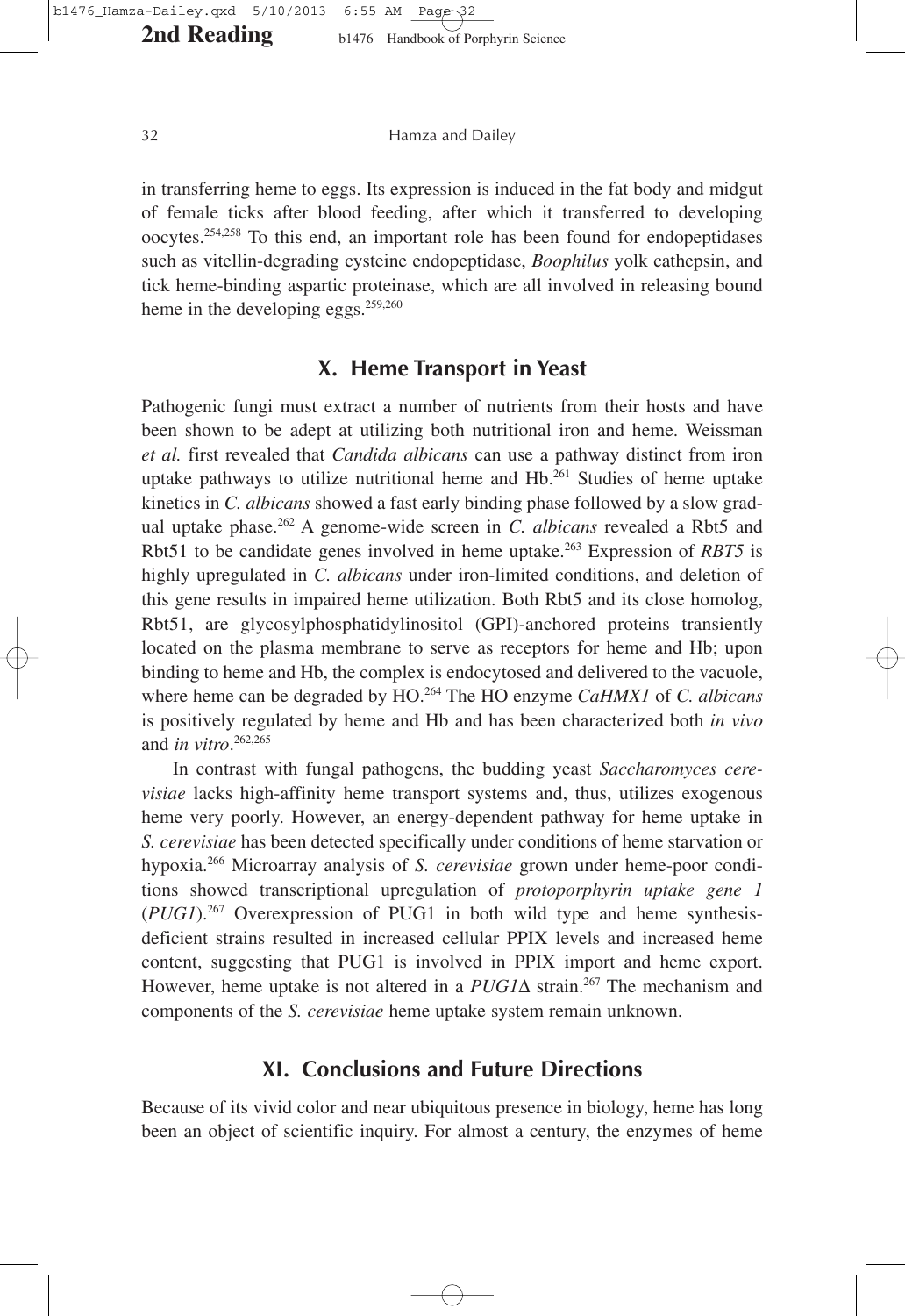**2nd Reading**

00/Porphyrin and Heme Trafficking in Metazoans 33

biosynthesis have been identified and characterized, yet knowledge of heme transport, trafficking, and assembly into hemoproteins has clearly lagged. With the availability of advanced genetic, microscopic, and biochemical tools, as well as paradigms set by researchers studying the transport of biologically relevant nutrients, such as metals and sterols, it is hoped that the players involved in these processes will be identified and unified into a holistic model for porphyrins and heme metabolism.

# **XII. Acknowledgments**

This work is supported by funding from the National Institutes of Health (R01DK74797 and R01DK85035 to I. H.) and the Roche Foundation for Anemia Research (I. H.). H. A. D. has been supported by funding from the National Institutes of Health (R01DK32303 and R01DK96501). We thank T. Dailey and T. Korolnek for helpful discussions and critical review of this manuscript.

### **XIII. References**

- 1. Koch, M.; Breithaupt, C.; Kiefersauer, R.; Freigang, J.; Huber, R.; Messerschmidt, A. *EMBO J.* **2004**, *23*, 1720–1728.
- 2. Medlock, A.; Swartz, L.; Dailey, T. A.; Dailey, H. A.; Lanzilotta, W. N. *Proc. Natl. Acad. Sci. USA* **2007**, *104*, 1789–1793.
- 3. Medlock, A. E.; Carter, M.; Dailey, T. A.; Dailey, H. A.; Lanzilotta, W. N. *J. Mol. Biol.* **2009**, *393*, 308–319.
- 4. Ponka, P. *Am. J. Med. Sci.* **1999**, *318*, 241–256.
- 5. Severance, S.; Hamza, I. *Chem. Rev.* **2009**, *109*, 4596–4616.
- 6. Dioum, E. M.; Rutter, J.; Tuckerman, J. R.; Gonzalez, G.; Gilles-Gonzalez, M. A.; McKnight, S. L. *Science* **2002**, *298*, 2385–2387.
- 7. Kaasik, K.; Lee, C. C. *Nature* **2004**, *430*, 467–471.
- 8. Raghuram, S.; Stayrook, K. R.; Huang, P.; Rogers, P. M.; Nosie, A. K.; McClure, D. B.; Burris, L. L.; Khorasanizadeh, S.; Burris, T. P.; Rastinejad, F. *Nat. Struct. Mol. Biol.* **2007**, *14*, 1207–1213.
- 9. Yin, L.; Wu, N.; Curtin, J. C.; Qatanani, M.; Szwergold, N. R.; Reid, R. A.; Waitt, G. M.; Parks, D. J.; Pearce, K. H.; Wisely, G. B.; Lazar, M. A. *Science* **2007**, *318*, 1786–1789.
- 10. Burris, T. P. *Mol. Endocrinol.* **2008**, *22*, 1509–1520.
- 11. Faller, M.; Matsunaga, M.; Yin, S.; Loo, J. A.; Guo, F. *Nat. Struct. Mol. Biol.* **2007**, *14*, 23–29.
- 12. Hu, R. G.; Wang, H.; Xia, Z.; Varshavsky, A. *Proc. Natl. Acad. Sci. USA* **2008**, *105*, 76–81.
- 13. Wang, H.; Zhou, Q.; Kesinger, J. W.; Norris, C.; Valdez, C. *Exp. Biol. Med.* **2007**, *232*, 1170–1180.
- 14. Reinking, J.; Lam, M. M.; Pardee, K.; Sampson, H. M.; Liu, S.; Yang, P.; Williams, S.; White, W.; Lajoie, G.; Edwards, A.; Krause, H. M. *Cell* **2005**, *122*, 195–207.
- 15. Lopez-Barneo, J.; Castellano, A. *J. Gen. Physiol.* **2005**, *126*, 1–5.
- 16. Wakasugi, K. *Biochem.* **2007**, *46*, 11291–11298.
- 17. Hou, S.; Reynolds, M. F.; Horrigan, F. T.; Heinemann, S. H.; Hoshi, T. *Acc. Chem. Res.* **2006**, *39*, 918–924.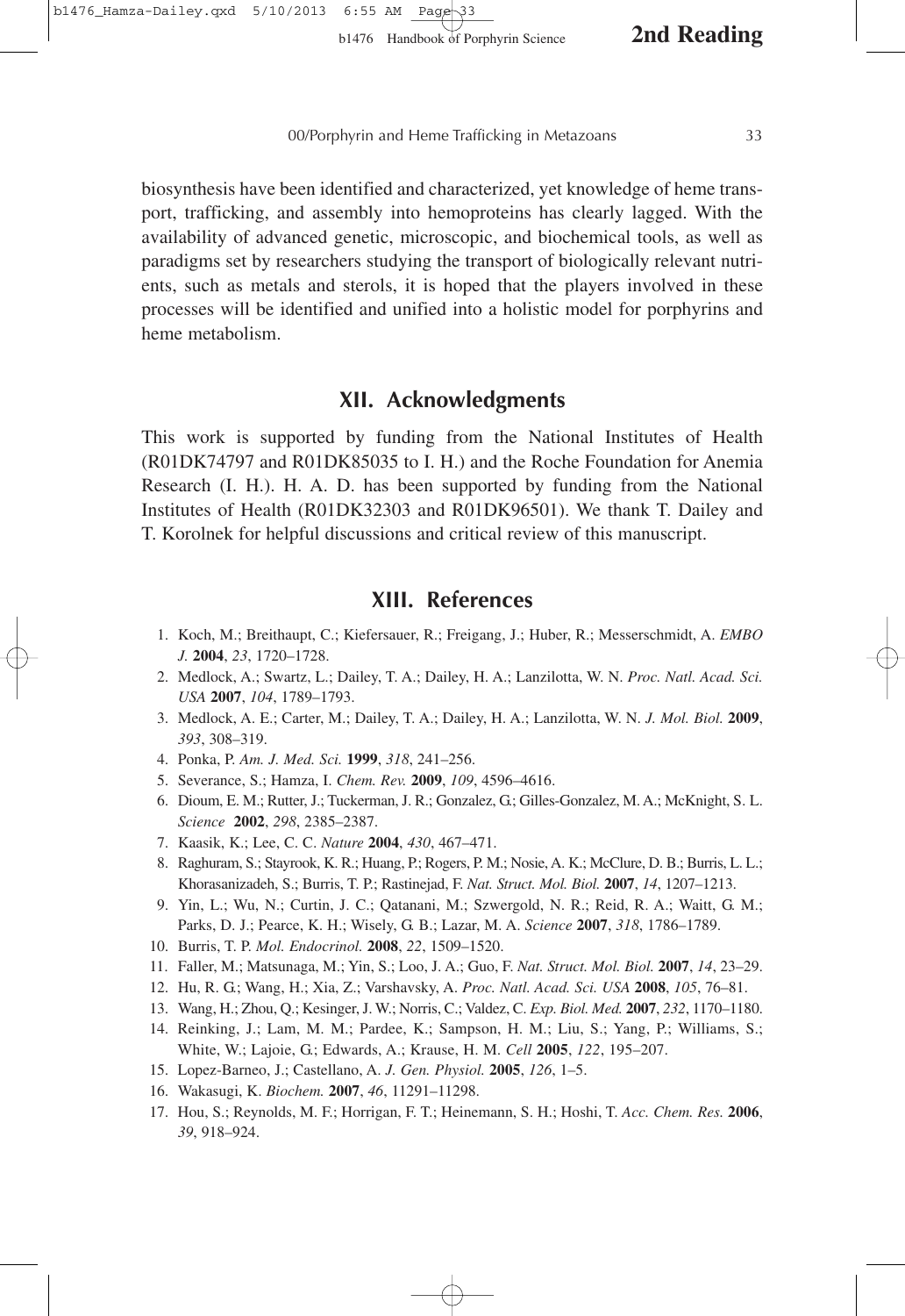b1476 Handbook of Porphyrin Science

#### 34 Hamza and Dailey

- 18. Kimura, I.; Nakayama, Y.; Yamauchi, H.; Konishi, M.; Miyake, A.; Mori, M.; Ohta, M.; Itoh, N.; Fujimoto, M. *J. Biol. Chem.* **2008**, *283*, 4323–4331.
- 19. Corrigall, A. V.; Hift, R. J.; Davids, L. M.; Hancock, V.; Meissner, D.; Kirsch, R. E.; Meissner, P. N. *Mol. Genet. Metab.* **2000**, *69*, 323–330.
- 20. Mansour, H. A.; Monk, T. H.; Nimgaonkar, V. L. *Ann. Med.* **2005**, *37*, 196–205.
- 21. Mansour, H. A.; Wood, J.; Logue, T.; Chowdari, K. V.; Dayal, M.; Kupfer, D. J.; Monk, T. H.; Devlin, B.; Nimgaonkar, V. L. *Genes Brain Behav.* **2006**, *5*, 150–157.
- 22. Chen, S. T.; Choo, K. B.; Hou, M. F.; Yeh, K. T.; Kuo, S. J.; Chang, J. G. *Carcinogenesis* **2005**, *26*, 1241–1246.
- 23. Zhu, Y.; Zheng, T. *Med. Hypotheses* **2008**, *70*, 788–792.
- 24. Turek, F. W.; Joshu, C.; Kohsaka, A.; Lin, E.; Ivanova, G.; McDearmon, E.; Laposky, A.; Losee-Olson, S.; Easton, A.; Jensen, D. R.; Eckel, R. H.; Takahashi, J. S.; Bass, J. *Science* **2005**, *308*, 1043–1045.
- 25. Wang, J.; Yin, L.; Lazar, M. A. *J. Biol. Chem.* **2006**, *281*, 33842–33848.
- 26. Atamna, H. *Ageing Res. Rev.* **2004**, *3*, 303–318.
- 27. Hamza, I.; Dailey, H. A. *Biochim. Biophys. Acta* **2012**, *1823*, 1617–1632.
- 28. Shoolingin-Jordan, P. M. In *The Porphyrin Handbook*; Kadish, K. M., Smith, K. M., Guilard, R., Eds. Academic Press: San Diego, **2003**, Vol. 12; pp. 33–92.
- 29. Rao, A. U.; Carta, L. K.; Lesuisse, E.; Hamza, I. *Proc. Natl. Acad. Sci. USA* **2005**, *102*, 4270–4275.
- 30. Braz, G. R.; Coelho, H. S.; Masuda, H.; Oliveira, P. L. *Curr. Biol.* **1999**, *9*, 703–706.
- 31. Schultz, I. J.; Chen, C.; Paw, B. H.; Hamza, I. *J. Biol. Chem.* **2010**, *285*, 26753–26759.
- 32. Hamza, I. *ACS Chem. Biol.* **2006**, *1*, 627–629.
- 33. Severance, S.; Chen, C.; Hamza, I. In *Handbook of Porphyrin Science*; Kadish, K. M., Smith, K. M., Guilard, R., Eds. World Scientific Publishing Co.: Singapore, **2011**, Vol. 15, *Biochemistry of Tetrapyrroles*; pp. 1–48.
- 34. Balla, G.; Vercellotti, G. M.; Muller-Eberhard, U.; Eaton, J.; Jacob, H. S. *Lab. Invest.* **1991**, *64*, 648–655.
- 35. Jeney, V.; Balla, J.; Yachie, A.; Varga, Z.; Vercellotti, G. M.; Eaton, J. W.; Balla, G. *Blood* **2002**, *100*, 879–887.
- 36. Ajioka, R. S.; Phillips, J. D.; Kushner, J. P. *Biochim. Biophys. Acta* **2006**, *1763*, 723–736.
- 37. Hunter, G. A.; Ferreira, G. C. *Biochim. Biophys. Acta* **2011**, *1814*, 1467–1473.
- 38. Layer, G.; Reichelt, J.; Jahn, D.; Heinz, D. W. *Protein Sci.* **2010**, *19*, 1137–1161.
- 39. Astner, I.; Schulze, J. O.; van den Heuvel, J.; Jahn, D.; Schubert, W. D.; Heinz, D. W. *EMBO J.* **2005**, *24*, 3166–3177.
- 40. Dailey, T. A.; Woodruff, J. H.; Dailey, H. A. *Biochem. J.* **2005**, *386*, 381–386.
- 41. Lathrop, J. T.; Timko, M. P. *Science* **1993**, *259*, 522–525.
- 42. Yamauchi, K.; Hayashi, N.; Kikuchi, G. *J. Biol. Chem.* **1980**, *255*, 1746–1751.
- 43. Schubert, H. L.; Erskine, P. T.; Cooper, J. B. In *Tetrapyrroles: Birth, Life and Death*; Warren, M. J., Smith, A. G., Eds. Landes Bioscience: Austin, Texas, **2009**; pp. 43–73.
- 44. Erskine, P. T.; Senior, N.; Awan, S.; Lambert, R.; Lewis, G.; Tickle, I. J.; Sarwar, M.; Spencer, P.; Thomas, P.; Warren, M. J.; Shoolingin-Jordan, P. M.; Wood, S. P.; Cooper, J. B. *Nat. Struct. Biol.* **1997**, *4*, 1025–1031.
- 45. Jaffe, E. K.; Lawrence, S. H. *Arch. Biochem. Biophys.* **2012**, *519*, 144–153.
- 46. Anderson, K. E.; Bloomer, J. R.; Bonkovsky, H. L.; Kushner, J. P.; Pierach, C. A.; Pimstone, N. R.; Desnick, R. J. *Ann. Intern. Med.* **2005**, *142*, 439–450.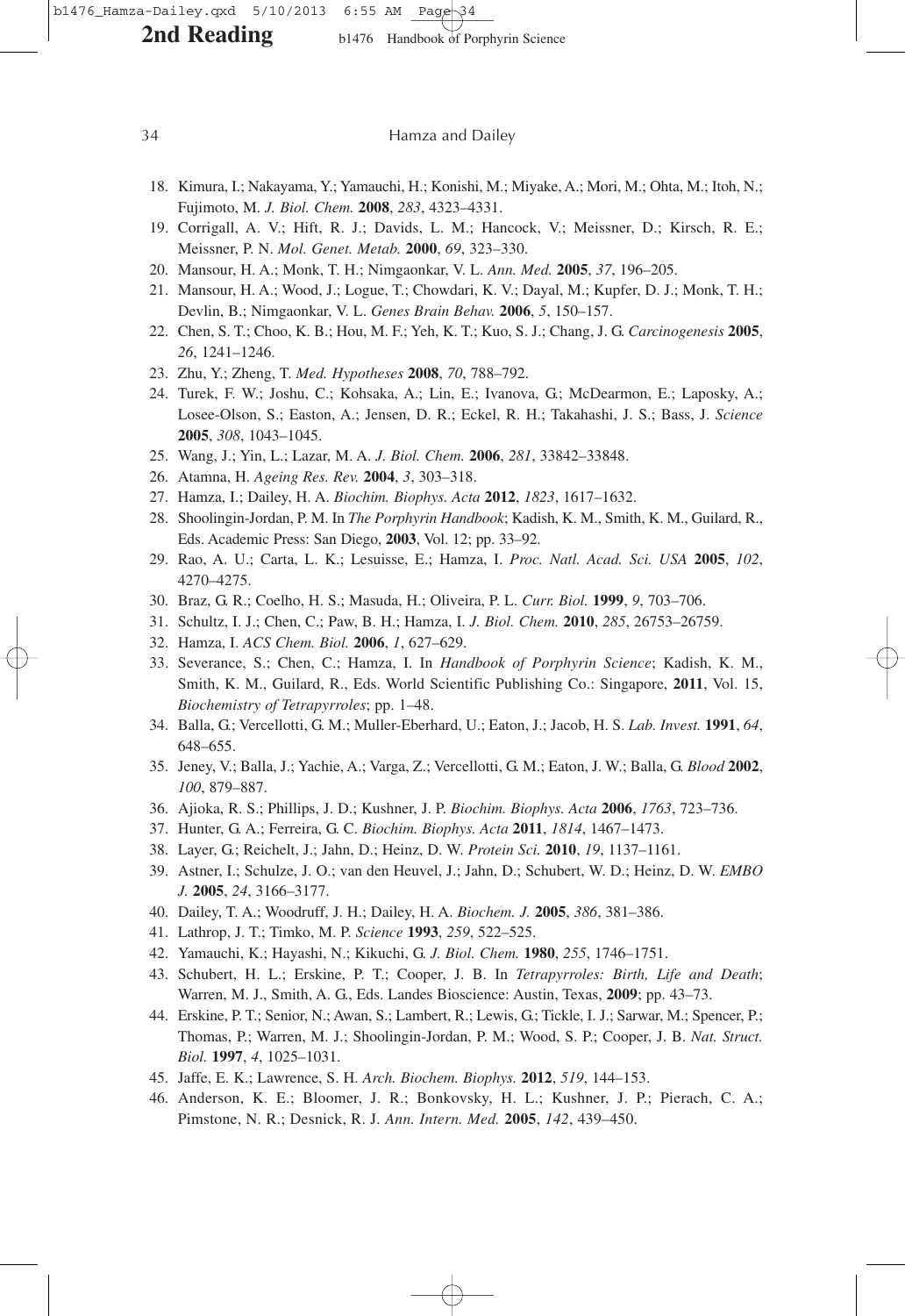# **2nd Reading**

00/Porphyrin and Heme Trafficking in Metazoans 35

- 47. Puy, H.; Gouya, L.; Deybach, J. C. *Lancet* **2010**, *375*, 924–937.
- 48. Louie, G. V.; Brownlie, P. D.; Lambert, R.; Cooper, J. B.; Blundell, T. L.; Wood, S. P.; Warren, M. J.; Woodcock, S. C.; Jordan, P. M. *Nature* **1992**, *359*, 33–39.
- 49. Gill, R.; Kolstoe, S. E.; Mohammed, F.; Al, D. B. A.; Mosely, J. E.; Sarwar, M.; Cooper, J. B.; Wood, S. P.; Shoolingin-Jordan, P. M. *Biochem. J.* **2009**, *420*, 17–25.
- 50. Mathews, M. A.; Schubert, H. L.; Whitby, F. G.; Alexander, K. J.; Schadick, K.; Bergonia, H. A.; Phillips, J. D.; Hill, C. P. *EMBO J.* **2001**, *20*, 5832–5839.
- 51. Schubert, H. L.; Phillips, J. D.; Heroux, A.; Hill, C. P. *Biochemistry* **2008**, *47*, 8648–8655.
- 52. Phillips, J. D.; Whitby, F. G.; Kushner, J. P.; Hill, C. P. *EMBO J.* **2003**, *22*, 6225–6233.
- 53. Lewis, C. A., Jr.; Wolfenden, R. *Proc. Natl. Acad. Sci. USA* **2008**, *105*, 17328–17333.
- 54. Akhtar, M. In *The Porphyrin Handbook*, Kadish, K. M., Smith, K. M., Guilard, R., Eds. Academic Press: San Diego, **2003**, Vol. 12; pp. 75–92.
- 55. Dailey, H. A. In *Biosynthesis of Heme and Chlorophylls*, Dailey, H. A., Ed. McGraw-Hill: New York, **1990**; pp. 123–161.
- 56. Lee, D. S.; Flachsova, E.; Bodnarova, M.; Demeler, B.; Martasek, P.; Raman, C. S. *Proc. Natl. Acad. Sci. USA* **2005**, *102*, 14232–14237.
- 57. Phillips, J. D.; Whitby, F. G.; Warby, C. A.; Labbe, P.; Yang, C.; Pflugrath, J. W.; Ferrara, J. D.; Robinson, H.; Kushner, J. P.; Hill, C. P. *J. Biol. Chem.* **2004**, *279*, 38960–38968.
- 58. Lash, T. D. *Bioorg. Med. Chem. Lett.* **2005**, *15*, 4506–4509.
- 59. Silva, P. J.; Ramos, M. J. *J. Phys. Chem. B* **2011**, *115*, 1903–1910.
- 60. Corradi, H. R.; Corrigall, A. V.; Boix, E.; Mohan, C. G.; Sturrock, E. D.; Meissner, P. N.; Acharya, K. R. *J. Biol. Chem.* **2006**, *281*, 38625–38633.
- 61. Qin, X.; Sun, L.; Wen, X.; Yang, X.; Tan, Y.; Jin, H.; Cao, Q.; Zhou, W.; Xi, Z.; Shen, Y. *J. Struct. Biol.* **2010**, *170*, 76–82.
- 62. Qin, X.; Tan, Y.; Wang, L.; Wang, Z.; Wang, B.; Wen, X.; Yang, G.; Xi, Z.; Shen, Y. *FASEB J.* **2011**, *25*, 653–664.
- 63. Morgan, R. R.; Errington, R.; Elder, G. H. *Biochem. J.* **2004**, *377*, 281–287.
- 64. von und zu Fraunberg, M.; Nyroen, T.; Kauppinen, R. *J. Biol. Chem.* **2003**, *278*, 13376–13381.
- 65. Dailey, H. A.; Dailey, T. A. In *The Porphyrin Handbook*, Kadish, K. M., Smith, K. M., Guilard, R., Eds. Academic Press: San Diego, **2003**, Vol. 12; pp. 93–122.
- 66. Wu, C. K.; Dailey, H. A.; Rose, J. P.; Burden, A.; Sellers, V. M.; Wang, B. C. *Nat. Struct. Biol.* **2001**, *8*, 156–160.
- 67. Shepherd, M.; Dailey, T. A.; Dailey, H. A. *Biochem. J.* **2006**, *397*, 47–52.
- 68. Shah, D. I.; Takahashi-Makise, N.; Cooney, J. D.; Li, L.; Schultz, I. J.; Pierce, E. L.; Narla, A.; Seguin, A.; Hattangadi, S. M.; Medlock, A. E.; Langer, N. B.; Dailey, T. A.; Hurst, S. N.; Faccenda, D.; Wiwczar, J. M.; Heggers, S. K.; Vogin, G.; Chen, W.; Chen, C.; Campagna, D. R.; Brugnara, C.; Zhou, Y.; Ebert, B. L.; Danial, N. N.; Fleming, M. D.; Ward, D. M.; Campanella, M.; Dailey, H. A.; Kaplan, J.; Paw, B. H. *Nature* **2012**, *491*, 608–612.
- 69. Dailey, H. A.; Wu, C. K.; Horanyi, P.; Medlock, A. E.; Najahi-Missaoui, W.; Burden, A. E.; Dailey, T. A.; Rose, J. *Biochemistry* **2007**, *46*, 7973–7979.
- 70. Elder, G. H.; Gouya, L.; Whatley, S. D.; Puy, H.; Badminton, M. N.; Deybach, J. C. *Cell. Mol. Biol.* **2009**, *55*, 118–126.
- 71. Kappas, A.; Sassa, S.; Galbraith, R. A.; Nordmann, Y. In *The Metabolic and Molecular Basis of Inherited Disease*, Scriver, C. R., Beaudet, A. L., Sly, W. S., Valle, D., Eds. McGraw-Hill: New York, **1995**; pp. 2103–2159.
- 72. Ferreira, G. C.; Andrew, T. L.; Karr, S. W.; Dailey, H. A. *J. Biol. Chem.* **1988**, *263*, 3835–3839.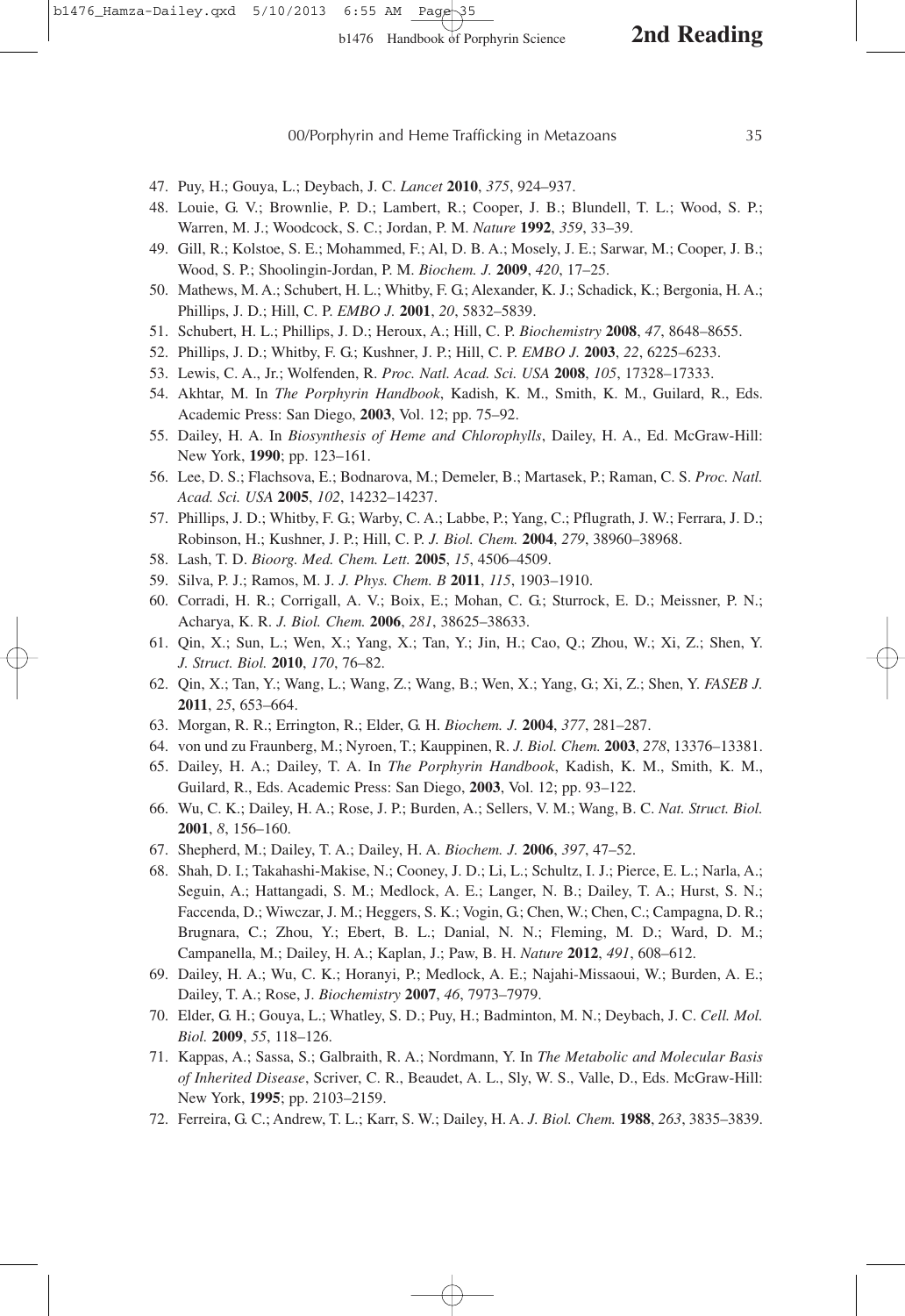b1476 Handbook of Porphyrin Science

#### 36 Hamza and Dailey

- 73. Proulx, K. L.; Woodard, S. I.; Dailey, H. A. *Protein Sci.* **1993**, *2*, 1092–1098.
- 74. Cox, T. C.; Sadlon, T. J.; Schwarz, Q. P.; Matthews, C. S.; Wise, P. D.; Cox, L. L.; Bottomley, S. S.; May, B. K. *Int. J. Biochem. Cell Biol.* **2004**, *36*, 281–295.
- 75. Furuyama, K.; Sassa, S. *J. Clin. Invest.* **2000**, *105*, 757–764.
- 76. Guernsey, D. L.; Jiang, H.; Campagna, D. R.; Evans, S. C.; Ferguson, M.; Kellogg, M. D.; Lachance, M.; Matsuoka, M.; Nightingale, M.; Rideout, A.; Saint-Amant, L.; Schmidt, P. J.; Orr, A.; Bottomley, S. S.; Fleming, M. D.; Ludman, M.; Dyack, S.; Fernandez, C. V.; Samuels, M. E. *Nat. Genet.* **2009**, *41*, 651–653.
- 77. Shaw, G. C.; Cope, J. J.; Li, L.; Corson, K.; Hersey, C.; Ackermann, G. E.; Gwynn, B.; Lambert, A. J.; Wingert, R. A.; Traver, D.; Trede, N. S.; Barut, B. A.; Zhou, Y.; Minet, E.; Donovan, A.; Brownlie, A.; Balzan, R.; Weiss, M. J.; Peters, L. L.; Kaplan, J.; Zon, L. I.; Paw, B. H. *Nature* **2006**, *440*, 96–100.
- 78. Krishnamurthy, P.; Schuetz, J. D. *Curr. Pharm. Biotechnol.* **2011**, *12*, 647–655.
- 79. Krishnamurthy, P. C.; Du, G.; Fukuda, Y.; Sun, D.; Sampath, J.; Mercer, K. E.; Wang, J.; Sosa-Pineda, B.; Murti, K. G.; Schuetz, J. D. *Nature* **2006**, *443*, 586–589.
- 80. Nilsson, R.; Schultz, I. J.; Pierce, E. L.; Soltis, K. A.; Naranuntarat, A.; Ward, D. M.; Baughman, J. M.; Paradkar, P. N.; Kingsley, P. D.; Culotta, V. C.; Kaplan, J.; Palis, J.; Paw, B. H.; Mootha, V. K. *Cell Metab.* **2009**, *10*, 119–130.
- 81. Lill, R.; Kispal, G. *Trends Biochem. Sci.* **2000**, *25*, 352–356.
- 82. Sheftel, A. D.; Mason, A. B.; Ponka, P. *Biochim. Biophys. Acta* **2012**, *1820*, 161–187.
- 83. Chen, W.; Dailey, H. A.; Paw, B. H. *Blood* **2010**, *116*, 628–630.
- 84. Medlock, A. E.; Dailey, T. A.; Ross, T. A.; Dailey, H. A.; Lanzilotta, W. N. *J. Mol. Biol.* **2007**, *373*, 1006–1016.
- 85. Hunter, G. A.; Ferreira, G. C. *J. Biol. Chem.* **2010**, *285*, 41836–41842.
- 86. Hunter, G. A.; Al-Karadaghi, S.; Ferreira, G. C. *J. Porphyrins Phthalocyanines* **2011**, *15*, 350–356.
- 87. Davidson, R. E.; Chesters, C. J.; Reid, J. D. *J. Biol. Chem.* **2009**, *284*, 33795–33799.
- 88. Hoggins, M.; Dailey, H. A.; Hunter, C. N.; Reid, J. D. *Biochemistry* **2007**, *46*, 8121–8127.
- 89. Zhang, A. S.; Sheftel, A. D.; Ponka, P. *Blood* **2005**, *105*, 368–375.
- 90. Blackmon, J. B.; Dailey, T. A.; Lianchun, X.; Dailey, H. A. *Arch. Biochem. Biophys.* **2002**, *407*, 196–201.
- 91. Dias, J. S.; Macedo, A. L.; Ferreira, G. C.; Peterson, F. C.; Volkman, B. F.; Goodfellow, B. J. *J. Biol. Chem.* **2006**, *281*, 31553–31561.
- 92. Sakaino, M.; Ishigaki, M.; Ohgari, Y.; Kitajima, S.; Masaki, R.; Yamamoto, A.; Taketani, S. *FEBS J.* **2009**, *276*, 5559–5570.
- 93. May, B. K.; Dogra, S. C.; Sadlon, T. J.; Bhasker, C. R.; Cox, T. C.; Bottomley, S. S. *Prog. Nucleic Acid Res. Mol. Biol.* **1995**, *51*, 1–51.
- 94. Dierks, P. In *Biosynthesis of Heme and Chlorophylls*, Dailey, H. A., Ed. McGraw-Hill: New York, **1990**; pp. 201–233.
- 95. May, B. K.; Bawden, M. J. *Semin. Hematol.* **1989**, *26*, 150–156.
- 96. Tian, Q.; Li, T.; Hou, W.; Zheng, J.; Schrum, L. W.; Bonkovsky, H. L. *J. Biol. Chem.* **2011**, *286*, 26424–26430.
- 97. Lake-Bullock, H.; Dailey, H. A. *Mol. Cell. Biol.* **1993**, *13*, 7122–7132.
- 98. Yin, X.; Dailey, H. A. *Blood Cells, Mol., Dis.* **1998**, *24*, 41–53.
- 99. Bhasker, C. R.; Burgiel, G.; Neupert, B.; Emery-Goodman, A.; Kuhn, L. C.; May, B. K. *J. Biol. Chem.* **1993**, *268*, 12699–12705.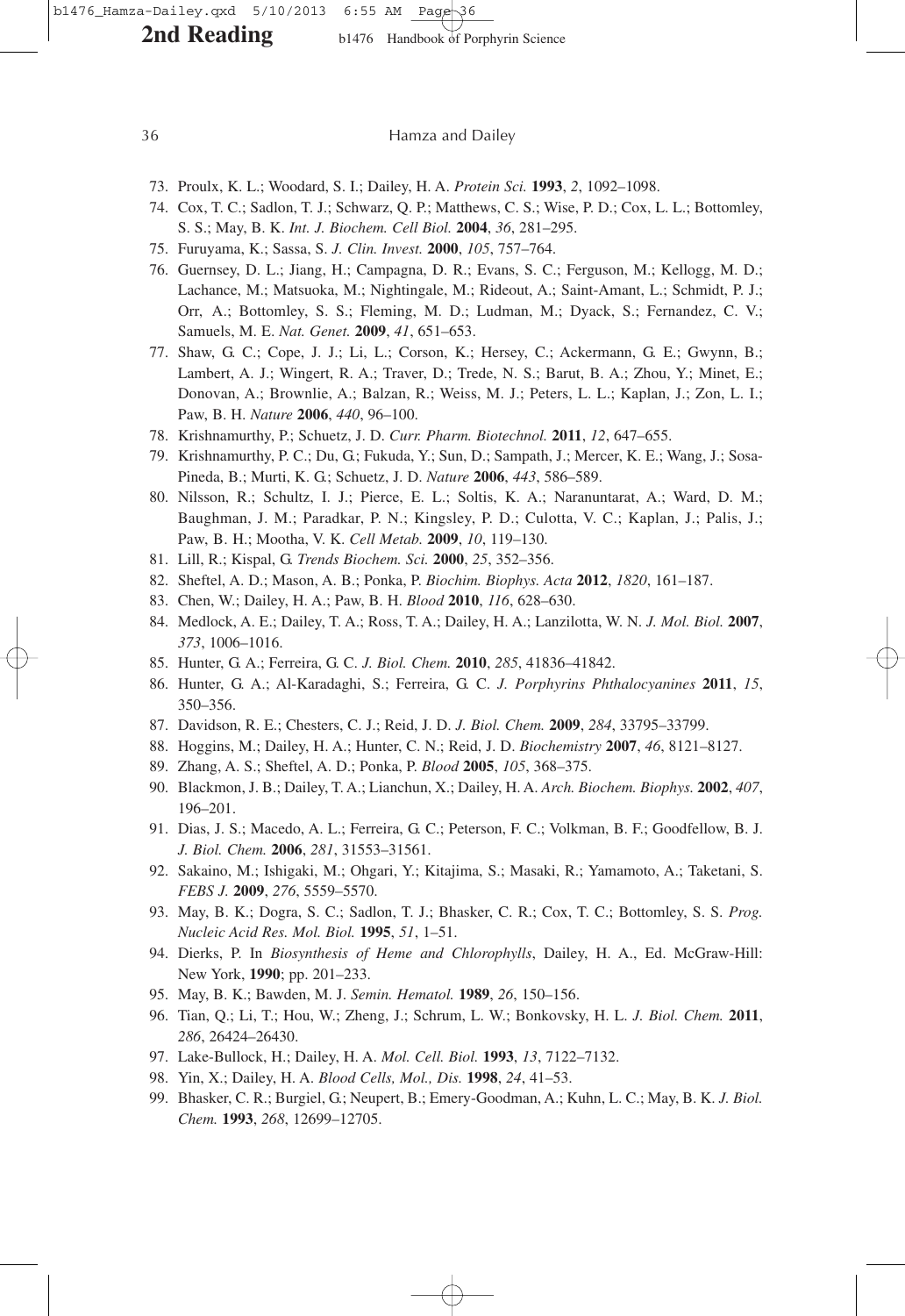# **2nd Reading**

00/Porphyrin and Heme Trafficking in Metazoans 37

- 100. Melefors, O.; Goossen, B.; Johansson, H. E.; Stripecke, R.; Gray, N. K.; Hentze, M. W. *J. Biol. Chem.* **1993**, *268*, 5974–5978.
- 101. Schranzhofer, M.; Schifrer, M.; Cabrera, J. A.; Kopp, S.; Chiba, P.; Beug, H.; Mullner, E. W. *Blood* **2006**, *107*, 4159–4167.
- 102. Zhang, L.; Guarente, L. *EMBO J.* **1995**, *14*, 313–320.
- 103. Aizencang, G.; Solis, C.; Bishop, D. F.; Warner, C.; Desnick, R. J. *Genomics* **2000**, *70*, 223–231.
- 104. Grandchamp, B.; De Verneuil, H.; Beaumont, C.; Chretien, S.; Walter, O.; Nordmann, Y. *Eur. J. Biochem.* **1987**, *162*, 105–110.
- 105. Kaya, A. H.; Plewinska, M.; Wong, D. M.; Desnick, R. J.; Wetmur, J. G. *Genomics* **1994**, *19*, 242–248.
- 106. Magness, S. T.; Tugores, A.; Brenner, D. A. *Blood* **2000**, *95*, 3568–3577.
- 107. Magness, S. T.; Tugores, A.; Diala, E. S.; Brenner, D. A. *Blood* **1998**, *92*, 320–328.
- 108. Romana, M.; Dubart, A.; Beaupain, D.; Chabret, C.; Goossens, M.; Romeo, P. H. *Nucleic Acids Res.* **1987**, *15*, 7343–7356.
- 109. Takahashi, S.; Taketani, S.; Akasaka, J. E.; Kobayashi, A.; Hayashi, N.; Yamamoto, M.; Nagai, T. *Blood* **1998**, *92*, 3436–3444.
- 110. Tugores, A.; Magness, S. T.; Brenner, D. A. *J. Biol. Chem.* **1994**, *269*, 30789–30797.
- 111. Anand, S.; Wilson, C.; Hasan, T.; Maytin, E. V. *Cancer Res.* **2011**, *71*, 6040–6050.
- 112. Takahashi, K.; Ikeda, N.; Nonoguchi, N.; Kajimoto, Y.; Miyatake, S.; Hagiya, Y.; Ogura, S.; Nakagawa, H.; Ishikawa, T.; Kuroiwa, T. *Neuro. Oncol.* **2011**, *13*, 1234–1243.
- 113. Whatley, S. D.; Ducamp, S.; Gouya, L.; Grandchamp, B.; Beaumont, C.; Badminton, M. N.; Elder, G. H.; Holme, S. A.; Anstey, A. V.; Parker, M.; Corrigall, A. V.; Meissner, P. N.; Hift, R. J.; Marsden, J. T.; Ma, Y.; Mieli-Vergani, G.; Deybach, J. C.; Puy, H. *Am. J. Hum. Genet.* **2008**, *83*, 408–414.
- 114. Cooperman, S. S.; Meyron-Holtz, E. G.; Olivierre-Wilson, H.; Ghosh, M. C.; McConnell, J. P.; Rouault, T. A. *Blood* **2005**, *106*, 1084–1091.
- 115. Roberts, A. G.; Elder, G. H. *Biochim. Biophys. Acta* **2001**, *1518*, 95–105.
- 116. Chan, R. Y.; Schulman, H. M.; Ponka, P. *Biochem. J.* **1993**, *292 (Pt 2)*, 343–349.
- 117. Lecuyer, E.; Yoshida, H.; Krause, H. M. *Curr. Opin. Cell Biol.* **2009**, *21*, 409–415.
- 118. Hyman, A. A.; Brangwynne, C. P. *Dev. Cell* **2011**, *21*, 14–16.
- 119. Khan, A. A.; Quigley, J. G. *Biochim. Biophys. Acta* **2011**, *1813*, 668–682.
- 120. Shipulina, N.; Smith, A.; Morgan, W. T. *J. Protein Chem.* **2000**, *19*, 239–248.
- 121. Latunde-Dada, G. O.; Simpson, R. J.; McKie, A. T. *Trends Biochem. Sci.* **2006**, *31*, 182–188.
- 122. Wyllie, J. C.; Kaufman, N. *Lab. Invest.* **1982**, *47*, 471–476.
- 123. Rajagopal, A.; Rao, A. U.; Amigo, J.; Tian, M.; Upadhyay, S. K.; Hall, C.; Uhm, S.; Mathew, M. K.; Fleming, M. D.; Paw, B. H.; Krause, M.; Hamza, I. *Nature* **2008**, *453*, 1127–1131.
- 124. Yuan, X.; Protchenko, O.; Philpott, C. C.; Hamza, I. *J. Biol. Chem.* **2012**, *287*, 4914–4924.
- 125. O'Callaghan, K. M.; Ayllon, V.; O'Keeffe, J.; Wang, Y.; Cox, O. T.; Loughran, G.; Forgac, M.; O'Connor, R. *J. Biol. Chem.* **2010**, *285*, 381–391.
- 126. Warnatz, H. J.; Schmidt, D.; Manke, T.; Piccini, I.; Sultan, M.; Borodina, T.; Balzereit, D.; Wruck, W.; Soldatov, A.; Vingron, M.; Lehrach, H.; Yaspo, M. L. *J. Biol. Chem.* **2011**, *286*, 23521–23532.
- 127. Mense, S. M.; Zhang, L. *Cell. Res.* **2006**, *16*, 681–692.
- 128. Oyake, T.; Itoh, K.; Motohashi, H.; Hayashi, N.; Hoshino, H.; Nishizawa, M.; Yamamoto, M.; Igarashi, K. *Mol. Cell. Biol.* **1996**, *16*, 6083–6095.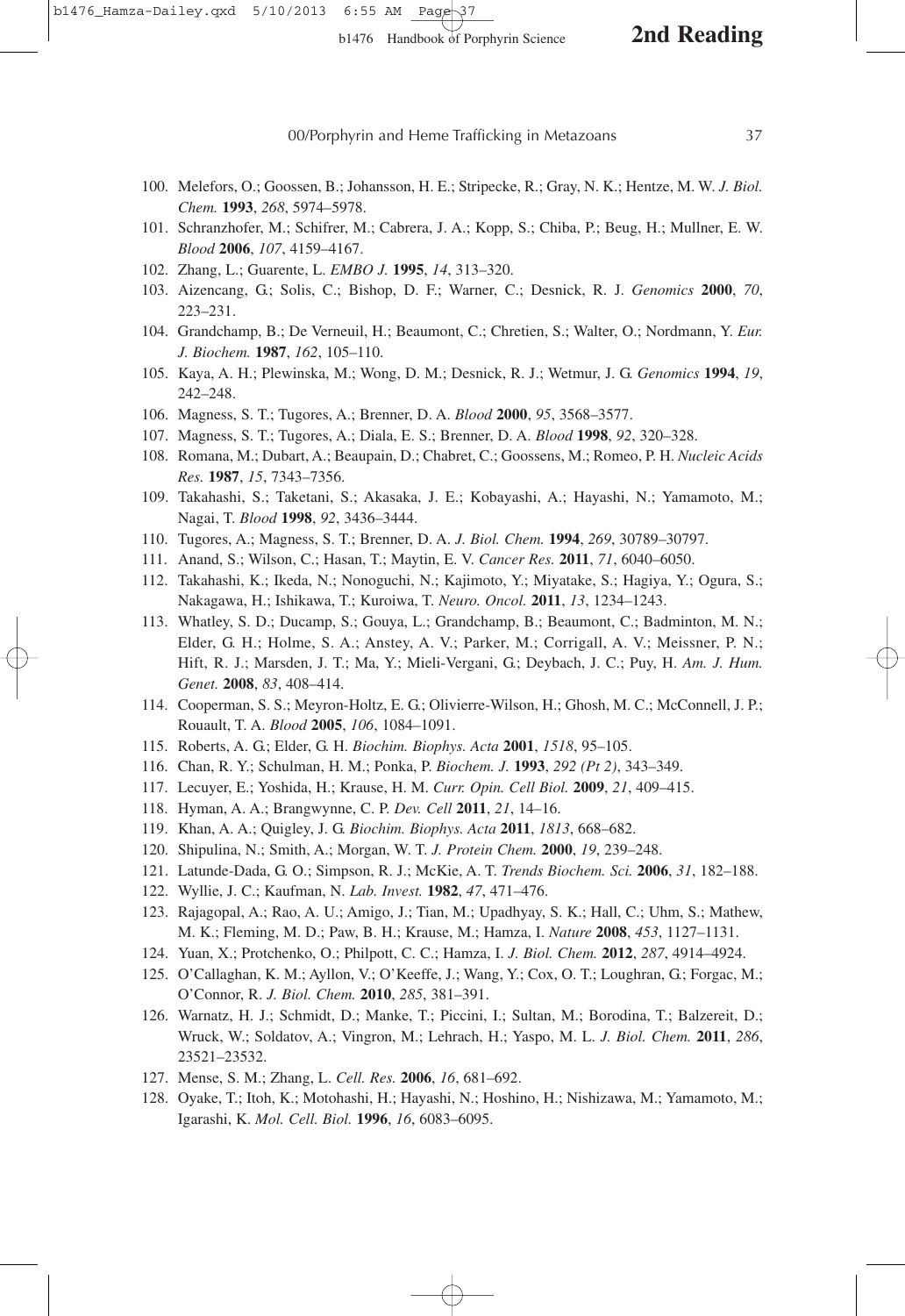b1476 Handbook of Porphyrin Science

#### 38 Hamza and Dailey

- 129. Kitamuro, T.; Takahashi, K.; Ogawa, K.; Udono-Fujimori, R.; Takeda, K.; Furuyama, K.; Nakayama, M.; Sun, J.; Fujita, H.; Hida, W.; Hattori, T.; Shirato, K.; Igarashi, K.; Shibahara, S. *J. Biol. Chem.* **2003**, *278*, 9125–9133.
- 130. Knutson, M.; Oukka, M.; Koss, L.; Aydemir, F.; Wessling-Resnick, M. *Proc. Natl. Acad. Sci. USA* **2005**, *102*, 1324–1328.
- 131. Quigley, J. G.; Yang, Z.; Worthington, M. T.; Phillips, J. D.; Sabo, K. M.; Sabath, D. E.; Berg, C. L.; Sassa, S.; Wood, B. L.; Abkowitz, J. L. *Cell* **2004**, *118*, 757–766.
- 132. Quigley, J. G.; Burns, C. C.; Anderson, M. M.; Lynch, E. D.; Sabo, K. M.; Overbaugh, J.; Abkowitz, J. L. *Blood* **2000**, *95*, 1093–1099.
- 133. Keel, S. B.; Doty, R. T.; Yang, Z.; Quigley, J. G.; Chen, J.; Knoblaugh, S.; Kingsley, P. D.; De Domenico, I.; Vaughn, M. B.; Kaplan, J.; Palis, J.; Abkowitz, J. L. *Science* **2008**, *319*, 825–828.
- 134. Duffy, S. P.; Shing, J.; Saraon, P.; Berger, L. C.; Eiden, M. V.; Wilde, A.; Tailor, C. S. *Mol. Cell. Biol.* **2010**, *30*, 5318–5324.
- 135. Mitsuhashi, N.; Miki, T.; Senbongi, H.; Yokoi, N.; Yano, H.; Miyazaki, M.; Nakajima, N.; Iwanaga, T.; Yokoyama, Y.; Shibata, T.; Seino, S. *J. Biol. Chem.* **2000**, *275*, 17536–17540.
- 136. Paterson, J. K.; Shukla, S.; Black, C. M.; Tachiwada, T.; Garfield, S.; Wincovitch, S.; Ernst, D. N.; Agadir, A.; Li, X.; Ambudkar, S. V.; Szakacs, G.; Akiyama, S.; Gottesman, M. M. *Biochemistry* **2007**, *46*, 9443–9452.
- 137. Shayeghi, M.; Latunde-Dada, G. O.; Oakhill, J. S.; Laftah, A. H.; Takeuchi, K.; Halliday, N.; Khan, Y.; Warley, A.; McCann, F. E.; Hider, R. C.; Frazer, D. M.; Anderson, G. J.; Vulpe, C. D.; Simpson, R. J.; McKie, A. T. *Cell* **2005**, *122*, 789–801.
- 138. Qiu, A.; Jansen, M.; Sakaris, A.; Min, S. H.; Chattopadhyay, S.; Tsai, E.; Sandoval, C.; Zhao, R.; Akabas, M. H.; Goldman, I. D. *Cell* **2006**, *127*, 917–928.
- 139. Laftah, A. H.; Latunde-Dada, G. O.; Fakih, S.; Hider, R. C.; Simpson, R. J.; McKie, A. T. *Br. J. Nutr.* **2009**, *101*, 1150–1156.
- 140. Jonker, J.; Buitelaar, M.; Wagenaar, E.; van der Valk, M.; Scheffer, G.; Scheper, R.; Plosch, T.; Kuipers, F.; Elferink, R.; Rosing, H.; Beijnen, J.; Schinkel, A. *Proc. Natl. Acad. Sci. USA* **2002**, *99*, 15649–15654.
- 141. Helias, V.; Saison, C.; Ballif, B. A.; Peyrard, T.; Takahashi, J.; Takahashi, H.; Tanaka, M.; Deybach, J. C.; Puy, H.; Le Gall, M.; Sureau, C.; Pham, B. N.; Le Pennec, P. Y.; Tani, Y.; Cartron, J. P.; Arnaud, L. *Nat. Genet.* **2012**, *44*, 170–173.
- 142. Wang, L.; He, F.; Bu, J.; Liu, X.; Du, W.; Dong, J.; Cooney, J. D.; Dubey, S. K.; Shi, Y.; Gong, B.; Li, J.; McBride, P. F.; Jia, Y.; Lu, F.; Soltis, K. A.; Lin, Y.; Namburi, P.; Liang, C.; Sundaresan, P.; Paw, B. H.; Li, D. Y.; Phillips, J. D.; Yang, Z. *Am. J. Hum. Genet.* **2012**, *90*, 40–48.
- 143. Chiabrando, D.; Marro, S.; Mercurio, S.; Giorgi, C.; Petrillo, S.; Vinchi, F.; Fiorito, V.; Fagoonee, S.; Camporeale, A.; Turco, E.; Merlo, G. R.; Silengo, L.; Altruda, F.; Pinton, P.; Tolosano, E. *J. Clin. Invest.* **2012**, *122*, 4569–4579.
- 144. Herzig, S.; Martinou, J. *Curr. Mol. Med.* **2008**, *8*, 131–137.
- 145. Santel, A.; Fuller, M. T. *J. Cell Sci.* **2001**, *114*, 867–874.
- 146. Chen, H.; Chan, D. C. *Curr. Top. Dev. Biol.*, **2004**, *59*, 119–144.
- 147. Rojo, M.; Legros, F.; Chateau, D.; Lombes, A. *J. Cell Sci.* **2002**, *115*, 1663–1674.
- 148. de Brito, O. M.; Scorrano, L. *Nature* **2008**, *456*, 605–610.
- 149. Merkwirth, C.; Langer, T. *Cell* **2008**, *135*, 1165–1167.
- 150. John, G. B.; Shang, Y.; Li, L.; Renken, C.; Mannella, C. A.; Selker, J. M. L.; Rangell, L.; Bennett, M. J.; Zha, J. *Mol. Biol. Cell* **2005**, *16*, 1543–1554.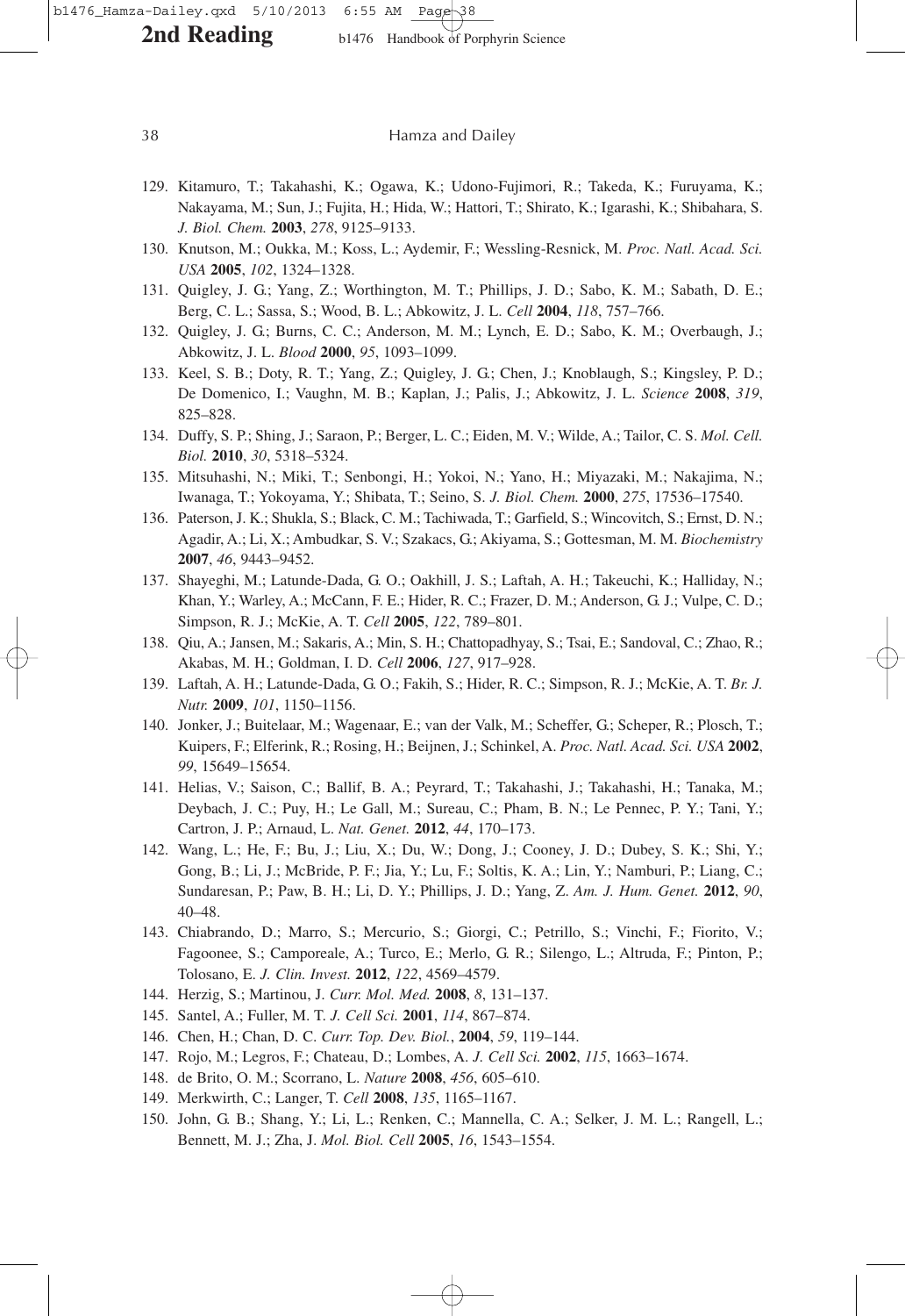# **2nd Reading**

00/Porphyrin and Heme Trafficking in Metazoans 39

- 151. Wong, E. D.; Wagner, J. A.; Scott, S. V.; Okreglak, V.; Holewinske, T. J.; Cassidy-Stone, A.; Nunnari, J. *J. Cell Biol.* **2003**, *160*, 303–311.
- 152. Sheftel, A. D.; Zhang, A.-S.; Brown, C.; Shirihai, O. S.; Ponka, P. *Blood* **2007**, *110*, 125–132.
- 153. Kornmann, B.; Currie, E.; Collins, S. R.; Schuldiner, M.; Nunnari, J.; Weissman, J. S.; Walter, P. *Science* **2009**, 1175088.
- 154. Ghaemmaghami, S.; Huh, W.-K.; Bower, K.; Howson, R. W.; Belle, A.; Dephoure, N.; O'Shea, E. K.; Weissman, J. S. *Nature* **2003**, *425*, 737–741.
- 155. Neuspiel, M.; Schauss, A. C.; Braschi, E.; Zunino, R.; Rippstein, P.; Rachubinski, R. A.; Andrade-Navarro, M. A.; McBride, H. M. *Curr. Biol.* **2008**, *18*, 102–108.
- 156. Andrade-Navarro, M. A.; Sanchez-Pulido, L.; McBride, H. M. *Curr. Opin. Cell Biol.* **2009**, *21*, 560–567.
- 157. Schumann, U.; Subramani, S. *Trends Cell Biol.* **2008**, *18*, 253–256.
- 158. Soubannier, V.; McLelland, G. L.; Zunino, R.; Braschi, E.; Rippstein, P.; Fon, E. A.; McBride, H. M. *Curr. Biol.* **2012**, *22*, 135–141.
- 159. Wildman, S.; Hongladarom, T.; Honda, S. *Science* **1962**, *138*, 434–436.
- 160. Spencer, D.; Wildman, S. G. *Aust. J. Biol. Sci.* **1962**, *15*, 599–610.
- 161. Spencer, D.; Wildman, S. *Biochemistry* **1964**, 954–959.
- 162. Köhler, R.; Cao, J.; Zipfel, W.; Webb, W.; Hanson, M. *Science* **1997**, *276*, 2039–2042.
- 163. Köhler, R.; Schwille, P.; Webb, W.; Hanson, M. *J. Cell Sci.* **2000**, *113*, 3921–3930.
- 164. Kwok, E.; Hanson, M. *J. Exp. Bot.* **2004**, *55*, 595–604.
- 165. Hanson, M.; Sattarzadeh, A. *Plant Cell Environ.* **2008**, *31*, 646–657.
- 166. Kwok, E.; Hanson, M. *Plant Cell Rep.* **2004**, *23*, 188–195.
- 167. Hanson, M. R.; Sattarzadeh, A. *Plant Physiol.* **2011**, *155*, 1486–1492.
- 168. McKie, A. T. *Biochem. Soc. Trans.* **2008**, *36*, 1239–1241.
- 169. McKie, A. T.; Barrow, D.; Latunde-Dada, G. O.; Rolfs, A.; Sager, G.; Mudaly, E.; Mudaly, M.; Richardson, C.; Barlow, D.; Bomford, A.; Peters, T. J.; Raja, K. B.; Shirali, S.; Hediger, M. A.; Farzaneh, F.; Simpson, R. J. *Science* **2001**, *291*, 1755–1759.
- 170. Ohgami, R. S.; Campagna, D. R.; Greer, E. L.; Antiochos, B.; McDonald, A.; Chen, J.; Sharp, J. J.; Fujiwara, Y.; Barker, J. E.; Fleming, M. D. *Nat. Genet.* **2005**, *37*, 1264–1269.
- 171. Ohgami, R. S.; Campagna, D. R.; McDonald, A.; Fleming, M. D. *Blood* **2006**, *108*, 1388–1394.
- 172. Wyman, S.; Simpson, R. J.; McKie, A. T.; Sharp, P. A. *FEBS Lett.* **2008**, *582*, 1901–1906.
- 173. Nicholson, D. W.; Neupert, W. *Proc. Natl. Acad. Sci. USA* **1989**, *86*, 4340–4344.
- 174. Richard-Fogal, C. L.; Frawley, E. R.; Bonner, E. R.; Zhu, H.; San Francisco, B.; Kranz, R. G. *EMBO J.* **2009**, *28*, 2349–2359.
- 175. Corvest, V.; Murrey, D. A.; Hirasawa, M.; Knaff, D. B.; Guiard, B.; Hamel, P. *Mol. Microbiol.* **2012**, *83*, 968–980.
- 176. Bernard, D. G.; Quevillon-Cheruel, S.; Merchant, S.; Guiard, B.; Hamel, P. P. *J. Biol. Chem.* **2005**, *280*, 39852–39859.
- 177. Chen, C.; Samuel, T. K.; Krause, M.; Dailey, H. A.; Hamza, I. *J. Biol. Chem.* **2012**, *287*, 9601–9612.
- 178. Hughes, A. L.; Powell, D. W.; Bard, M.; Eckstein, J.; Barbuch, R.; Link, A. J.; Espenshade, P. J. *Cell Metab.* **2007**, *5*, 143–149.
- 179. Mallory, J. C.; Crudden, G.; Johnson, B. L.; Mo, C.; Pierson, C. A.; Bard, M.; Craven, R. J. *Mol. Cell. Biol.* **2005**, *25*, 1669–1679.
- 180. Litwack, G.; Ketterer, B.; Arias, I. M. *Nature* **1971**, *234*, 466–467.
- 181. Harvey, J. W.; Beutler, E. *Blood* **1982**, *60*, 1227–1230.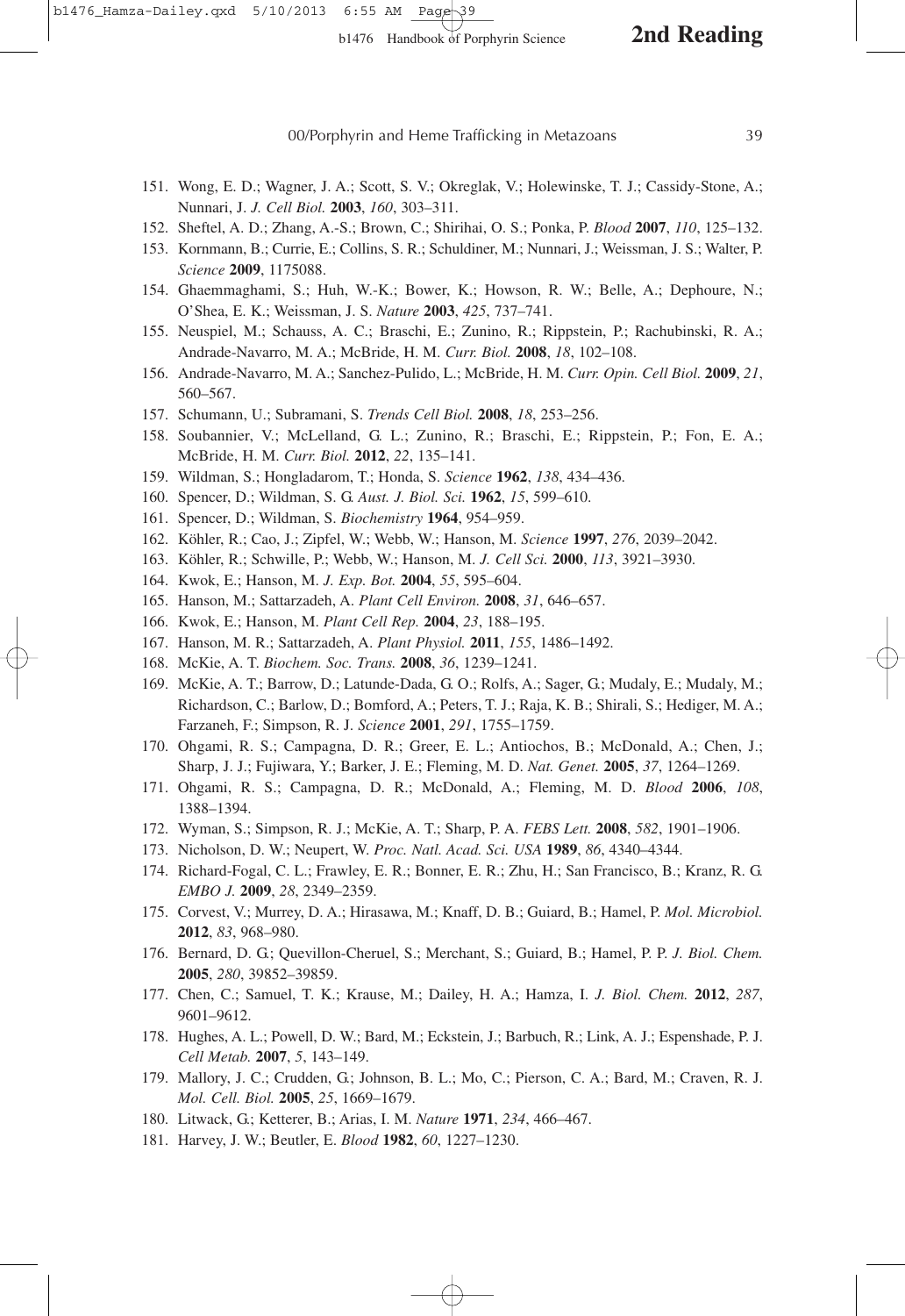b1476 Handbook of Porphyrin Science

#### 40 Hamza and Dailey

- 182. Tipping, E.; Ketterer, B.; Christodoulides, L.; Enderby, G. *Biochem. J.* **1976**, *157*, 461–467.
- 183. Tipping, E.; Ketterer, B.; Koskelo, P. *Biochem. J.* **1978**, *169*, 509–516.
- 184. Harwaldt, P.; Rahlfs, S.; Becker, K. *Biol. Chem.* **2002**, *383*, 821–830.
- 185. Hiller, N.; Fritz-Wolf, K.; Deponte, M.; Wende, W.; Zimmermann, H.; Becker, K. *Protein Sci.* **2006**, *15*, 281–289.
- 186. Srivastava, P.; Puri, S. K.; Kamboj, K. K.; Pandey, V. C. *Trop. Med. Int. Health* **1999**, *4*, 251–254.
- 187. Platel, D. F.; Mangou, F.; Tribouley-Duret, J. *Mol. Biochem. Parasitol.* **1999**, *98*, 215–223.
- 188. van Rossum, A. J.; Jefferies, J. R.; Rijsewijk, F. A.; LaCourse, E. J.; Teesdale-Spittle, P.; Barrett, J.; Tait, A.; Brophy, P. M. *Infect. Immun.* **2004**, *72*, 2780–2790.
- 189. Loukas, A.; Bethony, J. M.; Mendez, S.; Fujiwara, R. T.; Goud, G. N.; Ranjit, N.; Zhan, B.; Jones, K.; Bottazzi, M. E.; Hotez, P. J. *PLoS Med.* **2005**, *2*, e295.
- 190. Senjo, M.; Ishibashi, T.; Imai, Y. *J. Biol. Chem.* **1985**, *260*, 9191–9196.
- 191. Sato, E.; Sagami, I.; Uchida, T.; Sato, A.; Kitagawa, T.; Igarashi, J.; Shimizu, T. *Biochemistry* **2004**, *43*, 14189–14198.
- 192. Zylka, M. J.; Reppert, S. M. *Mol. Brain Res.* **1999**, *74*, 175–181.
- 193. Takahashi, S.; Ogawa, T.; Inoue, K.; Masuda, T. *Photochem. Photobiol. Sci.,* **2008**, *7*, 1216–1224.
- 194. Iwahara, S.-I.; Satoh, H.; Song, D.-X.; Webb, J.; Burlingame, A. L.; Nagae, Y.; Muller-Eberhard, U. *Biochemistry* **1995**, *34*, 13398–13406.
- 195. Immenschuh, S.; Nell, C.; Iwahara, S.-i.; Katz, N.; Muller-Eberhard, U. *Biochem. Biophys. Res. Commun.* **1997**, *231*, 667–670.
- 196. Ishii, T.; Kawane, T.; Taketani, S.; Bannai, S. *Biochem. Biophys. Res. Commun.* **1995**, *216*, 970–975.
- 197. Hirotsu, S.; Abe, Y.; Okada, K.; Nagahara, N.; Hori, H.; Nishino, T.; Hakoshima, T. *Proc. Natl. Acad. Sci. USA* **1999**, *96*, 12333–12338.
- 198. Albakri, Q. A.; Stuehr, D. J. *J. Biol. Chem.* **1996**, *271*, 5414–5421.
- 199. Waheed, S. M.; Ghosh, A.; Chakravarti, R.; Biswas, A.; Haque, M. M.; Panda, K.; Stuehr, D. J. *Free Radical Biol. Med.* **2010**, *48*, 1548–1558.
- 200. Chakravarti, R.; Aulak, K. S.; Fox, P. L.; Stuehr, D. J. *Proc. Natl. Acad. Sci. USA* **2010**, *107*, 18004–18009.
- 201. Tristan, C.; Shahani, N.; Sedlak, T. W.; Sawa, A. *Cell. Signalling* **2011**, *23*, 317–323.
- 202. Ghosh, A.; Chawla-Sarkar, M.; Stuehr, D. J. *FASEB J.* **2011**, *25*, 2049–2060.
- 203. Billecke, S. S.; Draganov, D. I.; Morishima, Y.; Murphy, P. J.; Dunbar, A. Y.; Pratt, W. B.; Osawa, Y. *J. Biol. Chem.* **2004**, *279*, 30252–30258.
- 204. Taipale, M.; Jarosz, D. F.; Lindquist, S. *Nat. Rev. Mol. Cell Biol.* **2010**, *11*, 515–528.
- 205. Vincent, S. H.; Muller-Eberhard, U. *J. Biol. Chem.* **1985**, *260*, 14521–14528.
- 206. Stewart, J. M.; Slysz, G. W.; Pritting, M. A.; Muller-Eberhard, U. *Biochem. Cell Biol.* **1996**, *74*, 249–255.
- 207. Okazaki, T.; Yanagisawa, Y.; Nagai, T. *Clin. Chim. Acta* **1997**, *258*, 137–144.
- 208. Tong, Y.; Guo, M. *Arch. Biochem. Biophys.* **2009**, *481*, 1–15.
- 209. Wejman, J. C.; Hovsepian, D.; Wall, J. S.; Hainfeld, J. F.; Greer, J. *J. Mol. Biol.* **1984**, *174*, 319–341.
- 210. Kristiansen, M.; Graversen, J. H.; Jacobsen, C.; Sonne, O.; Hoffman, H.-J.; Law, S. K. A.; Moestrup, S. K. *Nature* **2001**, *409*, 198–201.
- 211. Kino, K.; Tsunoo, H.; Higa, Y.; Takami, M.; Hamaguchi, H.; Nakajima, H. *J. Biol. Chem.* **1980**, *255*, 9616–9620.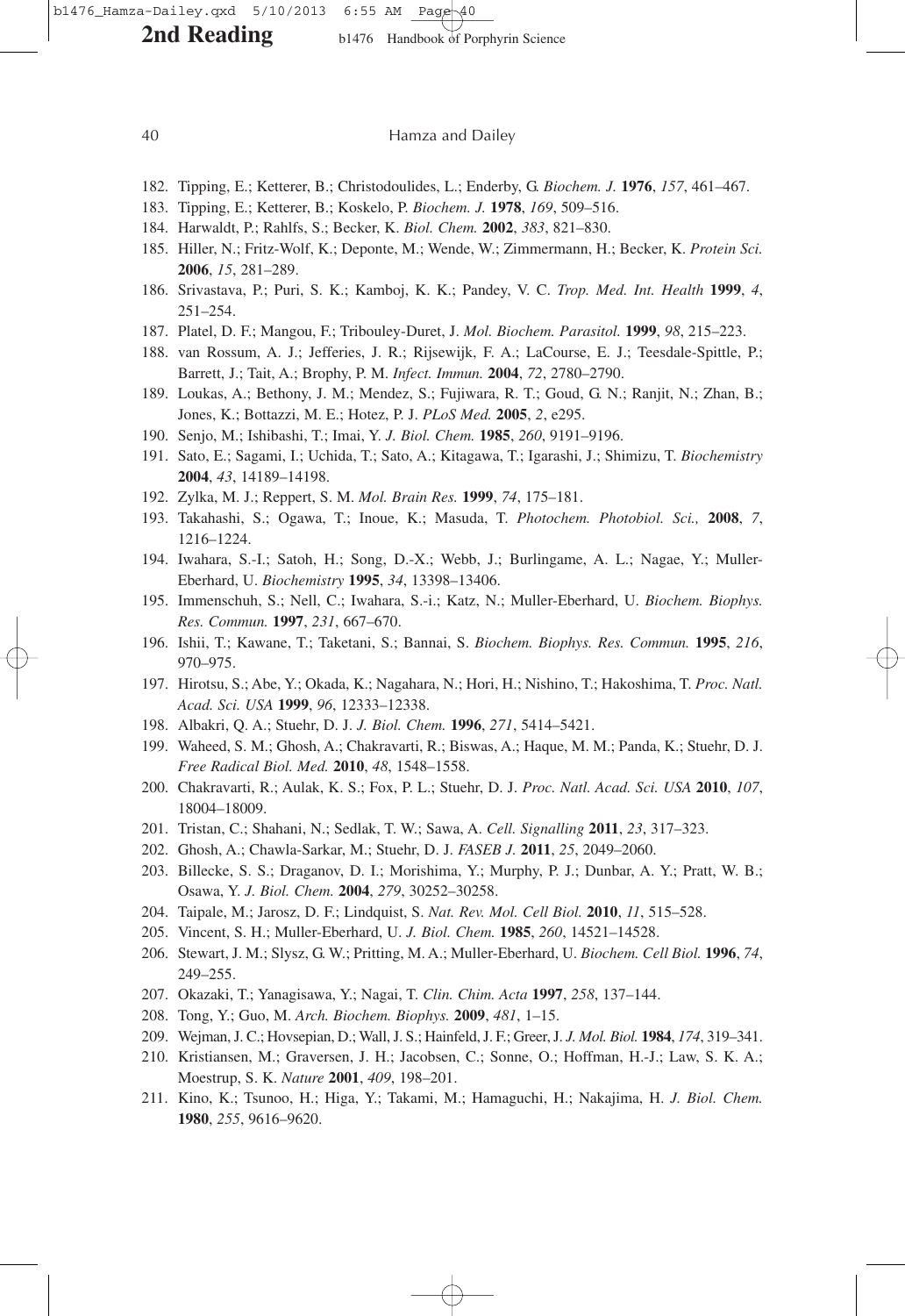# **2nd Reading**

00/Porphyrin and Heme Trafficking in Metazoans 41

- 212. Okuda, M.; Tokunaga, R.; Taketani, S. *Biochim. Biophys. Acta* **1992**, *1136*, 143–149.
- 213. Bratosin, D.; Mazurier, J.; Tissier, J. P.; Estaquier, J.; Huart, J. J.; Ameisen, J. C.; Aminoff, D.; Montreuil, J. *Biochimie* **1998**, *80*, 173–195.
- 214. Delaby, C.; Pilard, N.; Puy, H.; Canonne-Hergaux, F. *Biochem. J.* **2008**, *411*, 123–131.
- 215. Fagoonee, S.; Gburek, J.; Hirsch, E.; Marro, S.; Moestrup, S. K.; Laurberg, J. M.; Christensen, E. I.; Silengo, L.; Altruda, F.; Tolosano, E. *Am. J. Pathol.* **2005**, *166*, 973–983.
- 216. Langlois, M. R.; Delanghe, J. R. *Clin. Chem.* **1996**, *42*, 1589–1600.
- 217. Hrkal, Z.; Vodrázka, Z.; Kalousek, I. *Eur. J. Biochem.* **1974**, *43*, 73–78.
- 218. Hvidberg, V.; Maniecki, M. B.; Jacobsen, C.; Hojrup, P.; Moller, H. J.; Moestrup, S. K. *Blood* **2005**, *106*, 2572–2579.
- 219. Delanghe, J. R.; Langlois, M. R. *Clin. Chim. Acta* **2001**, *312*, 13–23.
- 220. Vinchi, F.; Gastaldi, S.; Silengo, L.; Altruda, F.; Tolosano, E. *Am. J. Pathol.* **2008**, *173*, 289–299.
- 221. Adams, P.; Berman, M. *Biochem. J.* **1980** *191*, 95–102.
- 222. Dockal, M.; Carter, D. C.; Ruker, F. *J. Biol. Chem.* **1999**, *274*, 29303–29310.
- 223. Zunszain, P.; Ghuman, J.; Komatsu, T.; Tsuchida, E.; Curry, S. *BMC Struct. Biol.* **2003**, *3*, 6.
- 224. Miller, Y. I.; Shaklai, N. *Biochim. Biophys. Acta, Mol. Basis Dis.* **1998**, *1454*, 153–164.
- 225. Chen, C.; Samuel, T. K.; Sinclair, J.; Dailey, H. A.; Hamza, I. *Cell* **2011**, *145*, 720–731.
- 226. Allhorn, M.; Klapyta, A.; Akerstrom, B. *Free Radical Biol. Med.* **2005**, *38*, 557–567.
- 227. Bonkovsky, H. L.; Healey, J. F.; Lourie, A. N.; Gerron, G. G. *Am. J. Gastroenterol.* **1991**, *86*, 1050–1056.
- 228. Magness, S. T.; Maeda, N.; Brenner, D. A. *Blood* **2002**, *100*, 1470–1477.
- 229. Okano, S.; Zhou, L.; Kusaka, T.; Shibata, K.; Shimizu, K.; Gao, X.; Kikuchi, Y.; Togashi, Y.; Hosoya, T.; Takahashi, S.; Nakajima, O.; Yamamoto, M. *Genes Cells* **2010**, *15*, 77–89.
- 230. Dooley, K. A.; Fraenkel, P. G.; Langer, N. B.; Schmid, B.; Davidson, A. J.; Weber, G.; Chiang, K.; Foott, H.; Dwyer, C.; Wingert, R. A.; Zhou, Y.; Paw, B. H.; Zon, L. I. *Exp. Hematol.* **2008**, *36*, 1132–1142.
- 231. Chiabrando, D.; Tolosano, E. *Adv. Hematol.* **2010**, *2010*, 790632.
- 232. Chan, M. S.; Medley, G. F.; Jamison, D.; Bundy, D. A. *Parasitology* **1994**, *109 (Pt 3)*, 373–387.
- 233. Hotez, P. J.; Brindley, P. J.; Bethony, J. M.; King, C. H.; Pearce, E. J.; Jacobson, J. *J. Clin. Invest.* **2008**, *118*, 1311–1321.
- 234. Fuller, V.; Lilley, C.; Urwin, P. *New Phytol.* **2008**, *180*, 27–44.
- 235. Jasmer, D. P.; Goverse, A.; Smant, G. *Ann. Rev. Phytopathol.* **2003**, *41*, 245–270.
- 236. Clemens, L. E.; Basch, P. F. *J. Parasitol.* **1989**, *75*, 417–421.
- 237. Correa Soares, J. B.; Maya-Monteiro, C. M.; Bittencourt-Cunha, P. R.; Atella, G. C.; Lara, F. A.; d'Avila, J. C.; Menezes, D.; Vannier-Santos, M. A.; Oliveira, P. L.; Egan, T. J.; Oliveira, M. F. *FEBS Lett.* **2007**, *581*, 1742–1750.
- 238. Held, M. R.; Bungiro, R. D.; Harrison, L. M.; Hamza, I.; Cappello, M. *Infect. Immun.* **2006**, *74*, 289–295.
- 239. Williamson, A. L.; Lecchi, P.; Turk, B. E.; Choe, Y.; Hotez, P. J.; McKerrow, J. H.; Cantley, L. C.; Sajid, M.; Craik, C. S.; Loukas, A. *J. Biol. Chem.* **2004**, *279*, 35950–35957.
- 240. Lara, F. A.; Lins, U.; Paiva-Silva, G.; Almeida, I. C.; Braga, C. M.; Miguens, F. C.; Oliveira, P. L.; Dansa-Petretski, M. *J. Exp. Biol.* **2003**, *206*, 1707–1715.
- 241. Zhou, G.; Kohlhepp, P.; Geiser, D.; Frasquillo Mdel, C.; Vazquez-Moreno, L.; Winzerling, J. J. *J. Insect Physiol.* **2007**, *53*, 1169–1178.
- 242. Egan, T. J. *J. Inorg. Biochem.* **2008**, *102*, 1288–1299.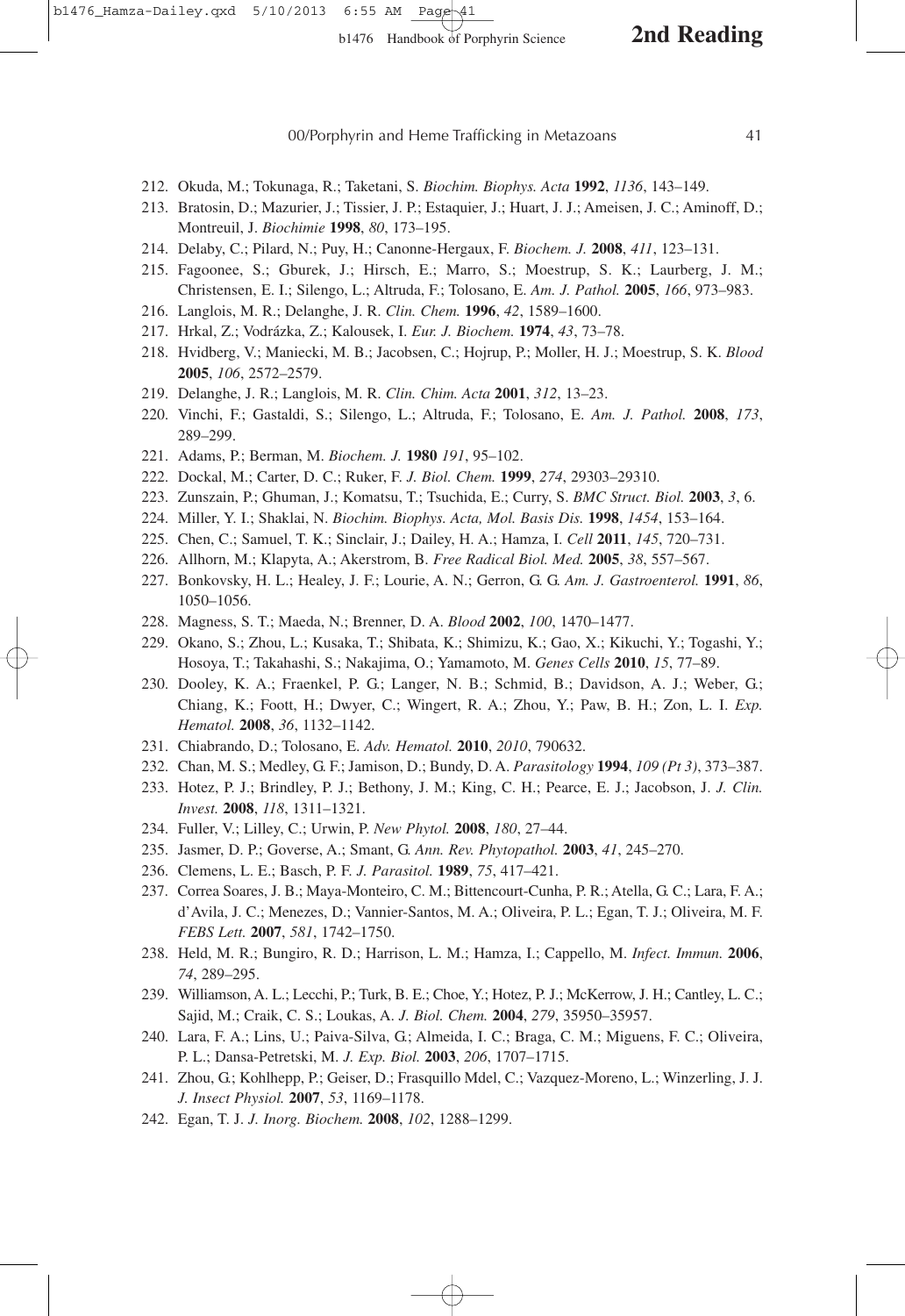b1476 Handbook of Porphyrin Science

#### 42 Hamza and Dailey

- 243. Chen, M. M.; Shi, L.; Sullivan, D. J., Jr. *Mol. Biochem. Parasitol.* **2001**, *113*, 1–8.
- 244. Oliveira, M. F.; Silva, J. R.; Dansa-Petretski, M.; de Souza, W.; Lins, U.; Braga, C. M.; Masuda, H.; Oliveira, P. L. *Nature* **1999**, *400*, 517–518.
- 245. Oliveira, M. F.; Silva, J. R.; Dansa-Petretski, M.; de Souza, W.; Braga, C. M.; Masuda, H.; Oliveira, P. L. *FEBS Lett.* **2000**, *477*, 95–98.
- 246. Logullo, C.; Moraes, J.; Dansa-Petretski, M.; Vaz, I. S.; Masuda, A.; Sorgine, M. H.; Braz, G. R.; Masuda, H.; Oliveira, P. L. *Insect Biochem. Mol. Biol.* **2002**, *32*, 1805–1811.
- 247. Oliveira, M. F.; Timm, B. L.; Machado, E. A.; Miranda, K.; Attias, M.; Silva, J. R.; Dansa-Petretski, M.; de Oliveira, M. A.; de Souza, W.; Pinhal, N. M.; Sousa, J. J.; Vugman, N. V.; Oliveira, P. L. *FEBS Lett.* **2002**, *512*, 139–144.
- 248. Pascoa, V.; Oliveira, P. L.; Dansa-Petretski, M.; Silva, J. R.; Alvarenga, P. H.; Jacobs-Lorena, M.; Lemos, F. J. *Insect Biochem. Mol. Biol.* **2002**, *32*, 517–523.
- 249. Devenport, M.; Alvarenga, P. H.; Shao, L.; Fujioka, H.; Bianconi, M. L.; Oliveira, P. L.; Jacobs-Lorena, M. *Biochemistry* **2006**, *45*, 9540–9549.
- 250. Lara, F. A.; Lins, U.; Bechara, G. H.; Oliveira, P. L. *J. Exp. Biol.* **2005**, *208*, 3093–3101.
- 251. Donohue, K. V.; Khalil, S. M.; Mitchell, R. D.; Sonenshine, D. E.; Roe, R. M. *Insect Mol. Biol.* **2008**, *17*, 197–208.
- 252. Maya-Monteiro, C. M.; Daffre, S.; Logullo, C.; Lara, F. A.; Alves, E. W.; Capurro, M. L.; Zingali, R.; Almeida, I. C.; Oliveira, P. L. *J. Biol. Chem.* **2000**, *275*, 36584–36589.
- 253. Gudderra, N. P.; Neese, P. A.; Sonenshine, D. E.; Apperson, C. S.; Roe, R. M. *Insect Biochem. Mol. Biol.* **2001**, *31*, 299–311.
- 254. Gudderra, N. P.; Sonenshine, D. E.; Apperson, C. S.; Roe, R. M. *J. Insect Physiol.* **2002**, *48*, 161–170.
- 255. Maya-Monteiro, C.; Alves, L.; Pinhal, N.; Abdalla, D.; Oliveira, P. *Insect Biochem. Mol. Biol.* **2004**, *34*, 81–88.
- 256. Oliveira, P. L.; Kawooya, J. K.; Ribeiro, J. M.; Meyer, T.; Poorman, R.; Alves, E. W.; Walker, F. A.; Machado, E. A.; Nussenzveig, R. H.; Padovan, G. J.; *et al*. *J. Biol. Chem.* **1995**, *270*, 10897–10901.
- 257. Machado, E. A.; Oliveira, P. L.; Moreira, M. F.; de Souza, W.; Masuda, H. *Arch. Insect Biochem. Physiol.* **1998**, *39*, 133–143.
- 258. Thompson, D. M.; Khalil, S. M. S.; Jeffers, L. A.; Sonenshine, D. E.; Mitchell, R. D.; Osgood, C. J.; Michael Roe, R. *Insect Biochem. Mol. Biol.* **2007**, *37*, 363–374.
- 259. Pohl, P. C.; Sorgine, M. H.; Leal, A. T.; Logullo, C.; Oliveira, P. L.; Vaz Ida, S., Jr.; Masuda, A. *Comp. Biochem. Physiol. Part B, Biochem. Mol. Biol.* **2008**, *151*, 392–399.
- 260. Seixas, A.; Leal, A. T.; Nascimento-Silva, M. C.; Masuda, A.; Termignoni, C.; da Silva Vaz, I.; Jr. *Vet. Immunol. Immunopathol.* **2008**, *124*, 332–340.
- 261. Weissman, Z.; Shemer, R.; Kornitzer, D. *Mol. Microbiol.* **2002**, *44*, 1551–1560.
- 262. Santos, R.; Buisson, N.; Knight, S.; Dancis, A.; Camadro, J. M.; Lesuisse, E. *Microbiology* **2003**, *149*, 579–588.
- 263. Weissman, Z.; Kornitzer, D. *Mol. Microbiol.* **2004**, *53*, 1209–1220.
- 264. Weissman, Z.; Shemer, R.; Conibear, E.; Kornitzer, D. *Mol. Microbiol.* **2008**, *69*, 201–217.
- 265. Kim, D.; Yukl, E. T.; Moenne-Loccoz, P.; Montellano, P. R. *Biochemistry* **2006**, *45*, 14772–14780.
- 266. Protchenko, O.; Rodriguez-Suarez, R.; Androphy, R.; Bussey, H.; Philpott, C. C. *J. Biol. Chem.* **2006**, *281*, 21445–21457.
- 267. Protchenko, O.; Shakoury-Elizeh, M.; Keane, P.; Storey, J.; Androphy, R.; Philpott, C. C. *Eukaryotic Cell* **2008**, *7*, 859–871.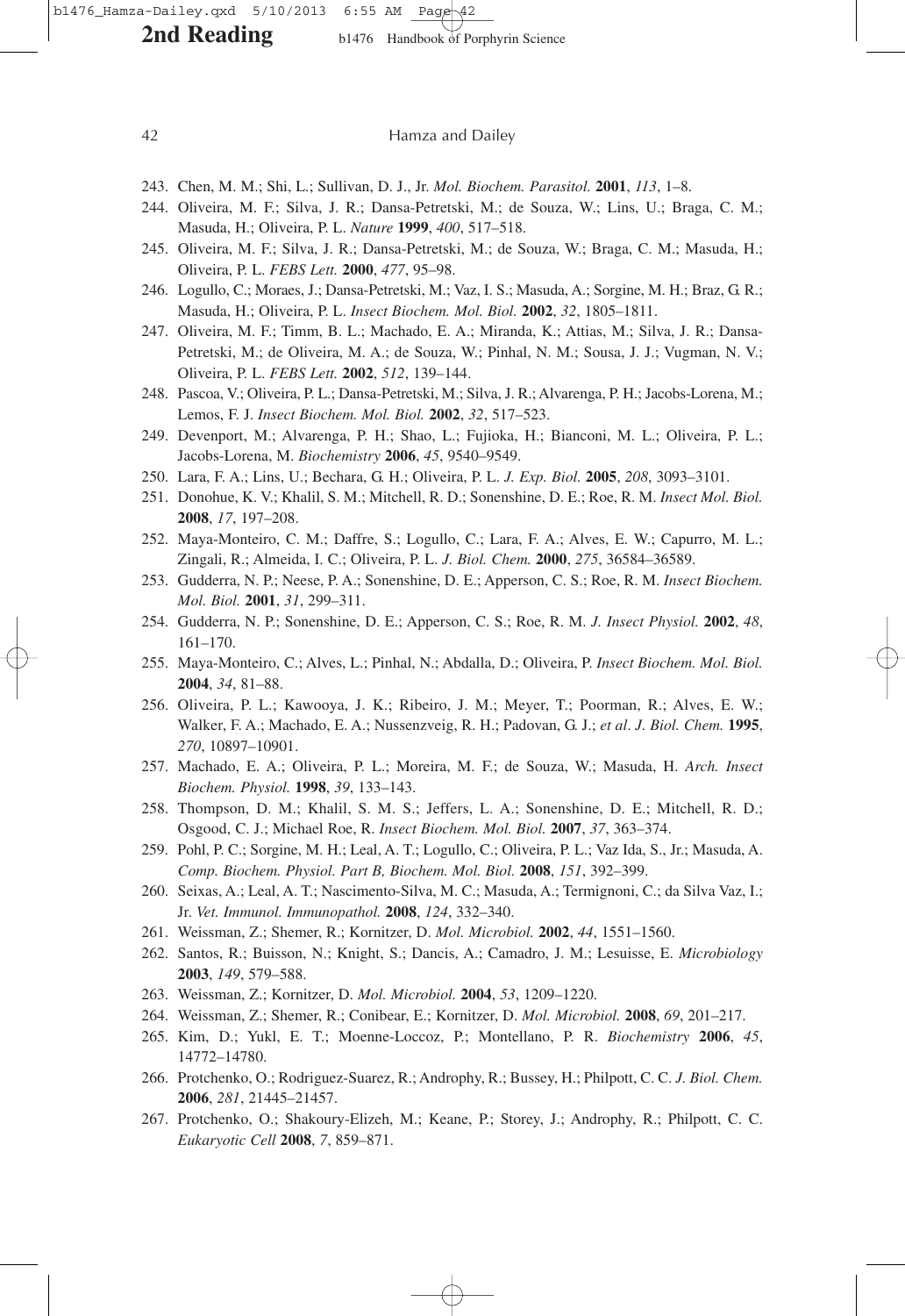# **2nd Reading**

00/Porphyrin and Heme Trafficking in Metazoans 43

- 268. Krishnamurthy, P.; Ross, D. D.; Nakanishi, T.; Bailey-Dell, K.; Zhou, S.; Mercer, K. E.; Sarkadi, B.; Sorrentino, B. P.; Schuetz, J. D. *J. Biol. Chem.* **2004**, *279*, 24218–24225.
- 269. Shirihai, O.; Gregory, T.; Yu, C.; Orkin, S.; Weiss, M. *EMBO J.* **2000**, *19*, 2492–2502.
- 270. Zhang, F.; Hogue, D. L.; Liu, L.; Fisher, C. L.; Hui, D.; Childs, S.; Ling, V. *FEBS Lett.* **2000**, *478*, 89–94.
- 271. Taketani, S.; Adachi, Y.; Kohno, H.; Ikehara, S.; Tokunaga, R.; Ishii, T. *J. Biol. Chem.* **1998**, *273*, 31388–31394.
- 272. Szczesna-Skorupa, E.; Kemper, B. *Mol. Pharmacol.* **2011**, *79*, 340–350.